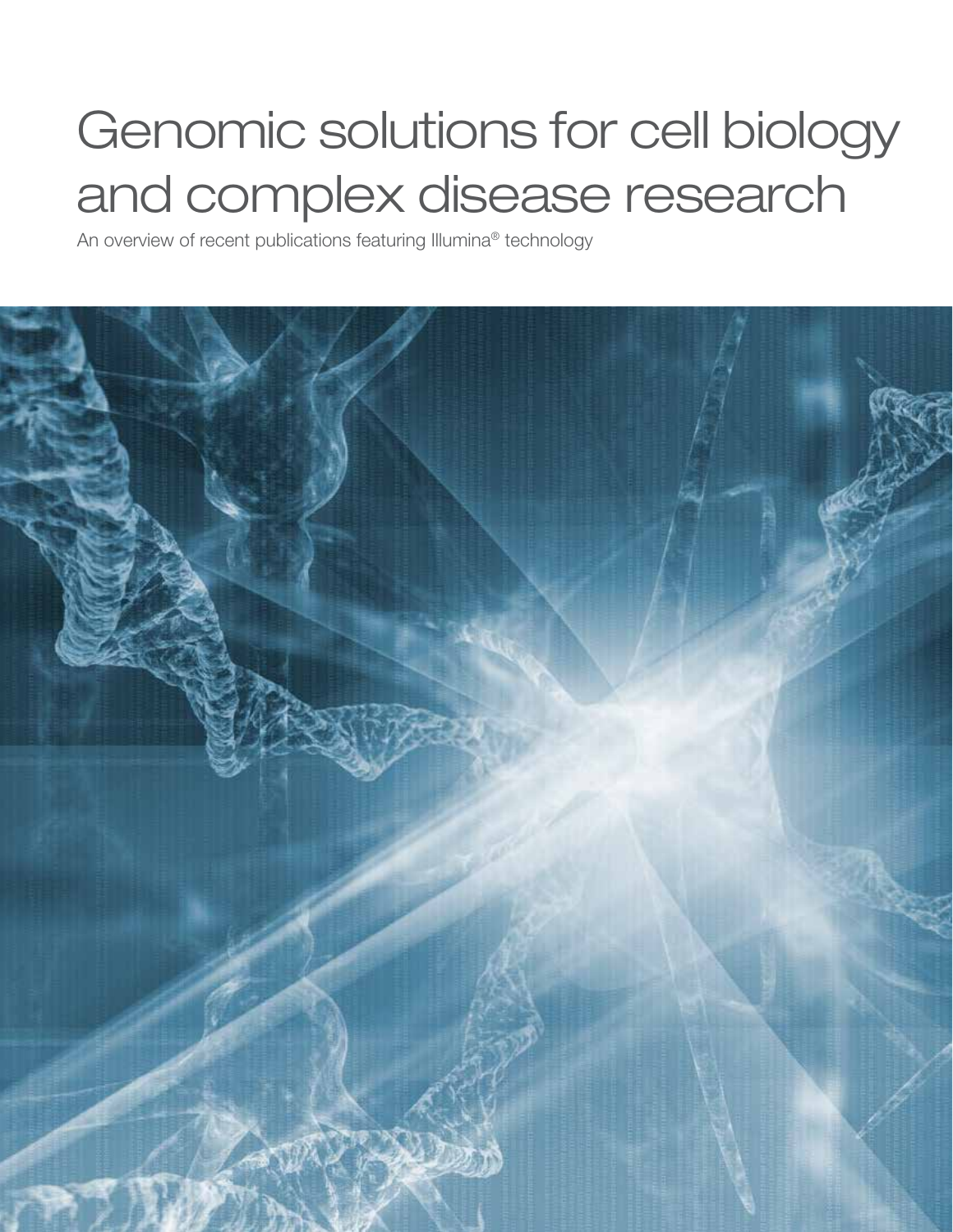### TABLE OF CONTENTS

### 4 INTRODUCTION

DNA Polymorphisms and Genetic Variation Genetic Structure and Linkage Disequilibrium

### 8 GENETIC MECHANISMS

From Genotype to Phenotype: General Considerations Genetic Associations Gene Expression **Epigenetics** Posttranslational Modifications

### 20 MODEL SYSTEMS

Animal Models Stem Cells Single-Cell Sequencing

### 31 THE ROLE OF THE ENVIRONMENT

### 34 BIBLIOGRAPHY

This document highlights recent publications that demonstrate the use of Illumina technologies in immunology research. To learn more about the platforms and assays cited, visit www.illumina.com.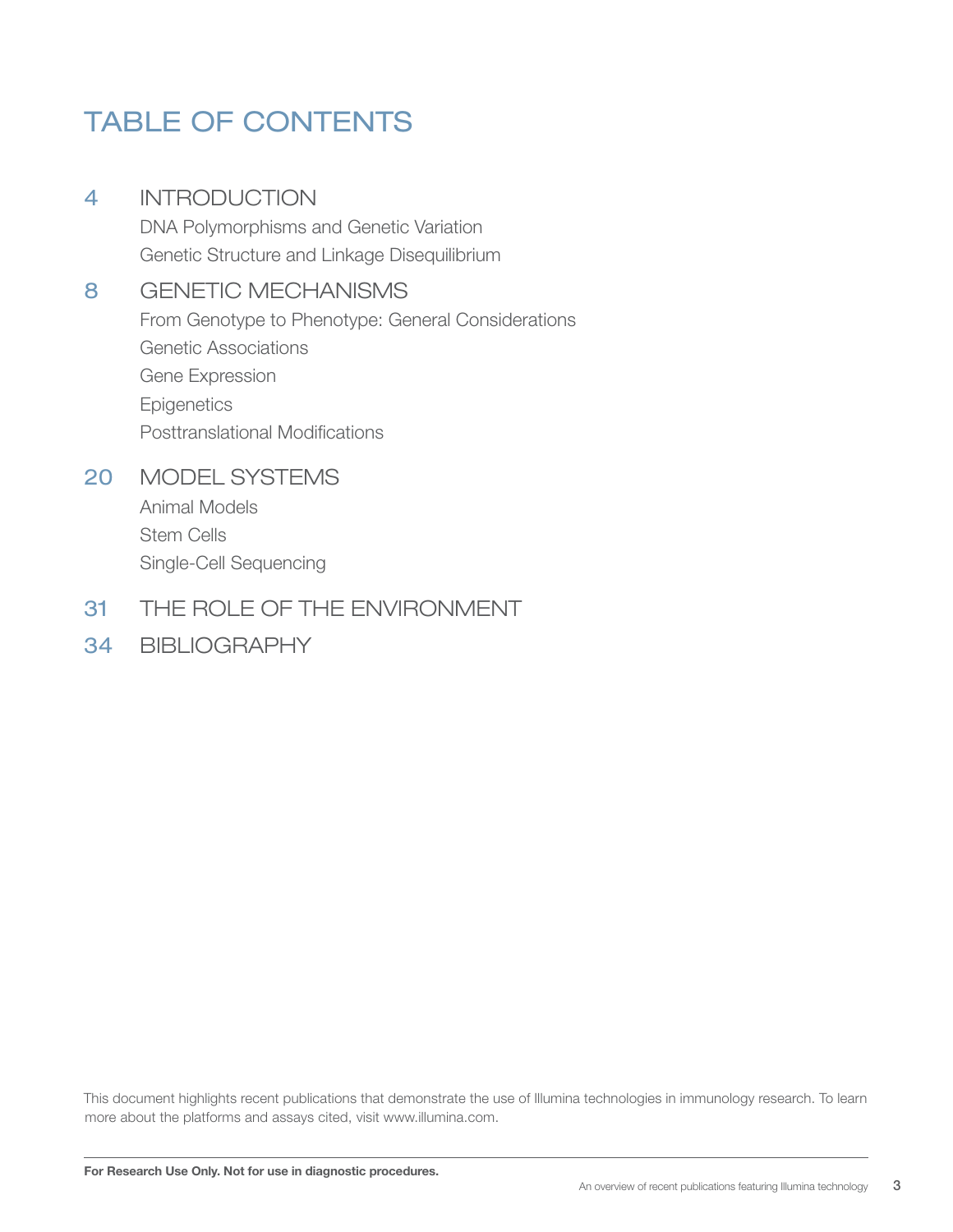### INTRODUCTION

Complex diseases are the result of additive or epistatic interactions between genetic and environmental factors. They are distinguished from Mendelian traits (or simple traits) as they do not follow a specific model of inheritance and are not the result of a single mutated gene.<sup>1</sup>

Some of these diseases are highly heritable; however, the currently known genetic variants can explain only some of the estimated heritability.<sup>2</sup> In the past, various hypotheses have been proposed for the genomic basis of complex traits. Many studies assumed that multiple genetic factors influence the phenotype.3, 4 Others consider each complex disease as heterogeneous samples where disease is caused by rare variants.<sup>5</sup>

Compared to Mendelian diseases, complex diseases are usually more frequent in the population.6 Examples include autoimmune and rheumatic diseases, atherosclerosis and many forms of heart disease, neurological and psychiatric disorders, and cancer. Table 1 lists examples of complex diseases, with a particular focus on autoimmune, neurological, and psychiatric diseases and disorders.

Table 1. Complex Phenotypes of an Autoimmune, Neurological, or Psychiatric Nature

| <b>Disease</b>                | <b>Nature</b>           |  |
|-------------------------------|-------------------------|--|
| <b>Rheumatoid arthritis</b>   | Autoimmune              |  |
| Systemic lupus erythematosus  | Autoimmune              |  |
| Crohn's disease               | Autoimmune              |  |
| Ulcerative colitis            | Autoimmune              |  |
| Psoriasis                     | Autoimmune              |  |
| Celiac disease                | Autoimmune              |  |
| Type I diabetes               | Autoimmune              |  |
| Allergy                       | Autoimmune              |  |
| Asthma                        | Autoimmune              |  |
| Hay fever                     | Autoimmune              |  |
| Sjogren's syndrome            | Autoimmune              |  |
| Graves' disease               | Autoimmune              |  |
| Hashimoto's disease           | Autoimmune              |  |
| Vitiligo                      | Autoimmune              |  |
| Scleroderma                   | Autoimmune              |  |
| Pernicious anemia             | Autoimmune              |  |
| <b>Multiple sclerosis</b>     | Autoimmune/Neurological |  |
| Frontotemporal dementia       | Neurological            |  |
| Parkinson's disease           | Neurological            |  |
| Alzheimer's disease           | Neurological            |  |
| Amyotrophic lateral sclerosis | Neurological            |  |
| Autism-spectrum disorders     | Neurological            |  |
| Dementia                      | Neurological            |  |
| Dementia with Lewy bodies     | Neurological            |  |
| Narcolepsy                    | Neurological            |  |

- 1. Lander E. S. and Schork N. J. (1994) Genetic dissection of complex traits. Science 265: 2037-2048
- 2. Manolio T. A., Collins F. S., Cox N. J., Goldstein D. B., Hindorff L. A., et al. (2009) Finding the missing heritability of complex diseases. Nature 461: 747-753
- 3. Schizophrenia Psychiatric Genome-Wide Association Study C. (2011) Genome-wide association study identifies five new schizophrenia loci. Nat Genet 43: 969-976
- 4. Schizophrenia Working Group of the Psychiatric Genomics C. (2014) Biological insights from 108 schizophrenia-associated genetic loci. Nature 511: 421-427
- 5. consortium C. (2015) Sparse whole-genome sequencing identifies two loci for major depressive disorder. Nature 523: 588-591
- 6. Revill P. (2007) Genomics of common diseases. Drug News Perspect 20: 475-479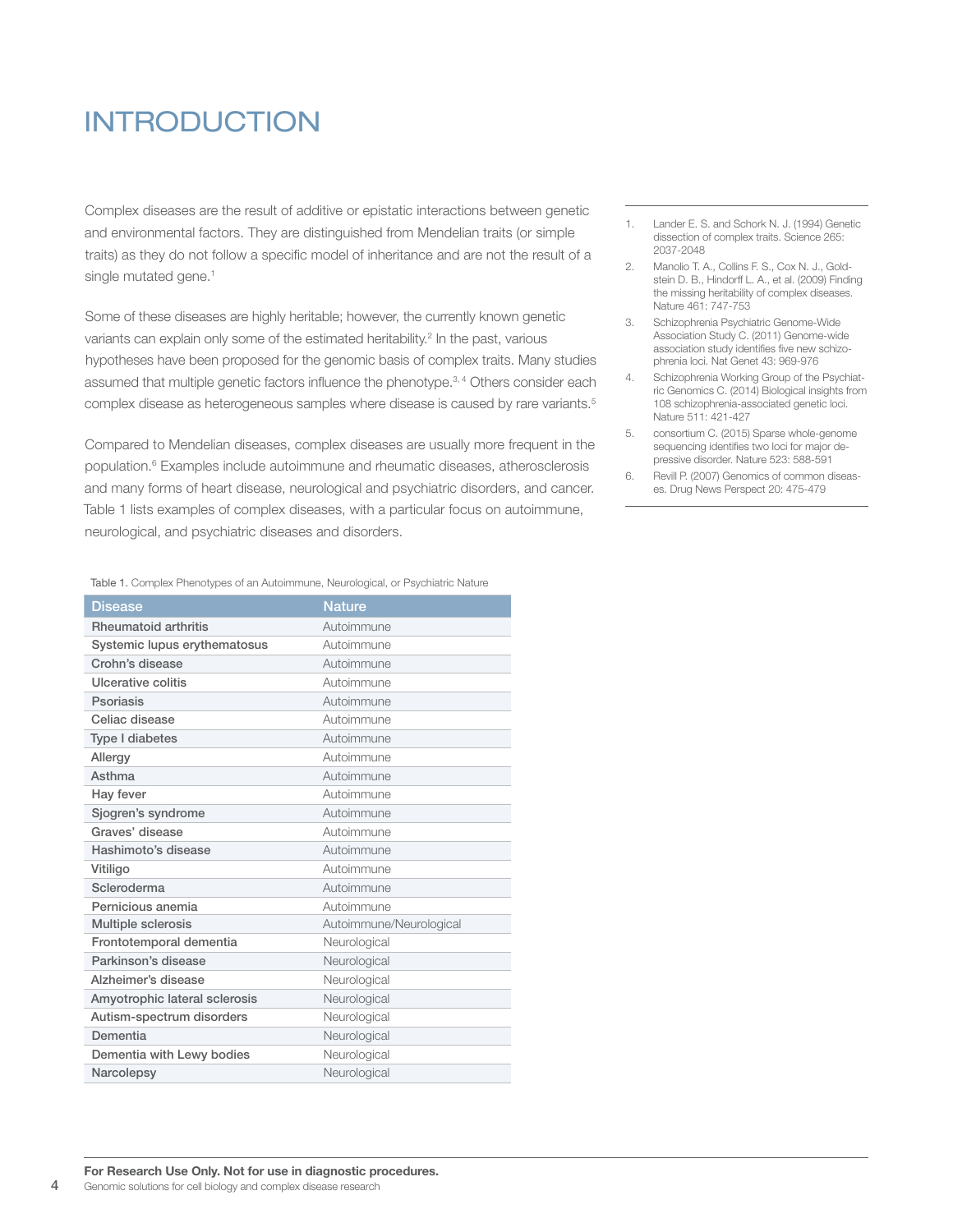### DNA Polymorphisms and Genetic Variation

It is estimated that humans share  $99.5\%$  of their DNA sequence with one another.<sup>7</sup> Given the estimated human genome size of 3200 Mb, this means that about 320 Mb of genes are polymorphic.<sup>8</sup> These polymorphisms, or DNA variations, can involve base substitutions, insertions, deletions, or repeats. Generally, they are distinguished by sequence and length polymorphisms (Figure 1). Single-nucleotide polymorphisms (SNPs) and copy-number variants (CNVs) are important sources of individual variation, and they play an important role in the susceptibility to complex diseases.<sup>9, 10, 11, 12</sup>

Most polymorphisms are neutral and have no phenotypic effect, but some are at the basis of what differentiates individuals.<sup>13</sup> The functional effect of any given DNA polymorphism on a phenotype can range from full penetrance (as in Mendelian disorders) to none (neutrality). For complex or multifactorial traits, the penetrance may be intermediate to low.<sup>14</sup>

Technological advances now allow us to isolate DNA (or RNA) from multiple sample types, amplify and sequence regions of the genome, and sequence whole genomes. These methods enable the analysis of multiple polymorphisms in large samples of individuals.



A (or T) on Chromosome 2 G (or C) on Chromosome 2

Genotype: A/C (or G/T)

Genotype: GGGG/G )or CCCC/C)

Figure 1: Genetic sequences, strands, and genetic variability.

- 7. FAQ about Genetic and Genomic Science. National Human Genome Research Institute website. http://www.genome.gov/19016904. Updated March 2, 2016. Accessed August 15, 2016.
- 8. Human Genome Project Completion: Frequently Asked Questions. National Human Genome Research Institute website. https://www. genome.gov/11006943. Updated October 30, 2010. Accessed August 15, 2016
- 9. Girirajan S., Campbell C. D. and Eichler E. E. (2011) Human copy number variation and complex genetic disease. Annu Rev Genet 45: 203-226
- 10. Need A. C., Ge D., Weale M. E., Maia J., Feng S., et al. (2009) A genome-wide investigation of SNPs and CNVs in schizophrenia. PLoS Genet 5: e1000373
- 11. Do C. B., Hinds D. A., Francke U. and Eriksson N. (2012) Comparison of family history and SNPs for predicting risk of complex disease. PLoS Genet 8: e1002973
- 12. McCarroll S. A. and Altshuler D. M. (2007) Copy-number variation and association studies of human disease. Nat Genet 39: S37-42
- 13. Kimura M. (1991) The neutral theory of molecular evolution: a review of recent evidence. Jpn J Genet 66: 367-386
- 14. Cooper D. N., Krawczak M., Polychronakos C., Tyler-Smith C. and Kehrer-Sawatzki H. (2013) Where genotype is not predictive of phenotype: towards an understanding of the molecular basis of reduced penetrance in human inherited disease. Hum Genet 132: 1077-1130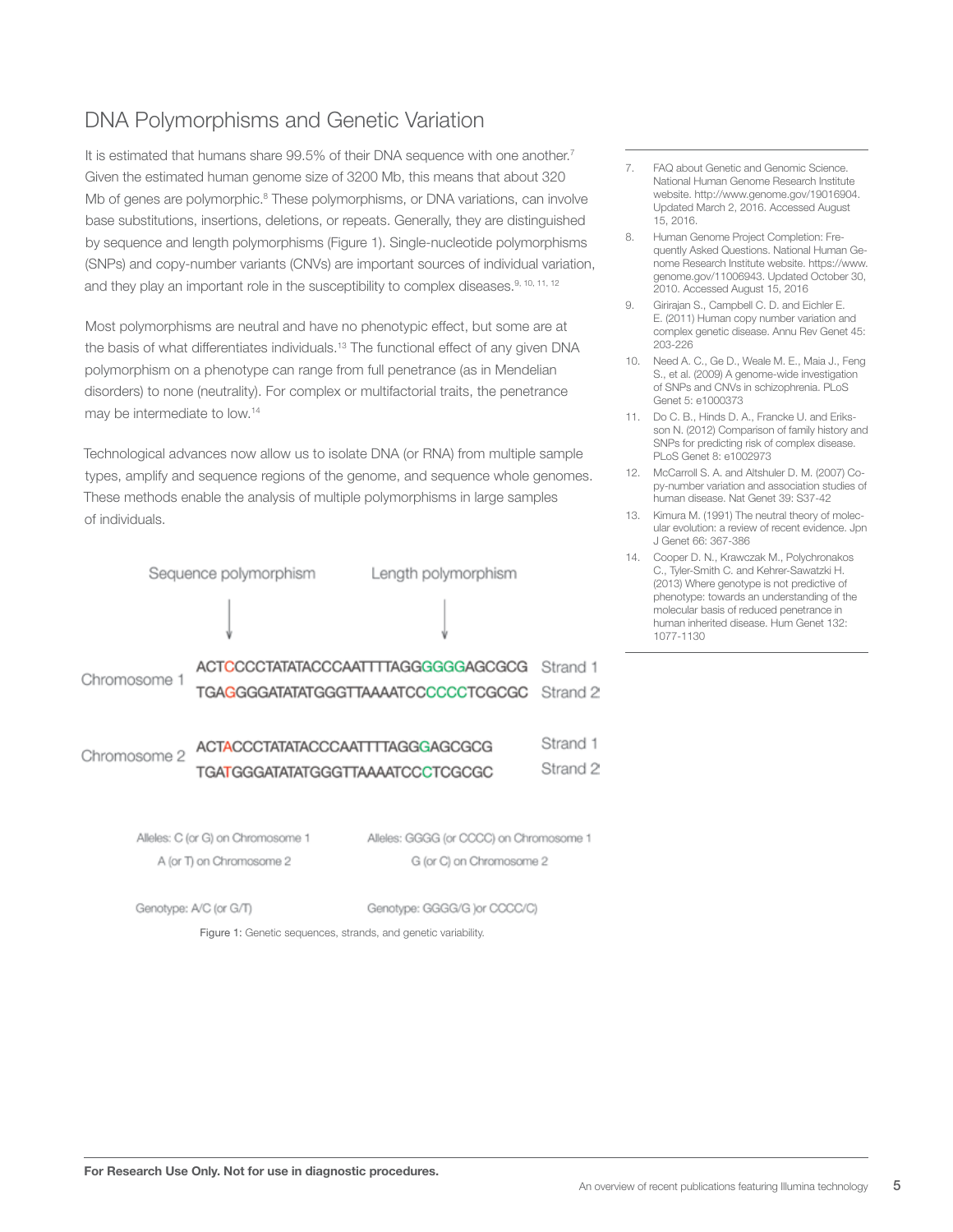### Genetic Structure and Linkage Disequilibrium

In the study of monogenic diseases, data are collected from affected families to identify regions of the genome that cosegregate with the disease in many independent families and/or over multiple generations. These methods use linkage mapping sets, with interspersed polymorphisms across the genome as representative markers. This method is called linkage analysis. It has identified mutations successfully for several Mendelian diseases, such as Huntington's chorea.<sup>15, 16</sup>

Given the sporadic nature of common complex diseases (influence of the environment, lack of a transmission model, and low penetrance), they are not suitable for linkage analysis. Rather than looking at single affected families, the study of these traits is usually done on populations, comparing affected cases with individual controls (population-based case-control association studies).

The design of association studies is based on the concept of linkage disequilibrium (LD). LD is the nonrandom association between 2 alleles, and it is determined by 2 factors:

- The distance between the 2 loci considered
- The recombination rate in the region included between the 2 loci



Figure 2. The concept of LD and the rise of new haplotypes.

- 15. Bates G. P. (2005) History of genetic disease: the molecular genetics of Huntington disease a history. Nat Rev Genet 6: 766-773
- 16. Gusella J. F., Wexler N. S., Conneally P. M., Naylor S. L., Anderson M. A., et al. (1983) A polymorphic DNA marker genetically linked to Huntington's disease. Nature 306: 234-238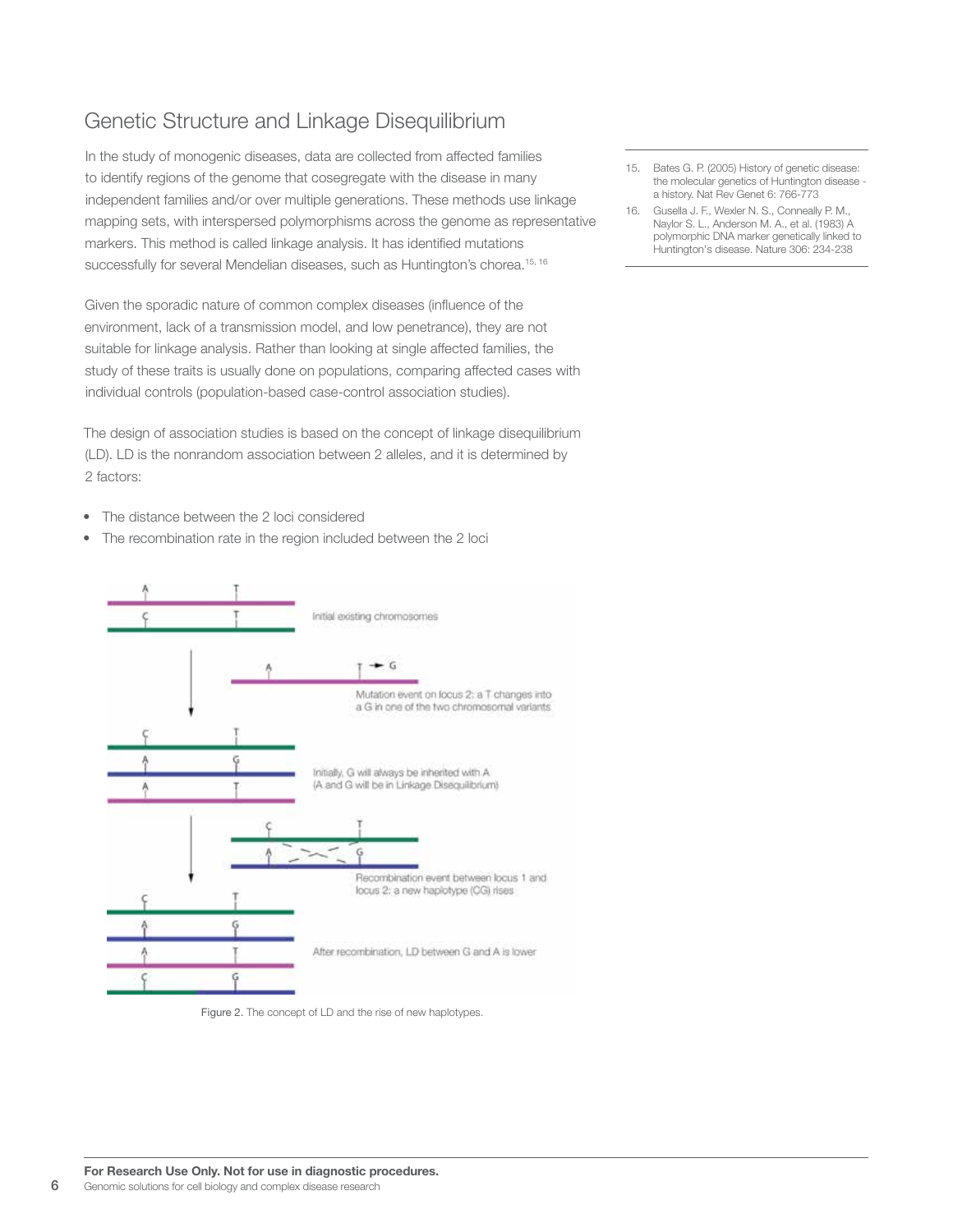### Sekar A., Bialas A. R., de Rivera H., Davis A., Hammond T. R., et al. (2016) Schizophrenia risk from complex variation of complement component 4. Nature.

Schizophrenia is a heritable illness that involves loss of gray matter. Although highly studied, the pathogenic mechanisms that give rise to this disease are still unknown. Previous studies have demonstrated that the strongest genetic association with schizophrenia is shown with the major histocompatibility complex (MHC) locus. This study investigated the genes and mechanisms involved in this association. The authors performed a combination of genotyping and expression analyses on DNA and RNA extracted from brains of schizophrenic patients and controls. They demonstrated that the association between the MHC locus and schizophrenia is partly due to structurally diverse alleles of the component 4 (*C4*) genes. These alleles were associated with levels of expression of *C4A* and *C4B* isoforms in the brain. All of the alleles associated with schizophrenia were associated with a higher expression of *C4A*. They observed that *C4A* in mouse mediated postnatal synapse elimination. These results are suggestive of an excessive complement activity in the development of schizophrenia.

Illumina Technology: Infinium®

### Franke B., Stein J. L., Ripke S., Anttila V., Hibar D. P., et al. (2016) Genetic influences on schizophrenia and subcortical brain volumes: large-scale proof of concept. Nat Neurosci.

Schizophrenia is a heritable and devastating disease. Schizophrenia patients differ in brain structure and function from normal individuals. As genetic studies provide information on genetic variants associated with schizophrenia and brain imaging phenotypes, the authors used these data to check for genetic overlap. They integrated the results from common variant studies of schizophrenia (33,636 cases and 43,008 controls) and volumes of brain structures (mainly subcortical). For the available data, the authors were not able to find a genetic overlap between schizophrenia risk and subcortical volume measurements.

### Ryu S., Atzmon G., Barzilai N., Raghavachari N. and Suh Y. (2016) Genetic landscape of APOE in human longevity revealed by high-throughput sequencing. Mech Ageing Dev.

The apolipoprotein E (*APOE*) gene has been associated consistently with several phenotypes, such as longevity. In long-lived individuals, 2 common haplotypes are either significantly depleted (ɛ4 allele) or enriched ( $\epsilon$ 2 allele) compared to controls. In this study, the authors applied a high-throughput sequencing approach called Pool-Seq on the exons and the 2 kb proximal promoter of *APOE* in 450 centenarians and 500 controls of Ashkenazi Jewish descent. They found common regulatory variants (rs405509, P = 0.006; rs769449, P = 0.036) that were significantly depleted in centenarians. Additionally, they observed variants that showed significant enrichment of the  $\varepsilon$ 2 allele (rs7412, P = 0.003), and significant depletion of  $\varepsilon$ 3/ $\varepsilon$ 4  $(rs429358, P = 0.005)$  in centenarians.

Illumina Technology: Illumina® GA*IIx*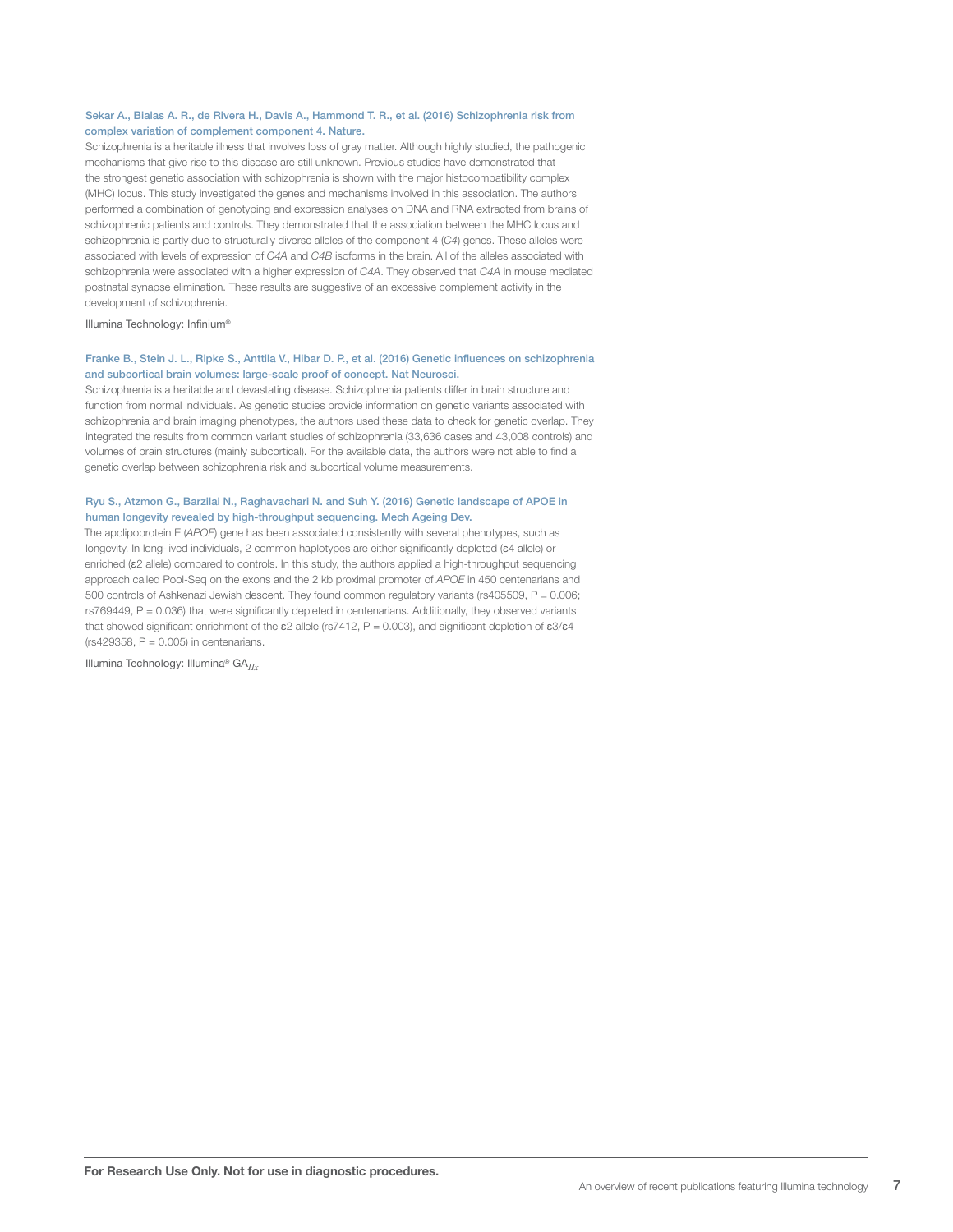### GENETIC MECHANISMS

### From Genotype to Phenotype: General Considerations

Genomic technologies have allowed sequencing the complete genome of many organisms. However, the connection between DNA polymorphisms and phenotypic effects is still challenging to characterize.<sup>17</sup> This issue is particularly true for complex traits, partly due to the modifications that can occur between a DNA sequence and the manifestation of a phenotype. For example, splice variants and RNA editing can occur during gene expression, and additional modifications can be added by posttranslational modification (PTM) (Figure 3).

The complex mapping of genotypes to phenotypes is called the genotype-tophenotype problem<sup>18</sup> and cannot be addressed by a single approach alone. This section and the next will review the different approaches that are applied to the study of genotype-phenotype conversions. These approaches include:

- Genetic mechanisms and sources of variation
- The use of human, animal, and cellular models

Systems genetics is an approach that uses a combination of experimental and statistical methods to integrate data from multiple studies focusing on different molecular levels. This method aims at investigating how variants identified in genome-wide association studies (GWAS) affect each phase of the etiology of the disease. It can also be used to describe the architecture of a phenotype and identifying genes, gene networks, and pathways that underlie a complex trait.<sup>19, 20</sup>



Figure 3. Multiple steps separate a genomic sequence and the manifestation of a clinical phenotype. There are different levels of possible sources of variability.

- 17. Benfey P. N. and Mitchell-Olds T. (2008) From genotype to phenotype: systems biology meets natural variation. Science 320: 495-497
- 18. Dowell R. D., Ryan O., Jansen A., Cheung D., Agarwala S., et al. (2010) Genotype to phenotype: a complex problem. Science 328: 469
- 19. van der Sijde M. R., Ng A. and Fu J. (2014) Systems genetics: From GWAS to disease pathways. Biochim Biophys Acta 1842: 1903-1909
- 20. Civelek M. and Lusis A. J. (2014) Systems genetics approaches to understand complex traits. Nat Rev Genet 15: 34-48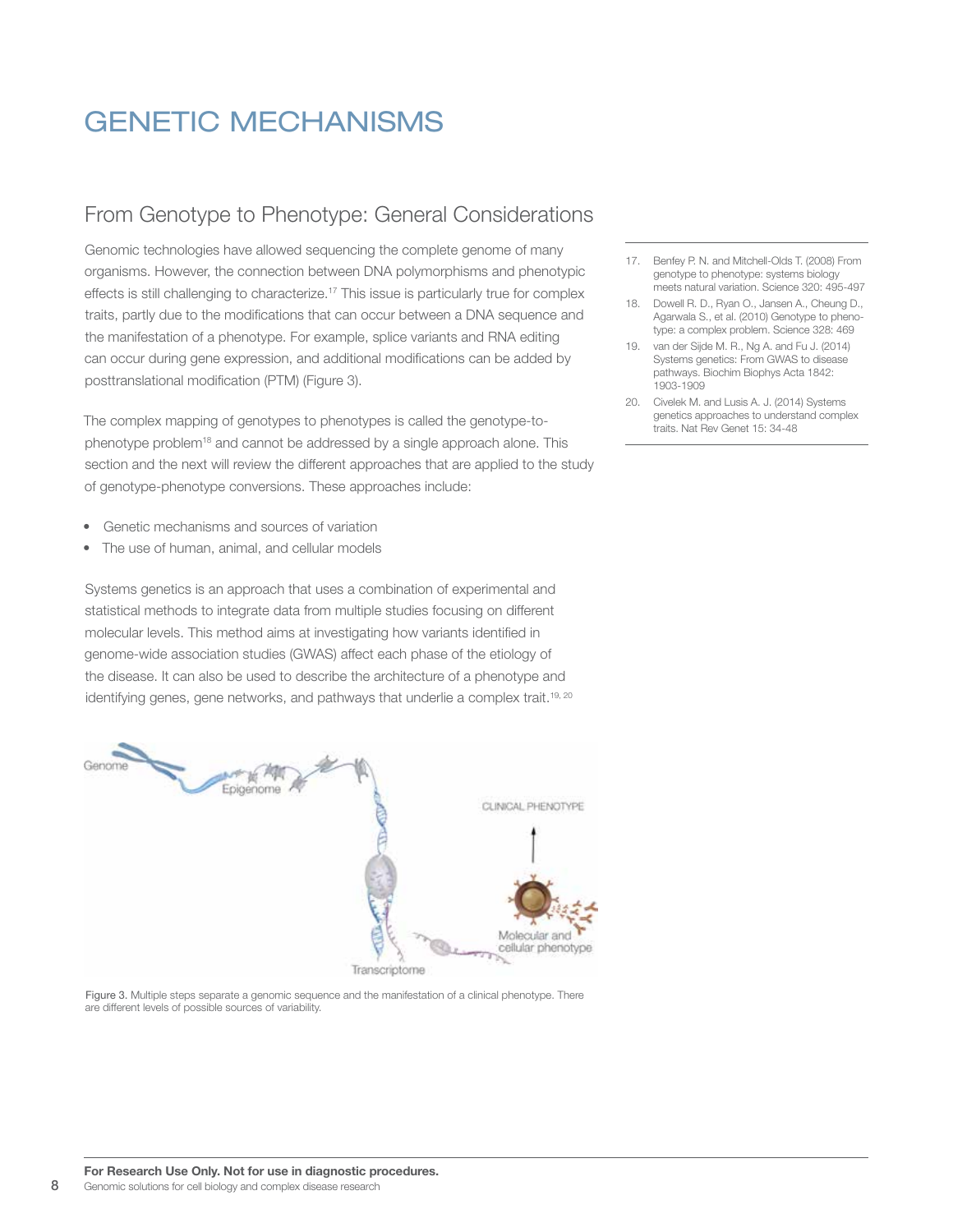### Genetic Associations

Genetic association studies are designed to test the association between a genetic factor and a phenotype. Phenotypes can either be:

- Quantitative, or continuous, when they can be measured. Examples include height, weight, age, expression levels, plaque size, survival length, and blood pressure. Most complex diseases are quantitative traits.<sup>21, 22</sup>
- Discrete, or discontinuous, when only their presence or absence can be determined. Examples include the presence of a disease or risk factor. Discontinuous traits are often associated with Mendelian diseases.<sup>23</sup>

Association studies usually consist of a statistically significant sample size of individuals. They measure the phenotype of interest as well as the genetic variants being tested. Risk factors and potential confounders are taken into account in the analysis. For quantitative traits, the strength of the association between the genetic factor and the phenotype is measured through linear models.<sup>24</sup> For discrete binary traits, cases carrying the trait are compared to a matching sample of controls not carrying the trait. This design is called a case-control association study. It uses methods such as a chi-squared test for a bivariate analysis or logistic regression for a multivariate analysis<sup>25</sup> (Figure 4).

Genetic association studies used to consider a single candidate gene in the past (candidate gene association study). Today, most studies are performed at the genomic level (GWAS). GWAS can rapidly scan markers that are representative of the genome in large datasets to find genetic variations associated with a disease or phenotype. Since the mid-2000s, GWAS have reported considerable success in the identification of risk variants for multiple phenotypes.<sup>26, 27, 28, 29</sup>



Figure 4. Different approaches in the study of discrete vs continuous traits. For discrete traits, samples are divided into cases and controls. For continuous traits, the use of linear models evaluates the correlation between the risk factor and the phenotype.

- 21. Plomin R., Haworth C. M. and Davis O. S. (2009) Common disorders are quantitative traits. Nat Rev Genet 10: 872-878
- 22. McCarthy M. L. Abecasis G. R., Cardon L. R., Goldstein D. B., Little J., et al. (2008) Genome-wide association studies for complex traits: consensus, uncertainty and challenges. Nat Rev Genet 9: 356-369
- 23. Kendler K. S. (2015) A joint history of the nature of genetic variation and the nature of schizophrenia. Mol Psychiatry 20: 77-83
- 24. Fan R., Wang Y., Mills J. L., Wilson A. F., Bailey-Wilson J. E., et al. (2013) Functional linear models for association analysis of quantitative traits. Genet Epidemiol 37: 726-742
- 25. Thomas D. C. (2009) Genome-wide association studies for discrete traits. Genet Epidemiol 33 Suppl 1: S8-12
- 26. Genome-Wide Association Studies Fact Sheet. National Human Genome Research Institute website. https://www.genome. gov/20019523. Updated August 27, 2015. Accessed August 15, 2016.
- 27. Wellcome Trust Case Control C. (2007) Genome-wide association study of 14,000 cases of seven common diseases and 3,000 shared controls. Nature 447: 661-678
- 28. Johnson A. D. and O'Donnell C. J. (2009) An open access database of genome-wide association results. BMC Med Genet 10: 6
- 29. Hibar D. P., Stein J. L., Renteria M. E., Arias-Vasquez A., Desrivieres S., et al. (2015) Common genetic variants influence human subcortical brain structures. Nature 520: 224-229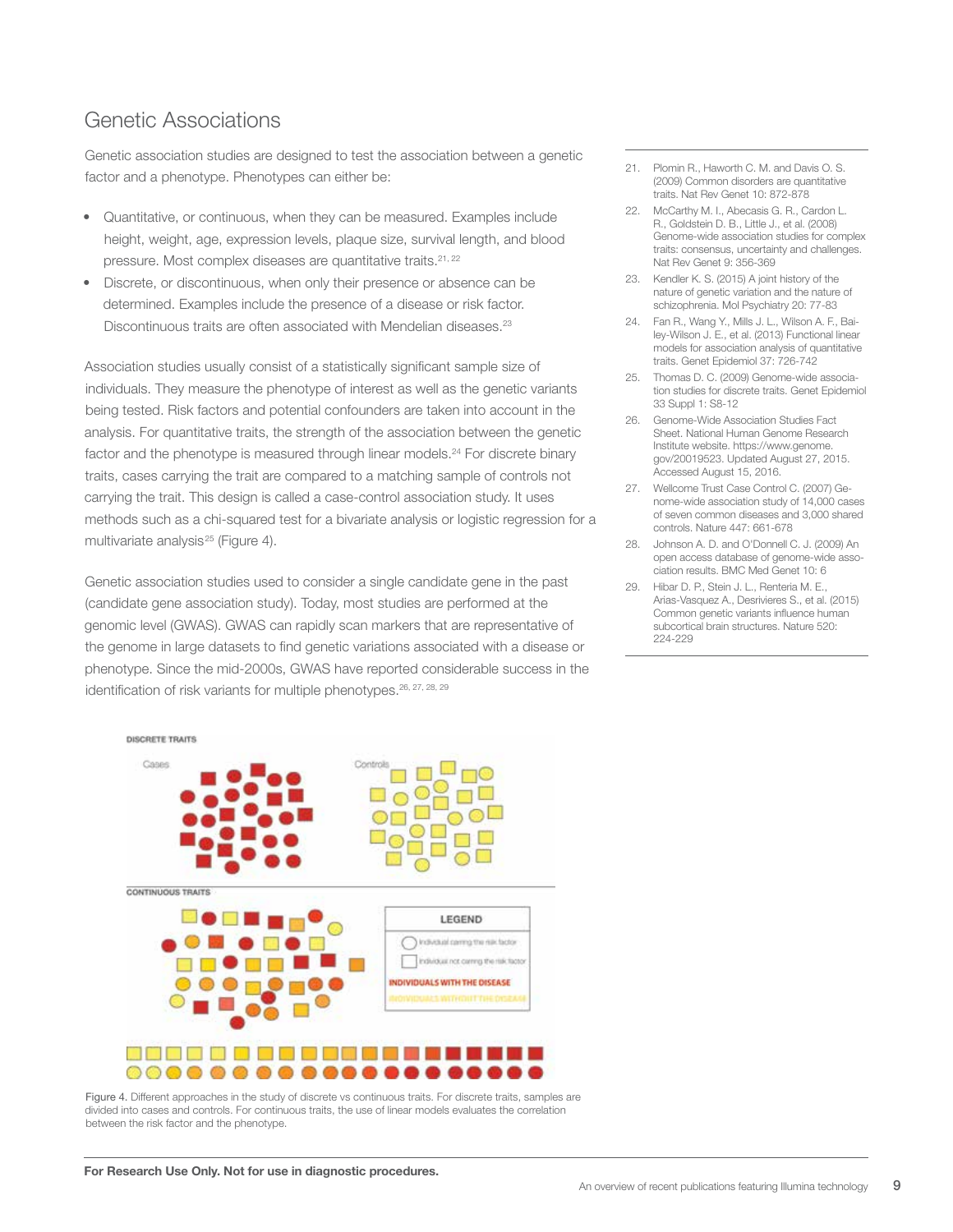### Association Studies: DNA Arrays

Even though DNA sequencing costs have dropped dramatically in the past decade, it is not cost-effective to perform association studies sequencing whole genomes. Array technology leverages oligonucleotide probes to allow for the genotyping (as well as expression analysis) of up to hundreds of thousands of genomic markers at the same time.

Arrays are best designed to select representative SNPs that cover all genetic variation in a population. This result is achieved by sequencing a representative diverse set of individuals to identify haplotypes, defined as a collection of alleles that are likely to be inherited together.<sup>30, 31</sup> The use of DNA arrays and whole-genome SNP imputation is instrumental in association studies.

Imputation relies on a reference database of fully sequenced genomes to predict genotypes that are not assayed in a larger sample of individuals. The approach consists of first reconstructing haplotypes for the samples of interest using the haplotypes from the reference set (haplotype phasing), and then estimating genotypes 32 (Figures 5 and 6).

| AATO ATCGCO ATCCCTATI CCTAATT GGGGTGCGTACGTACTIC     |
|------------------------------------------------------|
| AAT ATCGCT TCCGTAT CCTAATT GGGGTG GTGTACGTA TGCT.G   |
| AAT TATCGCT TCCGTAT/ CTAATT GGGGTGT GTGTACGTA OGCTAC |
| AAT ATCGC ATCCGTAT CCTAATT GGGGTG GTGTACGTA CTCCT/C  |
| AAT TATCGCT TCCGTAT CCTAAT GGGGGTGT TGTACGTA TGCTAG  |
| AAT ATCGC TCCGTAT, CCTAAT GGGGTGT TGTACGTALTGCTA     |

Ġ

Ć

 $\overline{\mathbf{c}}$ 

т

C

Ċ.

G

Ğ

т

Т

Ğ

G

т

Ġ

c

G

С

C

C

r

Ġ

AAT CATCGC ATCCGTAT CCTAAT CGGGGTGT TGTACGTA TGCTA

| Sequencing of                |
|------------------------------|
| reference population         |
| (sequence length = 51 bases) |

Identification of haplotypes, and design array that uses a few SNPs to represent the region

Figure 5. Haplotypes are groups of multiple alleles that are likely to be inherited together because of linkage disequilibrium. They can be identified through sequencing of multiple individuals and can provide representative (tag) SNPs to implement on arrays.

C

Ā

Δ

C

A

Ŧ

т

A

- 30. International HapMap C. (2003) The International HapMap Project. Nature 426: 789-796
- 31. Tanaka T. (2005) [International HapMap project]. Nihon Rinsho 63 Suppl 12: 29-34
- 32. Neale B. M. (2010) Introduction to linkage disequilibrium, the HapMap, and imputation. Cold Spring Harb Protoc 2010: pdb top74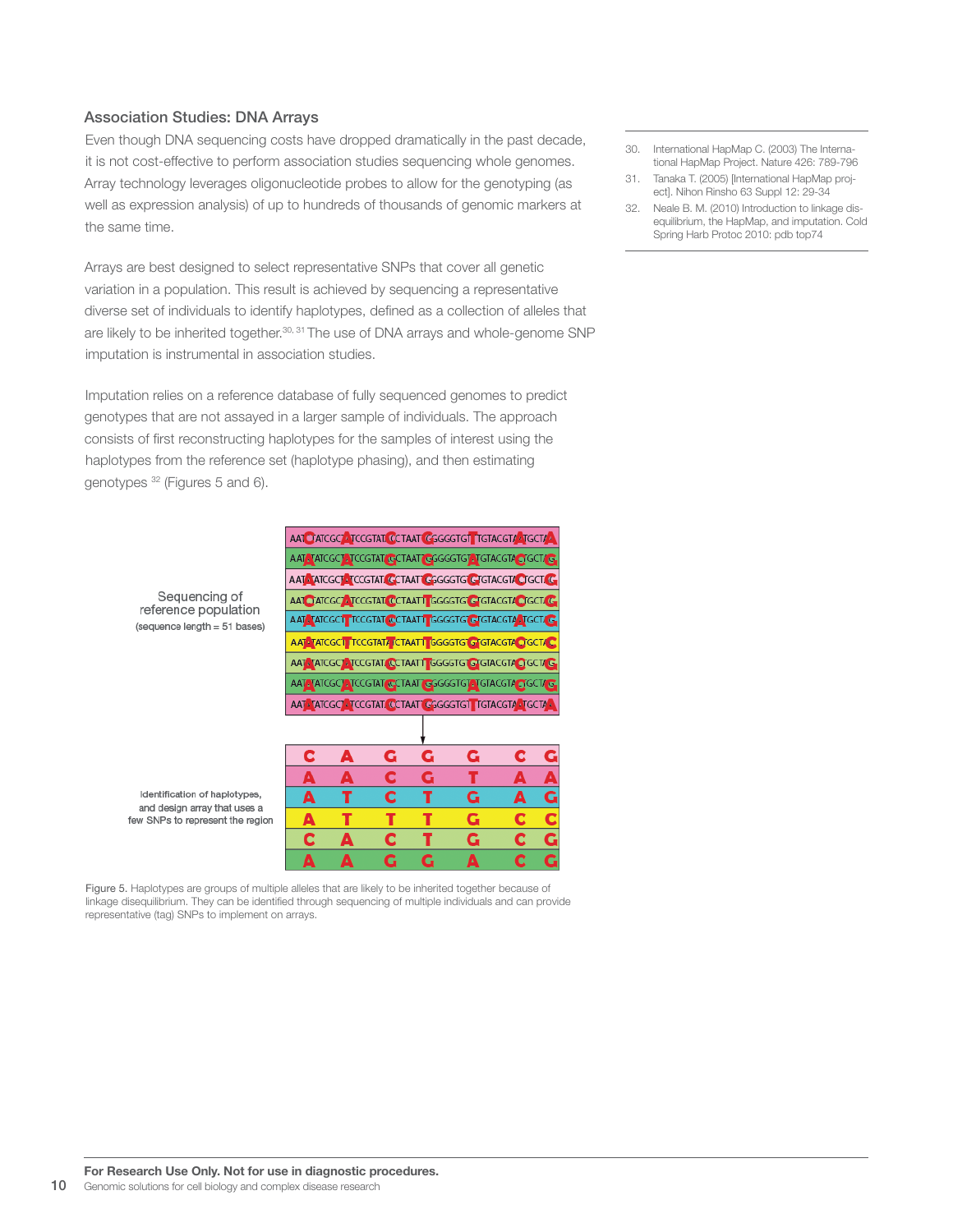

Figure 6. The process of imputation estimates the missing genotypes of an individual by first estimating the haplotypes (a process known as haplotype phasing) from the available genotype data.

### Association Studies: Sequencing

Arrays are often used to study the associations between common variants and complex traits. This approach has yielded beneficial results; however, it is now widely accepted that rare variants also play an important role in the study of complex diseases.<sup>33, 34</sup>

The identification of rare variants associated with diseases can be accomplished by sequencing the full genome (whole-genome sequencing) or full exome (wholeexome sequencing) of affected individuals. These approaches have been successful in both family-based and cohort studies eg, in the study of autism,<sup>35, 36</sup> and lipid and adiponectin levels.37

Note that the identification of variants associated with a disease does not prove causality automatically. Once a risk variant is identified, many more studies are required to prove causality and provide a mechanism of how the variant affects the pathogenesis of disease. 38, 39



Figure 7. Family-based exome or whole-genome sequencing studies have provided remarkable results in understanding the association between rare variants and complex diseases.

- 33. Cirulli E. T. and Goldstein D. B. (2010) Uncovering the roles of rare variants in common disease through whole-genome sequencing. Nat Rev Genet 11: 415-425
- 34. Steinberg S., Stefansson H., Jonsson T., Johannsdottir H., Ingason A., et al. (2015) Lossof-function variants in ABCA7 confer risk of Alzheimer's disease. Nat Genet 47: 445-447
- 35. Yuen R. K., Thiruvahindrapuram B., Merico D., Walker S., Tammimies K., et al. (2015) Whole-genome sequencing of quartet families with autism spectrum disorder. Nat Med 21: 185-191
- 36. Shi L., Zhang X., Golhar R., Otieno F. G., He M., et al. (2013) Whole-genome sequencing in an autism multiplex family. Mol Autism 4: 8
- 37. Consortium U. K., Walter K., Min J. L., Huang J., Crooks L., et al. (2015) The UK10K project identifies rare variants in health and disease. Nature 526: 82-90
- 38. Hrdlickova B., Westra H. J., Franke L. and Wijmenga C. (2011) Celiac disease: moving from genetic associations to causal variants. Clin Genet 80: 203-313
- 39. Tasan M., Musso G., Hao T., Vidal M., MacRae C. A., et al. (2015) Selecting causal genes from genome-wide association studies via functionally coherent subnetworks. Nat Methods 12: 154-159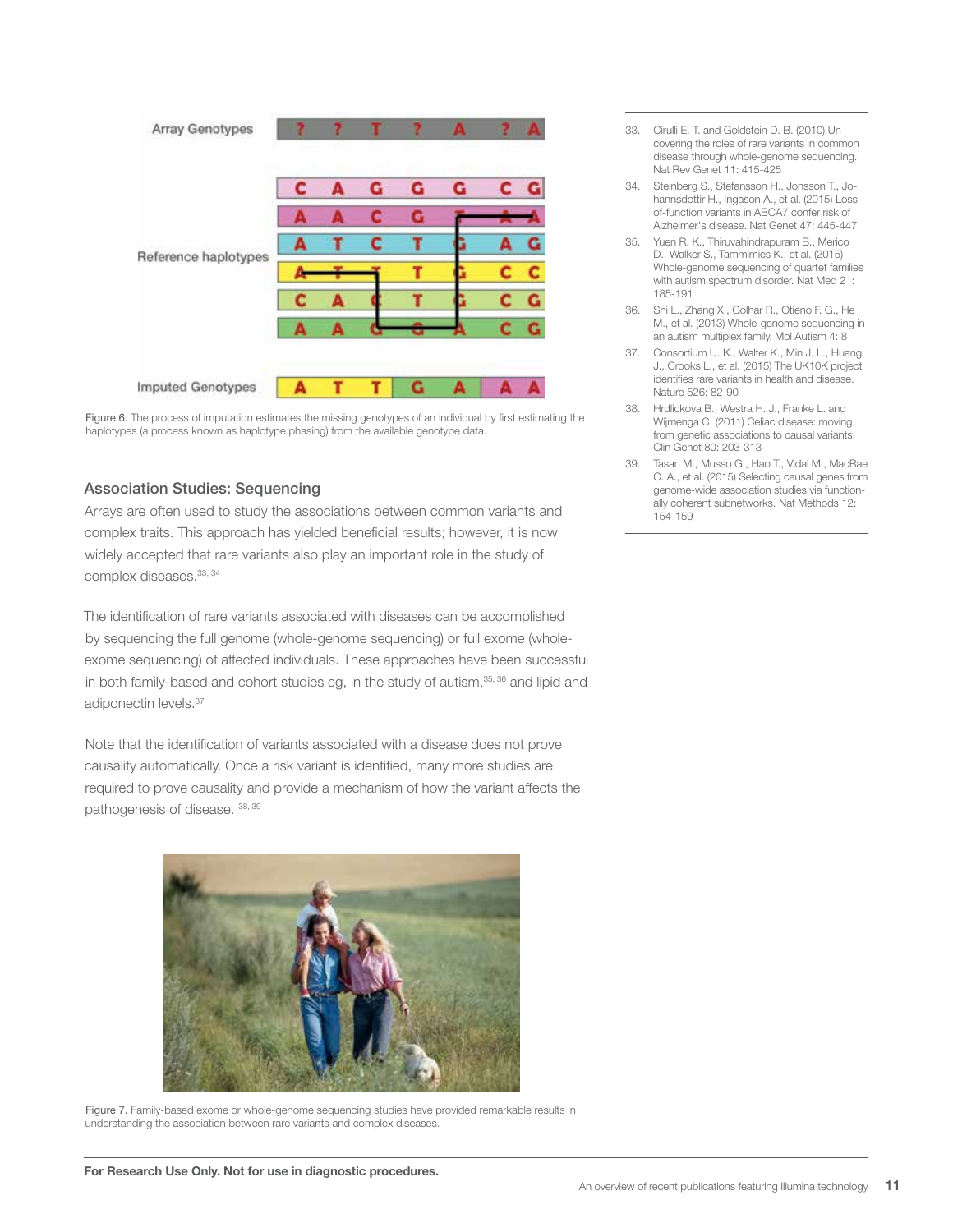### Hu Y., Shmygelska A., Tran D., Eriksson N., Tung J. Y., et al. (2016) GWAS of 89,283 individuals identifies genetic variants associated with self-reporting of being a morning person. Nat Commun 7: 10448.

Chronobiology studies circadian rhythms in living organisms. The aim of this study was to investigate the genetic factors that predispose an individual to be a "morning person" as compared to a "night person." The authors conducted a GWAS on 38,937 self-reported morning persons and 50,346 self-reported night persons across a total of 8 million genotyped or imputed SNPs. They identified 15 significantly associated SNPs, 7 of which were located near established circadian genes (*RGS16*, *VIP*, *PER2*, *HCRTR2*, *RASD1*, *PER3*, and *FBXL3*). They also performed pathway analysis and found enrichment of both circadian and phototransduction factors.

Illumina Technology: BeadChip®

### Davies G., Armstrong N., Bis J. C., Bressler J., Chouraki V., et al. (2015) Genetic contributions to variation in general cognitive function: a meta-analysis of genome-wide association studies in the CHARGE consortium (N=53949). Mol Psychiatry 20: 183-192.

Cognitive function is a substantially heritable trait. The authors investigated the genetic contribution to cognitive function variation in middle-aged and older adults. They conducted a meta-analysis of GWAS of 31 cohorts for a total of 53,949 individuals who had taken several cognitive tests. They identified 13 genome-wide significant SNP associations in 3 genomic locations: 6q16.2 (rs10457441, *MIR2113*, *P* = 3.93 × 10-9), 14q12 (rs17522122, *AKAP6*, *P* = 2.55 × 10-8), and 19q13.32 (rs10119, *APOE/TOMM40*, *P* = 5.67 × 10-9), and 1 gene-based association (HMGN1, *P* = 10-6). These genomic regions were all associated with neuropsychiatric phenotypes previously. They then estimated heritability by using a genome-wide complex trait analysis procedure on 2 larger cohorts, the Atherosclerosis Risk in Communities ( $N = 6,617$ ) and the Health and Retirement Study (5,976). The proportion of phenotypic variance accounted for by the genotyped common SNPs was (29  $\pm$  5)% and (28  $\pm$  7)%, respectively.

Illumina Technology: BeadChip, Infinium

### Mistry V., Bockett N. A., Levine A. P., Mirza M. M., Hunt K. A., et al. (2015) Exome sequencing of 75 individuals from multiply affected coeliac families and large scale resequencing follow up. PLoS One 10: e0116845.

Celiac disease (CeD) is a highly heritable autoimmune disease. It involves chronic inflammation of the small intestine in response to dietary wheat consumption. GWAS have identified 40 loci that, together with information on the human leukocyte antigen region, explain up to ~40% of the heritability of the disease. This study used exome sequencing data from 75 individuals belonging to 55 families to identify rare variants associated with CeD with a larger effect size (odds ratio ~ 2–5). Assessing shared variants between affected individuals, applying a model free linkage test, as well as gene burden tests for multiple potentially causal variants, the authors selected interesting variants and genes to follow up. They resequenced these genes in 2248 cases and 2230 controls, and identified 939 variants in coding regions (92% rare and 60% novel). However, gene burden tests performed on such variants identified no statistical association with the phenotype.

Illumina Technology: Illumina GA*IIx*

### Gudbjartsson D. F., Helgason H., Gudjonsson S. A., Zink F., Oddson A., et al. (2015) Large-scale whole-genome sequencing of the Icelandic population. Nat Genet 47: 435-444.

The authors performed whole-genome sequencing with a median depth of 20´ on samples from 2636 Icelanders. They found 20 million SNPs and 1.5 million insertion-deletions (indels). They described the density and frequency spectra of sequence variants in relation to their functional annotation, gene position, pathway, and conservation score. The results also demonstrated an excess of homozygosity and rare protein-coding variants in their populations, which were imputed down to a minor allele frequency of 0.1% in 104,220 individuals previously genotyped with several arrays. They also observed a recessive frameshift mutation in *MYL4* associated with early-onset atrial fibrillation, several mutations in *ABCB4* that increase risk of liver disease, and an intronic variant in *GNAS* associated with increased thyroid-stimulating hormone levels if maternally inherited.

Illumina Technology: Illumina GA*IIx*, HiSeq®, cBot®, BeadChip, Infinium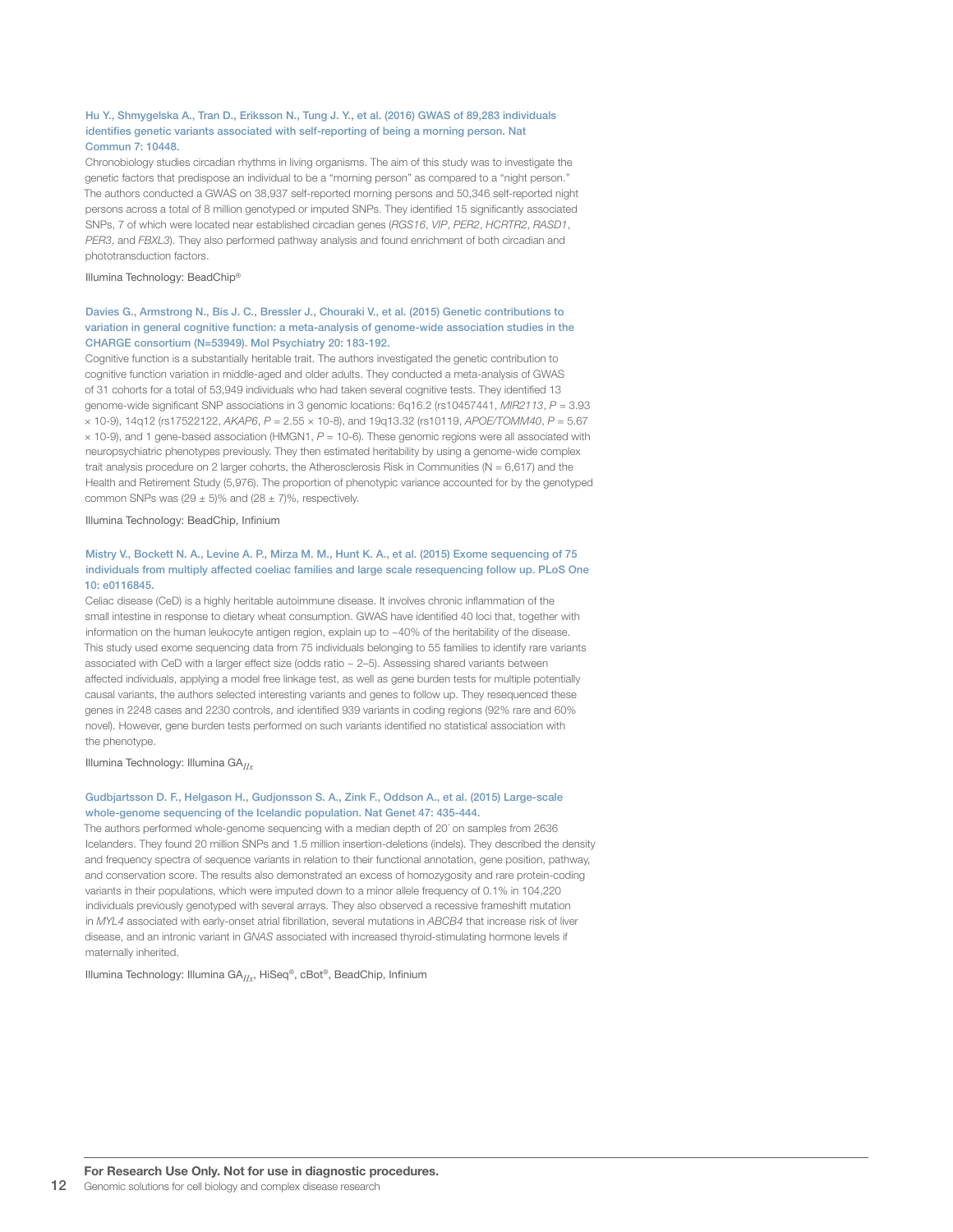### Consortium U. K., Walter K., Min J. L., Huang J., Crooks L., et al. (2015) The UK10K project identifies rare variants in health and disease. Nature 526: 82-90.

The aim of this project was to explore the contribution that rare and low-frequency genetic variants have on several human traits. The study analyzed sequencing data from whole genomes or exomes of almost 10,000 individuals belonging to different population-based or disease cohorts. The authors identified and characterized over 24 million novel variants and generated an imputation panel of high accuracy. Using a single marker and rare variant association test, they also identified novel alleles associated with triglyceride (*APOB*), adiponectin (*ADIPOQ*), and low-density lipoprotein levels (*LDLR* and *RGAG1*). They collected data about population structure and functional annotation of rare and low-frequency variants and estimated the benefits of sequencing in association studies, in a disease-specific fashion. The authors also developed a web-based tool reporting individual genetic and phenotypic information, aimed at facilitating the exploration of results from future association studies.

Illumina Technology: HiSeq, various arrays

### Gene Expression

Gene expression is the mechanism through which the information contained in a genetic sequence is transcribed into RNA, resulting in a final product that is either a protein or noncoding RNA. The regulation of mRNA transcription and processing directly affects protein synthesis. The proteins, in turn, mediate cellular function to establish the phenotype of the cell.<sup>40</sup>

Gene expression studies measure the mRNA levels that are expressed by a cell under certain conditions or after a determinate stimulation. The expression level of a gene is itself a quantitative trait, and the study of how certain DNA polymorphisms influence gene expression is called expression quantitative loci (eQTL) mapping.

### Gene Expression Studies: cDNA Microarrays

cDNA microarrays are microchips containing oligonucleotide probes that enable expression analysis of up to hundreds of thousands of genomic markers at the same time.

### Gene Expression Studies: RNA Sequencing

Although arrays were the first technology applied to large-scale expression studies, they have been replaced, in large part, by RNA sequencing (RNA-Seq).<sup>41</sup> RNA-Seq provides information not only about gene expression but also polymorphisms, eQTLs, splice variants, epigenetic modifications, RNA editing, and gene fusion detection.

RNA-Seq uses next-generation sequencing (NGS) to quantify the abundance of RNA for expression analysis, as well to determine the underlying gene sequence. Careful analysis of the results, along with adaptation of the sample preparation protocols, can provide remarkable insight into aspects of RNA processing and the control of transcription. Examples include PTMs, RNA splicing, RNA bound to RNA-binding proteins (RBP), RNA expressed at various developmental stages, unique RNA isoforms, RNA degradation, and regulation of other RNA species.42, 43 Further studies of RNA transcription and translation will enable a better understanding of RNA regulation and gene expression.

- 40. Albert F. W. and Kruglyak L. (2015) The role of regulatory variation in complex traits and disease. Nat Rev Genet 16: 197-212
- 41. Wang Z., Gerstein M. and Snyder M. (2009) RNA-Seq: a revolutionary tool for transcriptomics. Nat Rev Genet 10: 57-63
- 42. McGettigan P. A. (2013) Transcriptomics in the RNA-seq era. Curr Opin Chem Biol 17: 4-11
- 43. Feng H., Qin Z. and Zhang X. (2013) Opportunities and methods for studying alternative splicing in cancer with RNA-Seq. Cancer Lett 340: 179-191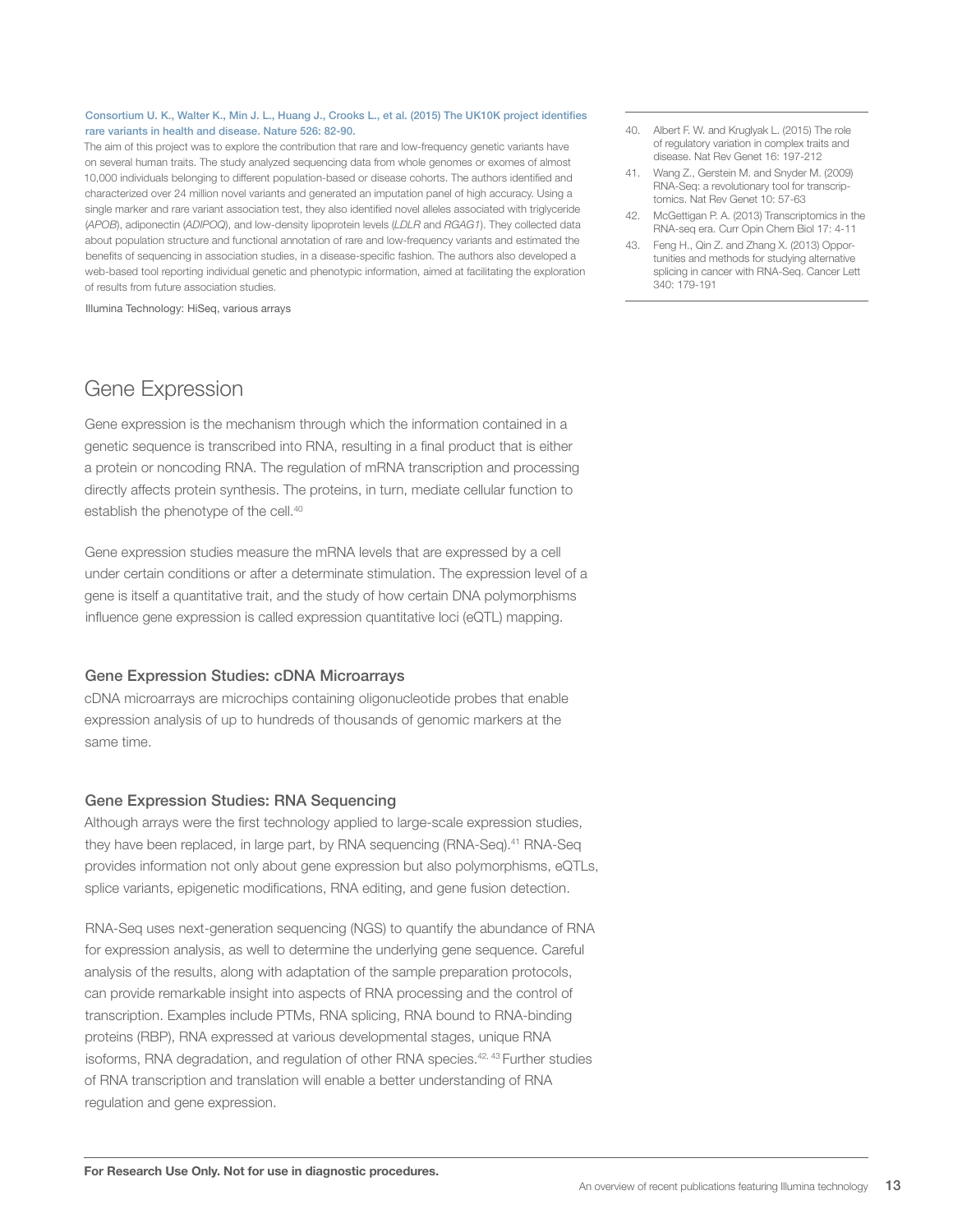

- 44. Davis H. P. and Squire L. R. (1984) Protein synthesis and memory: a review. Psychol Bull 96: 518-559
- 45. Holt C. E. and Schuman E. M. (2013) The central dogma decentralized: new perspectives on RNA function and local translation in neurons. Neuron 80: 648-657

Figure 8. Scientists have discovered a link between long-term memory and protein synthesis in the brain.<sup>44, 45</sup>

### Kim S., Becker J., Bechheim M., Kaiser V., Noursadeghi M., et al. (2014) Characterizing the genetic basis of innate immune response in TLR4-activated human monocytes. Nat Commun 5: 5236.

Toll-like receptors (TLRs) play a fundamental role in immunity, and dysregulation in TLR signaling can lead to autoimmune diseases, sepsis, or cancer. In this study, the authors extracted monocytes from a total of 185 male healthy volunteers aged 18–35. For each individual, cells were cultured overnight either untreated or treated with lipopolysaccharides to stimulate TLR4 expression. RNA and DNA were then extracted and analyzed through the use of arrays. The results revealed 1471 eQTLs unique to TLR4 stimulation. Among these, the authors found functional SNPs for the expression of *NEU4*, *CCL14*, *CBX3*, and *IRF5* on TLR4 activation. They also found that SNPs conferring risk to primary biliary cirrhosis (PBC), inflammatory bowel disease (IBD), and celiac disease were immune-response eQTLs for *PDGFB* and *IL18R1*, making these 2 genes plausible candidates for studying the pathophysiology of these disorders in the context of TLR4 activation.

Illumina Technology: BeadChip, Infinium

### Fava V. M., Manry J., Cobat A., Orlova M., Van Thuc N., et al. (2016) A Missense LRRK2 Variant Is a Risk Factor for Excessive Inflammatory Responses in Leprosy. PLoS Negl Trop Dis 10: e0004412.

Leprosy is a chronic dermatoneurological disease, caused by infection from the etiological agent *Mycobacterium leprae*. Depending on the epidemiological settings, some leprosy patients suffer from excessive proinflammatory responses termed type-1 reactions (T1R). This study evaluated the role of the *LRRK2* gene and T1R in different sample settings. This gene encodes a multifunctional protein that modulates proinflammatory responses. LRRK2 variants have been associated with leprosy in some studies but results have been inconsistent in replications. This study selected a total of 1372 individuals and divided them into 2 groups: leprosy-affected families with and without T1R. The authors tested association on 156 SNPs using a genotyping array. *LRRK2* expression levels were also analyzed using an expression array. They identified a total of 18 T1R-specific variants, of which the core SNP capturing the T1R association was the missense variant M239T (rs3761863), which affects the turnover of the LRRK2 protein. Moreover, a bin of 9 SNPs associated with T1R were eQTLs for LRRK2 in unstimulated whole blood cells, but not after exposure to the *Mycobacterium leprae* antigen.

### Illumina Technology: BeadChip

### Bentham J., Morris D. L., Cunninghame Graham D. S., Pinder C. L., Tombleson P., et al. (2015) Genetic association analyses implicate aberrant regulation of innate and adaptive immunity genes in the pathogenesis of systemic lupus erythematosus. Nat Genet 47: 1457-1464.

Systemic lupus erythematosus (SLE) is a complex autoimmune disease, characterized by loss of immune tolerance to nuclear and cell-surface antigens. The authors genotyped 4946 SLE cases and 1286 healthy controls using an array and integrated the data with other studies, obtaining a total of 7219 cases and 15,991 controls of European ancestry. They used these samples for a meta-analysis and replication study, from which they mapped 43 susceptibility loci, including 10 new associations. Imputation provided evidence for missense variants associated with the disease, covering 8 genes. The authors identified other putatively causal genes by the analysis of associated alleles for cis-acting eQTL effects in a range of *ex vivo* immune cells. They found an over-representation of transcription factors among SLE susceptibility genes.

Illumina Technology: BeadChip, Infinium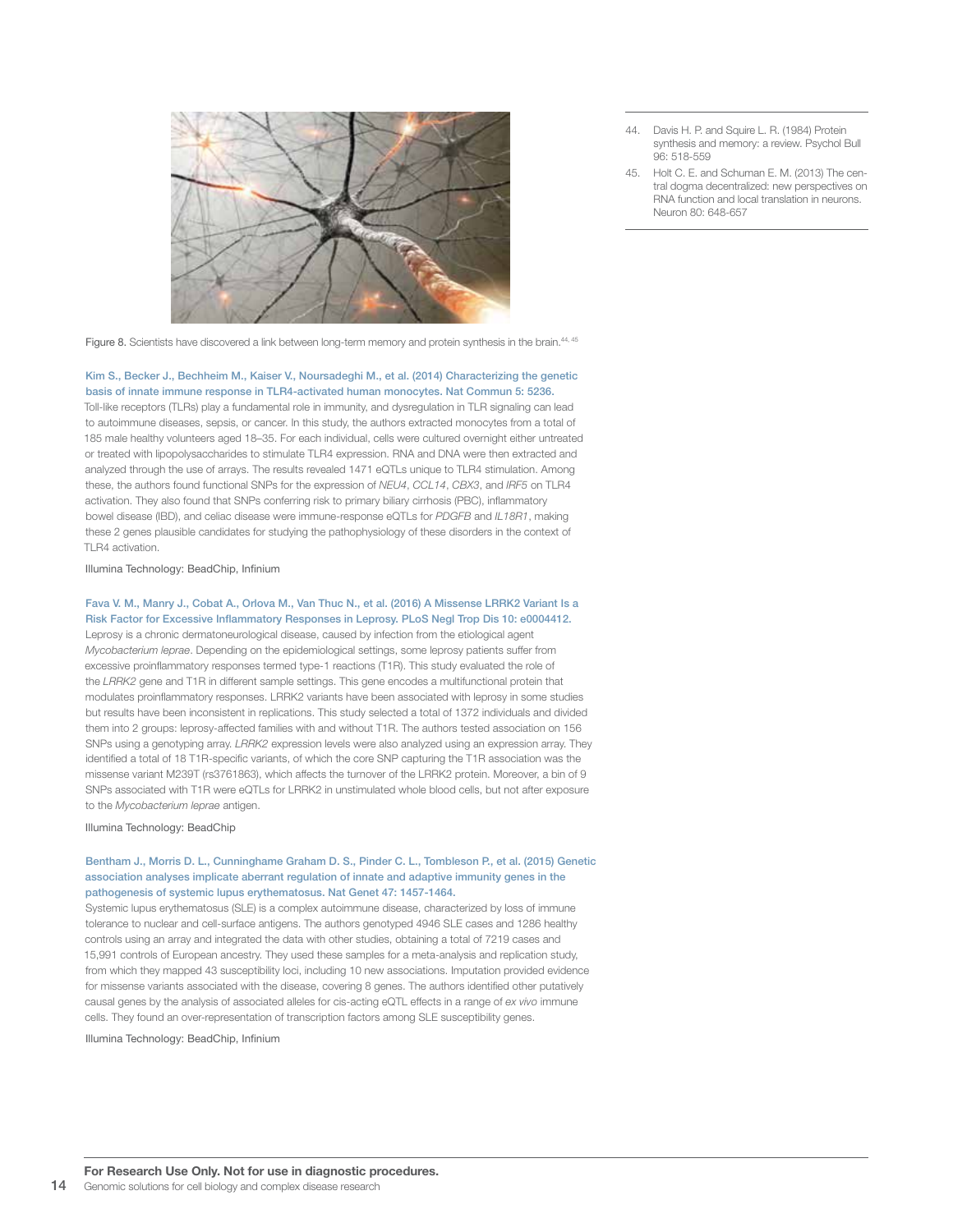### Johnson M. R., Shkura K., Langley S. R., Delahaye-Duriez A., Srivastava P., et al. (2016) Systems genetics identifies a convergent gene network for cognition and neurodevelopmental disease. Nat Neurosci 19: 223-232.

This study investigated the genetic determinants of cognition. The authors performed a system-level analysis of expression data from healthy individuals and patients with temporal-lobe epilepsy (TLE). They also analyzed a murine model. They used genome-wide expression analysis to infer gene-regulatory networks conserved across species and brain regions. Two of the identified networks showed enrichment for common variants affecting cognitive abilities. Exome sequencing results from 6871 trios showed that M3 genes were also enriched for mutations from patients with neurodevelopmental diseases.

Illumina Technology: TruSeq® RNA kit, HiSeq® 2000, BeadChip

### Sareddy G. R., Zhang Q., Wang R., Scott E., Zou Y., et al. (2015) Proline-, glutamic acid-, and leucinerich protein 1 mediates estrogen rapid signaling and neuroprotection in the brain. Proc Natl Acad Sci U S A 112: E6673-6682.

17-β-estradiol (E2) has been implicated as neuroprotective in several neurodegenerative studies. In previous studies, the authors identified the proline-, glutamic acid–, and leucine-rich protein 1 (PELP1) as a coregulator of E2. The present study evaluated the role of PELP1 in mediating the neuroprotective and cognitive effects of E2 in the brain, using a forebrain-specific *PELP1* knockout (FBKO) mouse model. Ovariectomized placebo- and E2-implanted FBKO and control mice were subjected to global cerebral ischemia (GCI), and the hippocampi were collected at various time points after reperfusion (10 min, 30 min, and 3 h). RNA-Seq demonstrated that several genes related to inflammation, metabolism, and survival were altered in *PELP1* FBKO mice. It also showed a significant reduction in the activation of the Wnt/β-catenin signaling pathway. *PELP1* FBKO studies also revealed that PELP1 is required for E2-mediated neuroprotection and preservation of cognitive function after GCI.

Illumina Technology: TruSeq® RNA Sample Prep Kit, HiSeq 2000

### Mittal A., Pachter L., Nelson J. L., Kjaergaard H., Smed M. K., et al. (2015) Pregnancy-Induced Changes in Systemic Gene Expression among Healthy Women and Women with Rheumatoid Arthritis. PLoS One 10: e0145204.

Pregnancy induces systemic biological changes, with beneficial effects on certain autoimmune conditions, such as rheumatoid arthritis (RA). This study characterized, in depth, the differences in pregnancy-induced changes between healthy women and RA patients. The authors performed RNA-Seq in 5 healthy women and 20 RA patients. A total of 4710 genes were significantly associated to pregnancy status, regardless of the presence of RA. Only 98 genes exhibited expression patterns that were differentially associated with pregnancy in RA patients vs controls.

Illumina Technology: TruSeq RNA Sample Prep Kit, HiSeq 2500

### **Epigenetics**

With a few exceptions, cells originating from one organism contain the same gene sequences in their DNA. Some of these genes are ubiquitously expressed, while others are only expressed in certain cell types,<sup>46</sup> or exhibit different patterns of expression in different cell types. These differences are at the basis of cellular differentiation.<sup>47, 48, 49</sup> Epigenetics is the science that studies the dynamic alterations in the transcriptional potential of a cell.

Epigenetic changes can be heritable changes in the expression of a gene (a phenotype) that are not determined by changes in germline DNA.<sup>50</sup> The environment can also play a role in influencing epigenetic changes. Studies have demonstrated that factors such as age, environment and lifestyle, and disease status can have a significant effect on the epigenome.<sup>51, 52</sup>

- 46. Holt C. E. and Schuman E. M. (2013) The central dogma decentralized: new perspectives on RNA function and local translation in neurons. Neuron 80: 648-657
- 47. Egger G., Liang G., Aparicio A. and Jones P. A. (2004) Epigenetics in human disease and prospects for epigenetic therapy. Nature 429: 457-463
- 48. Waddington C. H. (2012) The epigenotype. 1942. Int J Epidemiol 41: 10-13
- 49. Holliday R. (2006) Epigenetics: a historical overview. Epigenetics 1: 76-80
- 50. Epigenetics: Fundamentals. What is Epigenetics webpage. http://www.whatisepigenetics.com/fundamentals/. Accessed August 15, 2016.
- 51. Lockett G. A., Patil V. K., Soto-Ramirez N., Ziyab A. H., Holloway J. W., et al. (2013) Epigenomics and allergic disease. Epigenomics 5: 685-699
- 52. Qureshi I. A. and Mehler M. F. (2014) Epigenetic mechanisms underlying the pathogenesis of neurogenetic diseases. Neurotherapeutics 11: 708-720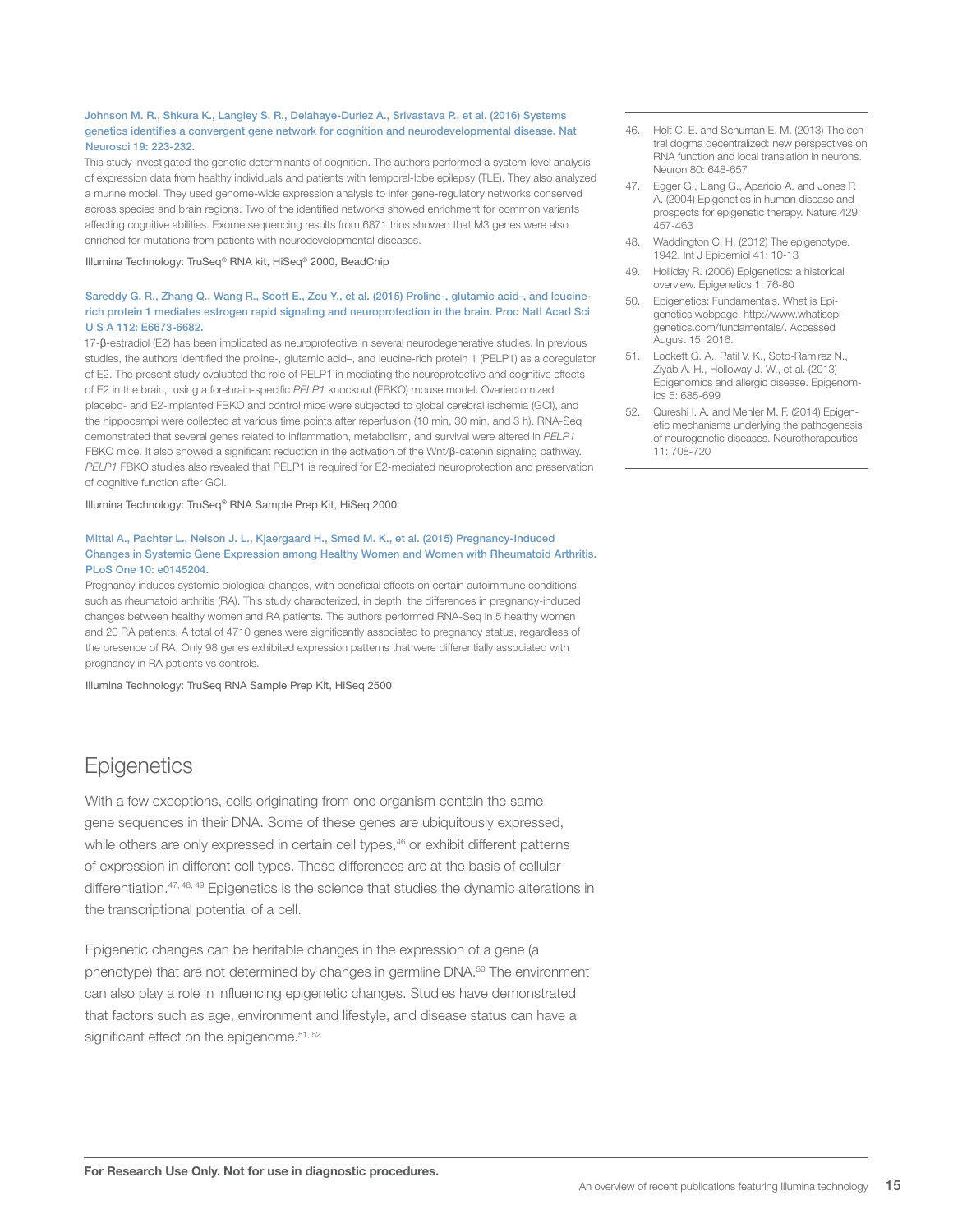### DNA Methylation

DNA methylation and hydroxymethylation are involved in development, X-chromosome inactivation, cell differentiation, tissue-specific gene expression, epigenetic variation, imprinting, and diseases.<sup>53, 54, 55, 56, 57</sup> Methylation usually occurs at the 5' position of cytosines. It plays a crucial role in gene regulation and chromatin remodeling.



Figure 9. The active agouti gene in mice codes for yellow coat color. Pregnant mice with the active gene fed with a diet rich in methyl donors will give birth to offspring whose agouti gene will be switched off.<sup>58,</sup>

Most cytosine methylation occurs in cytosines located near guanines, called CpG sites. These CpG sites are often located upstream of promoters, or within the gene body. CpG islands are genomic segments with high GC content and CpG ratios that are statistically higher than expected by chance.

While cytosine methylation (5mC) is known as a silencing mark that represses genes, cytosine hydroxymethylation (5hmC) is shown to be an activating mark that promotes gene expression and is a proposed intermediate in the DNA demethylation pathway.60, 61, 62 Similar to 5mC, 5hmC is involved in development, cancers, cell differentiation, and diseases.<sup>63</sup>

5mC and/or 5hmC can be a diagnostic tool to help identify the effects of nutrition, carcinogens,<sup>64</sup> and environmental factors in relation to diseases. The impact of these base modifications on gene regulation depends on their locations within the genome. Therefore, it is important to determine the exact position of the modified bases.

### DNA-Protein Interactions and Histone Modifications

Chromatin remodeling is a dynamic process driven by epigenetic factors that change DNA-protein interactions. These factors can involve protein modifications, such as histone methylation, acetylation, phosphorylation, and ubiquitination.<sup>65</sup> Histone modifications determine gene activation by recruiting regulatory factors and maintaining an open or closed chromatin state.

- 53. Kraiczy J., Nayak K., Ross A., Raine T., Mak T. N., et al. (2015) Assessing DNA methylation in the developing human intestinal epithelium: potential link to inflammatory bowel disease. Mucosal Immunol
- 54. Kaut O., Ramirez A., Pieper H., Schmitt I., Jessen F., et al. (2014) DNA methylation of the TNF-alpha promoter region in peripheral blood monocytes and the cortex of human Alzheimer's disease patients. Dement Geriatr Cogn Disord 38: 10-15
- 55. Coppieters N., Dieriks B. V., Lill C., Faull R. L., Curtis M. A., et al. (2014) Global changes in DNA methylation and hydroxymethylation in Alzheimer's disease human brain. Neurobiol Aging 35: 1334-1344
- 56. Sanchez-Mut J. V., Aso E., Panayotis N., Lott I., Dierssen M., et al. (2013) DNA methylation map of mouse and human brain identifies target genes in Alzheimer's disease. Brain 136: 3018-3027
- 57. Bakulski K. M., Dolinoy D. C., Sartor M. A., Paulson H. L., Konen J. R., et al. (2012) Genome-wide DNA methylation differences between late-onset Alzheimer's disease and cognitively normal controls in human frontal cortex. J Alzheimers Dis 29: 571-588
- 58. Dolinoy D. C., Weidman J. R., Waterland R. A. and Jirtle R. L. (2006) Maternal genistein alters coat color and protects Avy mouse offspring from obesity by modifying the fetal epigenome. Environ Health Perspect 114: 567-572
- 59. Dolinoy D. C. (2008) The agouti mouse model: an epigenetic biosensor for nutritional and environmental alterations on the fetal epigenome. Nutr Rev 66 Suppl 1: S7-11
- 60. Kloosterman W. P. and Plasterk R. H. (2006) The diverse functions of microRNAs in animal development and disease. Dev Cell 11: 441-450
- 61. Feng H., Qin Z. and Zhang X. (2013) Opportunities and methods for studying alternative splicing in cancer with RNA-Seq. Cancer Lett 340: 179-191
- 62. Holt C. E. and Schuman E. M. (2013) The central dogma decentralized: new perspectives on RNA function and local translation in neurons. Neuron 80: 648-657
- 63. Pfeifer G. P. Kadam S. and Jin S. G. (2013). 5-hydroxymethylcytosine and its potential roles in development and cancer. Epigenetics Chromatin 6: 10
- 64. Thomson J. P., Lempiainen H., Hackett J. A., Nestor C. E., Muller A., et al. (2012) Non-genotoxic carcinogen exposure induces defined changes in the 5-hydroxymethylome. Genome Biol 13: R93
- 65. Rivera C. M. and Ren B. (2013) Mapping human epigenomes. Cell 155: 39-55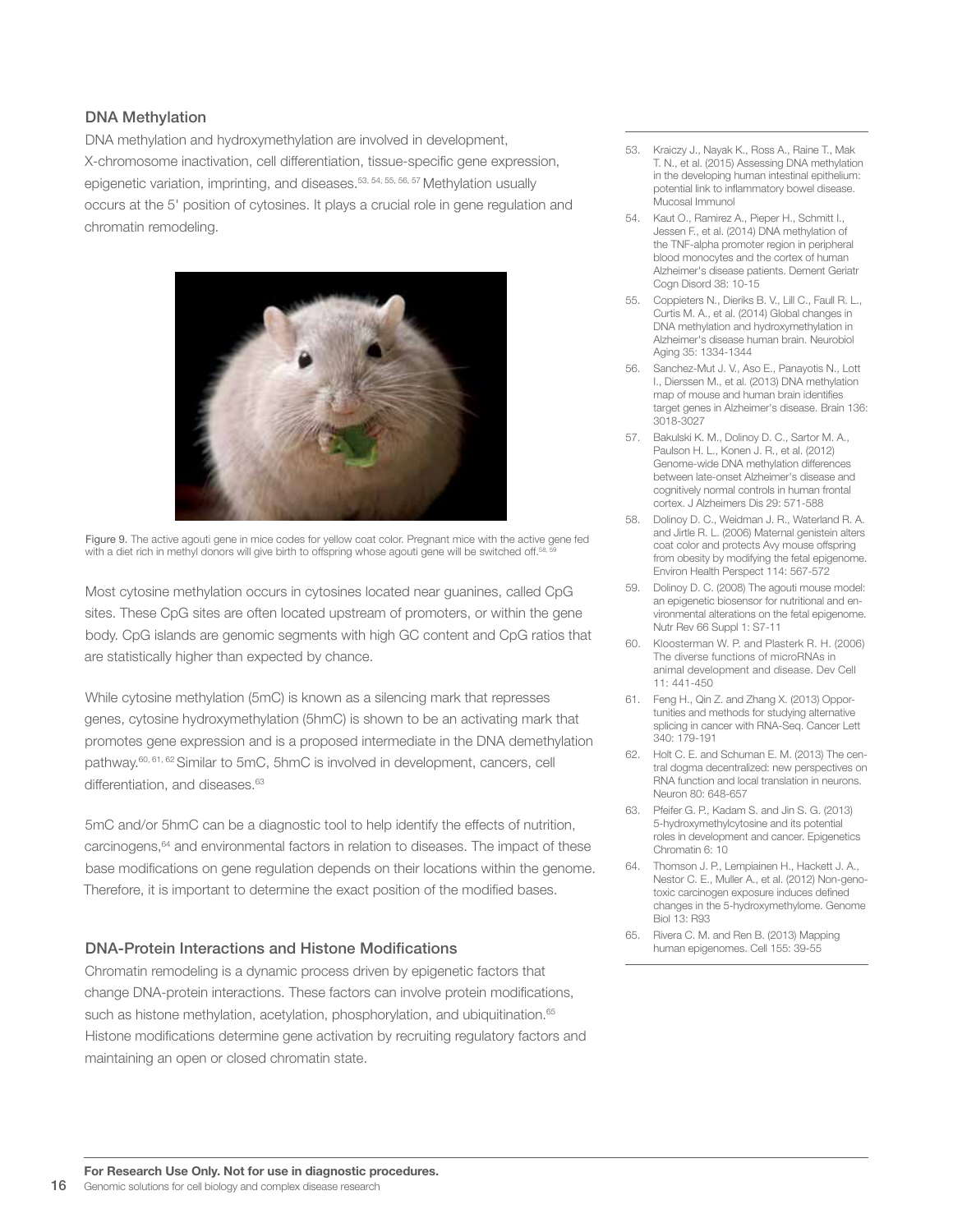Epigenetic factors play roles in tissue development,<sup>66</sup> embryogenesis, cell fate, immune response, and diseases.<sup>67</sup> Bacterial pathogens can elicit transcriptional repression of immune genes by chromatin remodeling. The study of protein-DNA interactions has also demonstrated that chromatin remodeling<sup>68</sup> can respond to external factors, such as alcohol abuse,<sup>69</sup> cigarette smoking,<sup>70</sup> and drug use.

### Noncoding RNA–Associated Gene Silencing

The central dogma of biology states that genetic information coded by DNA is transcribed into individual transcripts that are composed of mRNA. Each transcript contains the information required to synthesize a particular protein (or a small number of proteins).<sup>71</sup> Noncoding RNAs (ncRNAs) represent an exception to the central dogma.<sup>72</sup>

It is estimated that, while 70%–90% of DNA is transcribed into RNA, only 3% is translated into proteins. Transfer RNA (tRNA) and ribosomal RNA (rRNA) have structural and regulatory roles in translation. Many other classes of ncRNAs, originally thought to be remnants of the transcription process, are now known to have biological functions.73, 74, 75

ncRNAs are divided into 2 groups: short ncRNAs (microRNAs, siRNAs, snRNAs, exRNAs, piRNAs, and scaRNAs) and long ncRNAs (such as Xist and HOTAIR).<sup>76</sup> These classes of molecules are the subject of many current studies and are involved in a variety of functions, including gene expression, regulation, replication, and silencing. Past studies have found associations between altered genetic expression due to ncRNAs and diseases such as Alzheimer's and autism.<sup>77, 78</sup>

#### Gjoneska E., Pfenning A. R., Mathys H., Quon G., Kundaje A., et al. (2015) Conserved epigenomic signals in mice and humans reveal immune basis of Alzheimer's disease. Nature 518: 365-369.

Alzheimer's disease (AD) is characterized by the accumulation of β-amyloid plaques and neuronal loss that leads to cognitive decline. This study investigated chromatin state alterations during neurodegeneration. The authors used chromatin-immunoprecipitation sequencing (ChIP-Seq) and RNA-Seq to profile transcriptional and chromatin state dynamics across early and late pathology in the hippocampus of an adult induciblemouse model of AD-like neurodegeneration. They found a coordinated downregulation of synaptic plasticity genes and regulatory regions, as well as upregulation of immune response genes and regulatory regions, targeted by factors belonging to the ETS family of transcriptional regulators. Orthologous human regions to increasing-level enhancers showed immune cell–specific enhancer signatures, as well as immune cell expression of quantitative loci. Decreasing-level enhancer orthologs showed fetal brain–specific enhancer activity. Of note, AD-associated genetic variants were specifically enriched in increasing-level enhancer orthologs, implicating immune-system involvement in AD predisposition.

Illumina Technology: TruSeq, HiSeq 2000

### Scobie K. N., Damez-Werno D., Sun H., Shao N., Gancarz A., et al. (2014) Essential role of poly(ADPribosyl)ation in cocaine action. Proc Natl Acad Sci U S A 111: 2005-2010.

Poly(ADP-ribose) polymerase 1 (PARP-1) is a ubiquitous and abundant nuclear protein that catalyzes the synthesis of a polymer called poly(ADP-ribose) on histones and other substrate proteins, forming transcriptional regulatory complexes with other chromatin proteins. This study analyzed the role of PARP-1 in cocaine-induced molecular, neural, and behavioral plasticity, using ChIP-Seq on cocaine-exposed mice. The results demonstrated a global, genome-wide enrichment of PARP-1 in nucleus accumbens (NAc) and identified several PARP-1 targeted genes that could be implicated in the long-lasting effects of cocaine. In particular, the authors identified sidekick-1, a gene important for synaptic connections during development, as a critical target of PARP-1. This gene is involved in cocaine's behavioral effects as well as its ability to induce dendritic spines on NAc neurons.

Illumina Technology: HiSeq 2000

- 66. Pinello L., Xu J., Orkin S. H. and Yuan G. C. (2014) Analysis of chromatin-state plasticity identifies cell-type-specific regulators of H3K27me3 patterns. Proc Natl Acad Sci U S A 111: E344-353
- 67. Bonomi R., Mukhopadhyay U., Shavrin A., Yeh H. H., Majhi A., et al. (2015) Novel Histone Deacetylase Class IIa Selective Substrate Radiotracers for PET Imaging of Epigenetic Regulation in the Brain. PLoS One 10: e0133512
- 68. Kahrstrom C. T. (2013) Epigenetics: Legionella makes its mark on histones. Nat Rev Genet 14: 370
- 69. Warnault V. and Ron D. (2013) Chromatin remodeling: a new landscape to treat harmful alcohol-use disorders. Future Med Chem 5: 2011-2013
- 70. Marwick J. A., Kirkham P. A., Stevenson C. S., Danahay H., Giddings J., et al. (2004) Cigarette smoke alters chromatin remodeling and induces proinflammatory genes in rat lungs. Am J Respir Cell Mol Biol 31: 633-642
- 71. Crick F. (1970) Central dogma of molecular biology. Nature 227: 561-563
- 72. Holt C. E. and Schuman E. M. (2013) The central dogma decentralized: new perspectives on RNA function and local translation in neurons. Neuron 80: 648-657
- 73. Zaratiegui M., Irvine D. V. and Martienssen R. A. (2007) Noncoding RNAs and gene silencing. Cell 128: 763-776
- 74. Malecova B. and Morris K. V. (2010) Transcriptional gene silencing through epigenetic changes mediated by non-coding RNAs. Curr Opin Mol Ther 12: 214-222
- 75. Holoch D. and Moazed D. (2015) RNA-mediated epigenetic regulation of gene expression. Nat Rev Genet 16: 71-84
- 76. Kashi K., Henderson L., Bonetti A. and Carninci P. (2016) Discovery and functional analysis of lncRNAs: Methodologies to investigate an uncharacterized transcriptome. Biochim Biophys Acta 1859: 3-15
- 77. Simchovitz A., Soreq L. and Soreq H. (2016) Transcriptome profiling in Parkinson's leukocytes: from early diagnostics to neuroimmune therapeutic prospects. Curr Opin Pharmacol 26: 102-109
- 78. Zhang J., Yuan L., Zhang X., Hamblin M. H., Zhu T., et al. (2016) Altered long non-coding RNA transcriptomic profiles in brain microvascular endothelium after cerebral ischemia. Exp Neurol 277: 162-170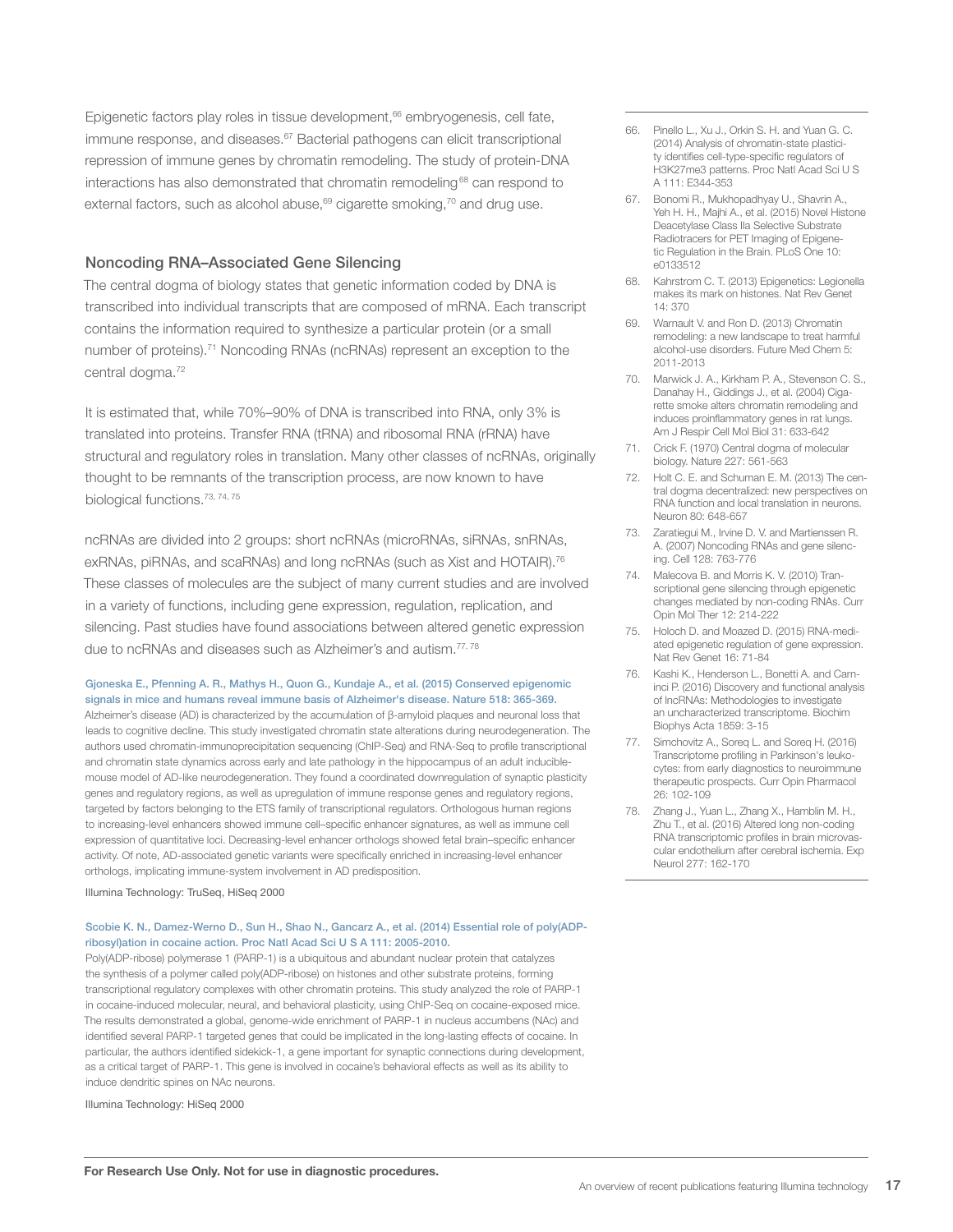### Elboudwarej E., Cole M., Briggs F. B., Fouts A., Fain P. R., et al. (2016) Hypomethylation within gene promoter regions and type 1 diabetes in discordant monozygotic twins. J Autoimmun.

Epidemiological studies have provided evidence of a genetic basis for type 1 diabetes (T1D), yet the currently known genetic variants associated with diabetes cannot explain entirely disease risk. This study investigated whether epigenetic modifications of DNA contribute to T1D. The authors used the Infinium HumanMethylation450 BeadChip array on 7 long-term disease-discordant monozygotic (MZ) twin pairs and 5 pairs of HLA-identical disease-discordant non–twin siblings (NTS) to test for DNA methylation (DNAm) and T1D associations. They found strong evidence for hypomethylation of CpG sites within promoter regions in MZ twins with T1D as compared to their healthy control. The authors divided DNA methylation data into 3 categories for further analysis, including: 1) the MHC region; 2) non-MHC genes with reported T1D association through GWAS; and 3) the epigenome, or remainder of sites that did not include MHC- and T1Dassociated genes. The results showed modest methylation differences between discordant MZ in the first 2 groups (*BACH2*, *INS-IGF2*, and *CLEC16A*, DNAm difference range 2.2%–5%), and greater differences in the third (*MAGI2*, *FANCC*, and *PCDHB16*, DNAm difference range 6.9%–16.1%). These results, however, were not replicated in 6 additional MZ twin discordant pairs.

Illumina Technology: Infinium

### Posttranslational Modifications

Translation is the process through which ribosomes synthesize proteins by decoding the mRNA. In eukaryotic cells, this process happens in the cytosol or across the membrane of the endoplasmic reticulum (ER). Once translation is completed, several enzymes catalyze PTMs.

These modifications are generally covalent additions of a functional group to a protein (such as phosphorylation, glycosylation and glycation, ubiquitination, and hydroxylation), or the proteolytic processing and processes that are necessary for a newly synthesized protein to mature and reach the functional fold.<sup>79, 80</sup>

Certain PTMs have been linked to complex phenotypes and diseases. Some examples are celiac disease (CeD), type 1 Diabetes (T1D), neurodegenerative disorders, and drug response. 81, 82, 83, 84

- 79. Post-translational modifications Latest research and news. Nature website. http://www. nature.com/subjects/post-translational-modifications. Accessed August 15, 2016
- 80. Karve T. M. and Cheema A. K. (2011) Small changes huge impact: the role of protein posttranslational modifications in cellular homeostasis and disease. J Amino Acids 2011: 207691
- 81. Stamnaes J. and Sollid L. M. (2015) Celiac disease: Autoimmunity in response to food antigen. Semin Immunol 27: 343-352
- 82. Marre M. L., James E. A. and Piganelli J. D. (2015) beta cell ER stress and the implications for immunogenicity in type 1 diabetes. Front Cell Dev Biol 3: 67
- 83. Mattson M. P. (2010) Acetylation unleashes protein demons of dementia. Neuron 67: 900-902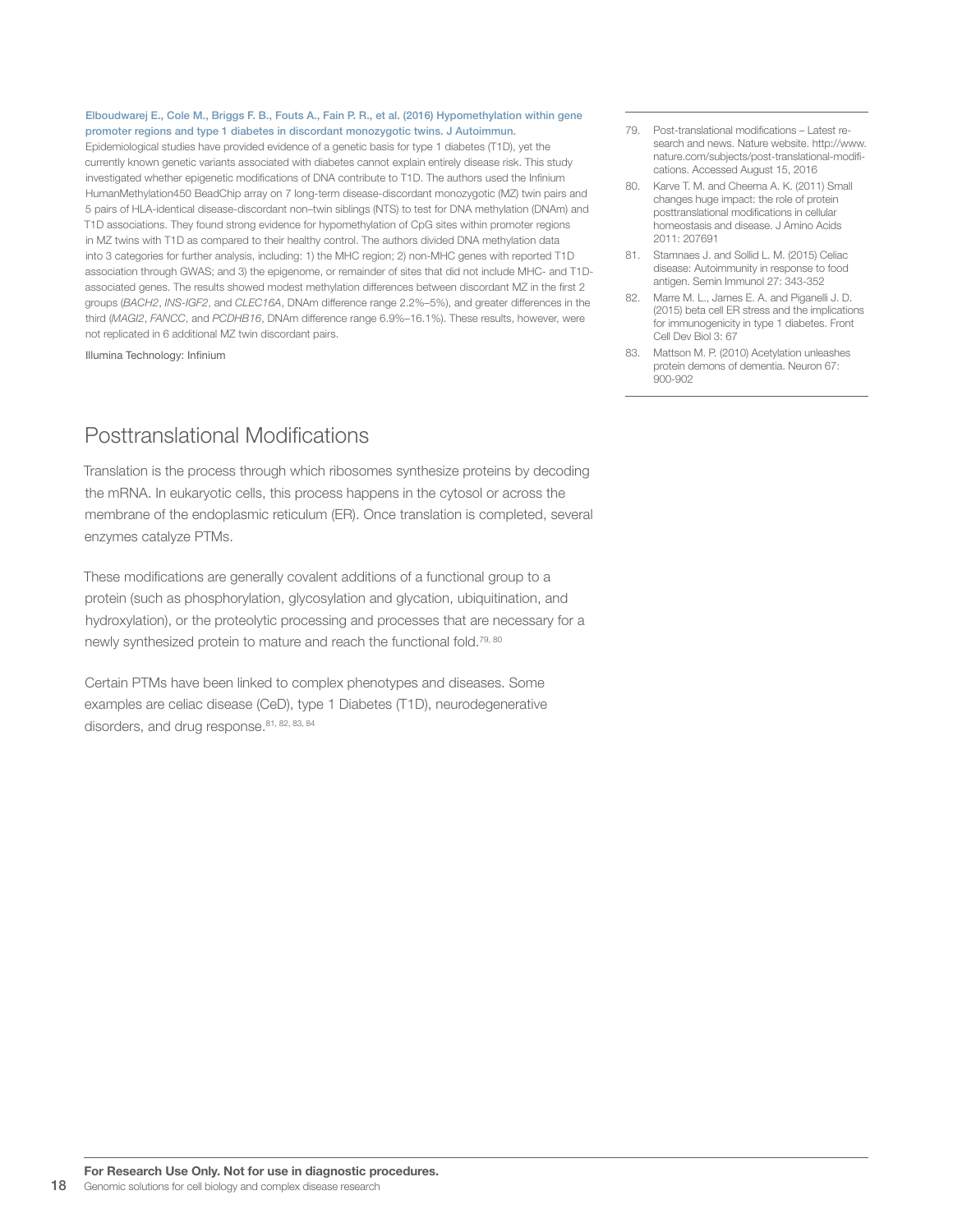### Ingolia N. T., Ghaemmaghami S., Newman J. R. and Weissman J. S. (2009) Genome-wide analysis *in vivo* of translation with nucleotide resolution using ribosome profiling. Science 324: 218-223.

Active mRNA translation sequencing (ARTSeq), also called ribosome profiling (Ribo-Seq), isolates RNA that is being processed by the ribosome in order to monitor the translation process. In this method, ribosomebound RNA first undergoes digestion. The RNA is then extracted, and the rRNA is depleted. Extracted RNA is reverse-transcribed to cDNA. Deep sequencing of the cDNA provides the sequences of RNAs bound by ribosomes during translation. This method has been refined to improve the quality and quantitative nature of the results. Careful attention should be paid to: 1) generation of cell extracts in which ribosomes have been faithfully halted along the mRNA they are translating *in vivo*; 2) nuclease digestion of RNAs that are not protected by the ribosome, followed by recovery of the ribosome-protected mRNA fragments; and 3) quantitative conversion of the protected RNA fragments into a DNA library that can be analyzed by deep sequencing. The addition of harringtonine (an alkaloid that inhibits protein biosynthesis) causes ribosomes to accumulate precisely at initiation codons and assists in their detection.

Illumina Technology: Illumina GA<sub>II</sub>

### Posttranslational Modifications: Featured Method—Ribosome Profiling Sequencing (Ribo-Seq)/ARTSeq™



Figure 10. Overview of the Ribo-Seq/ARTSeq method.

### Schafer S., Adami E., Heinig M., Rodrigues K. E., Kreuchwig F., et al. (2015) Translational regulation shapes the molecular landscape of complex disease phenotypes. Nat Commun 6: 7200.

RNA expression phenotypes are heritable; however, knowledge of the extent to which translational regulation influences phenotypic traits is still lacking. To investigate and quantify strain-specific translational regulation, the authors performed genome-wide RNA-Seq and Ribo-Seq in heart and liver tissue from 2 inbred rat strains (n = 5 per strain). They observed that most of the enriched pathways in both heart and liver could be detected through Ribo-Seq but not mRNA expression analysis, suggesting that protein variation might affect the penetrance of disease-causing variants. By studying candidate genes associated with cholesterol, heart rate, and metabolic traits from previous GWAS in humans, they also identified a multitude of examples of strain-specific transcriptional and/or translational regulation genes in rat. These results demonstrate that the knowledge of interindividual variability in the translated genome will be useful in unraveling the role of genes and regulatory pathways in the expression of complex phenotypes.

Illumina Technology: HiSeq 2000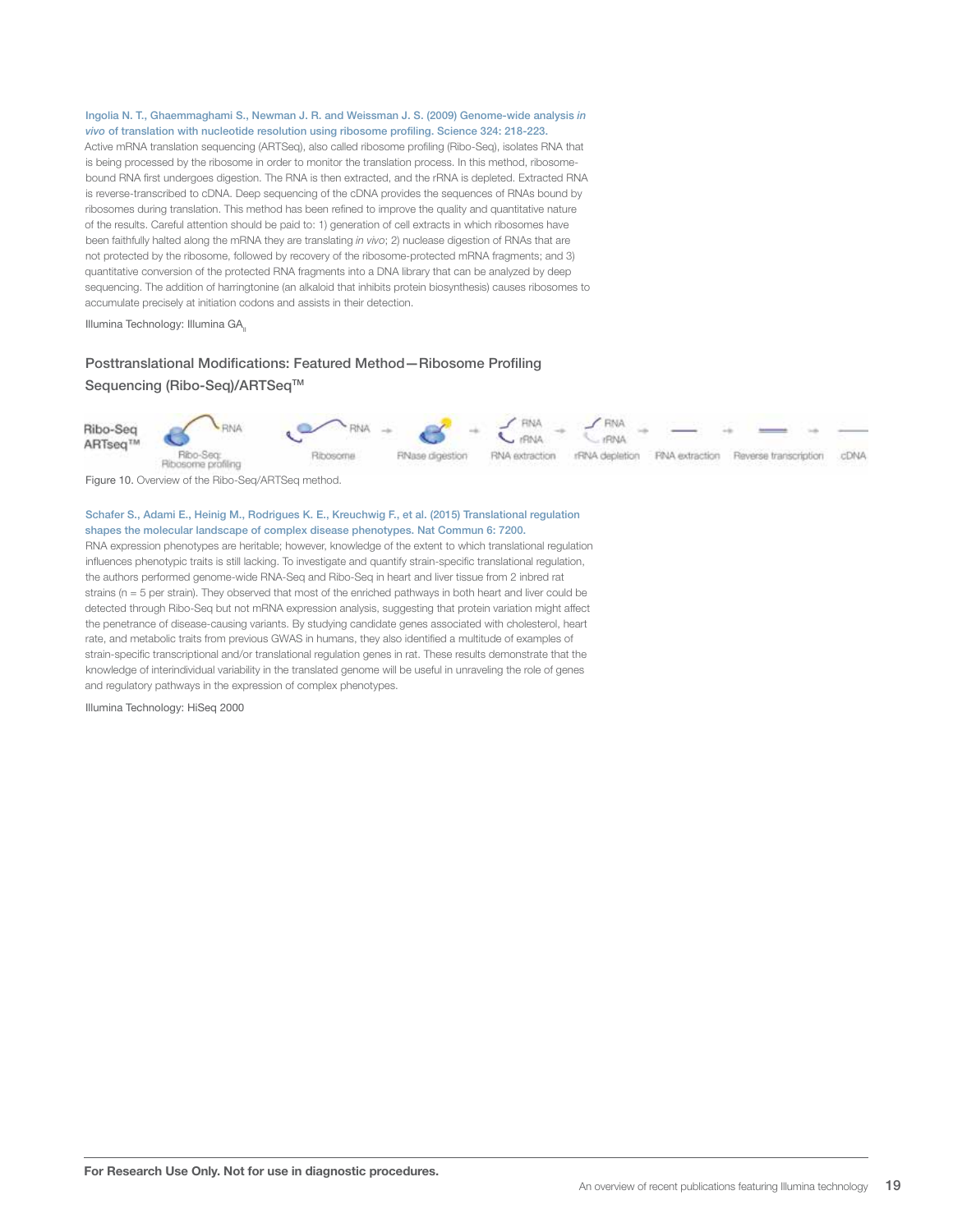### MODEL SYSTEMS

As most research cannot be conducted on humans directly, the use of model systems is important to the understanding of complex diseases.

### Animal Models

Animals share many physiological and anatomical similarities with humans, 85 and animal models have informed much of the current knowledge of cell biology and physiology.<sup>86</sup> Although species-to-species differences may represent a limit in the translation of results from animal model to human,<sup>87</sup> animal models still represent an indispensable tool for molecular biologists.<sup>88</sup> Several animal models have provided important results in the study of complex diseases (Table 2).

Table 2. Some Animal Model Systems Used in the Study of Complex Diseases

| <b>Common Name</b>  | <b>Species Name</b>     | <b>References</b> |
|---------------------|-------------------------|-------------------|
| Roundworm           | Caenorhabditis elegans  | 89, 90, 91        |
| Fruit fly           | Drosophila melanogaster | 92, 93, 94        |
| Zebrafish           | Danio rerio             | 95, 96, 97        |
| African clawed frog | Xenopus laevis          | 98, 99, 100       |
| Mouse               | Mus musculus            | 101, 102, 103     |
| Rat                 | Rattus norvegicus       | 104, 105, 106     |
| Nonhuman primates   | Mostly Macaca species   | 107, 108, 109     |

### Valenci I., Yonai L., Bar-Yaacov D., Mishmar D. and Ben-Zvi A. (2015) Parkin modulates heteroplasmy of truncated mtDNA in Caenorhabditis elegans. Mitochondrion 20: 64-70.

The Parkin protein is a key player in the removal of damaged mitochondria via mitophagy, and it is mutated in many forms of Parkinsonism. In the mitochondrial DNA (mtDNA) form, damaged mitochondria carry mutations, creating a mixture of mtDNA populations (heteroplasmy). Previous studies demonstrated that higher expression levels of Parkin are associated with reduced heteroplasmy in human cytoplasmic hybrids. This study investigated whether Parkin has the same effect in vivo. The authors performed massive parallel sequencing of mtDNA from 3 strains of *Caenorhabditis elegans* expressing different levels of the homologous gene for Parkin, pdr-1. Their results showed that pdr-1 modulates the levels of heteroplasmy in C. elegans, as higher pdr-1 expression levels were associated with reduced heteroplasmy. These results provide evidence of pdr-1 functionality *in vivo* and its evolutionary conservation.

### Illumina Technology: Nextera XT DNA Sample Preparation Kit, MiSeq

### Duff M. O., Olson S., Wei X., Garrett S. C., Osman A., et al. (2015) Genome-wide identification of zero nucleotide recursive splicing in Drosophila. Nature 521: 376-379.

Recursive splicing is a process through which large introns are removed by multiple steps of splicing. These steps happen at ratchet points-5' sites recreated after splicing. Originally, only 4 genes in Drosophila were known to undergo recursive splicing. In this study, the authors isolated RNA from *D. melanogaster*, *D. sechellia*, *D. makuba*, *D. pseudoobscura*, and *D. virilis*, as well as from 20 human tissues, and performed RNA-Seq. They identified 130 introns in 115 *Drosophila* genes that undergo recursive splicing, demonstrating that it is a common mechanism in these species. They also identified 4 recursively spliced genes in humans, of which 1 is also recursively spliced in Drosophila. Through RNA interference experiments in Drosophila cells, they also demonstrated that depletion of U2AF inhibits recurrent splicing.

Illumina Technology: TruSeq Stranded Total RNA Sample Prep Kit, HiSeq 2500, NextSeq 500

- 84. Peleg S., Sananbenesi F., Zovoilis A., Burkhardt S., Bahari-Javan S., et al. (2010) Altered histone acetylation is associated with age-dependent memory impairment in mice. Science 328: 753-756
- 85. The Animal Model. Speaking of Research website. http://speakingofresearch.com/facts/ the-animal-model/. Accessed August 15, 2016
- 86. Fields S. and Johnston M. (2005) Cell biology. Whither model organism research? Science 307: 1885-1886
- 87. Rhrissorrakrai K., Belcastro V., Bilal E., Norel R., Poussin C., et al. (2015) Understanding the limits of animal models as predictors of human biology: lessons learned from the sbv IMPROVER Species Translation Challenge. Bioinformatics 31: 471-483
- 88. Roelfsema P. R. and Treue S. (2014) Basic neuroscience research with nonhuman primates: a small but indispensable component of biomedical research. Neuron 82: 1200-1204
- 89. Xiao Y., Liu F., Zhang Z., Tang J., Zou C. G., et al. (2016) Gut-Colonizing Bacteria Promote C. elegans Innate Immunity by Producing Nitric Oxide. Cell Rep 14: 1301-1307
- 90. Valenci I., Yonai L., Bar-Yaacov D., Mishmar D. and Ben-Zvi A. (2015) Parkin modulates heteroplasmy of truncated mtDNA in Caenorhabditis elegans. Mitochondrion 20: 64-70
- 91. Safka Brozkova D., Deconinck T., Griffin L. B., Ferbert A., Haberlova J., et al. (2015) Loss of function mutations in HARS cause a spectrum of inherited peripheral neuropathies. Brain 138: 2161-2172
- 92. Duff M. O., Olson S., Wei X., Garrett S. C., Osman A., et al. (2015) Genome-wide identification of zero nucleotide recursive splicing in Drosophila. Nature 521: 376-379
- 93. Zhang K. X., Tan L., Pellegrini M., Zipursky S. L. and McEwen J. M. (2016) Rapid Changes in the Translatome during the Conversion of Growth Cones to Synaptic Terminals. Cell Rep 14: 1258-1271
- 94. Yang C. P., Fu C. C., Sugino K., Liu Z., Ren Q., et al. (2016) Transcriptomes of lineage-specific Drosophila neuroblasts profiled by genetic targeting and robotic sorting. Development 143: 411-421
- 95. Don E. K., de Jong-Curtain T. A., Doggett K., Hall T. E., Heng B., et al. (2016) Genetic basis of hindlimb loss in a naturally occurring vertebrate model. Biol Open
- 96. Wu C. C., Kruse F., Vasudevarao M. D., Junker J. P., Zebrowski D. C., et al. (2016) Spatially Resolved Genome-wide Transcriptional Profiling Identifies BMP Signaling as Essential Regulator of Zebrafish Cardiomyocyte Regeneration. Dev Cell 36: 36-49
- 97. de la Calle Mustienes E., Gomez-Skarmeta J. L. and Bogdanovic O. (2015) Genome-wide epigenetic cross-talk between DNA methylation and H3K27me3 in zebrafish embryos. Genom Data 6: 7-9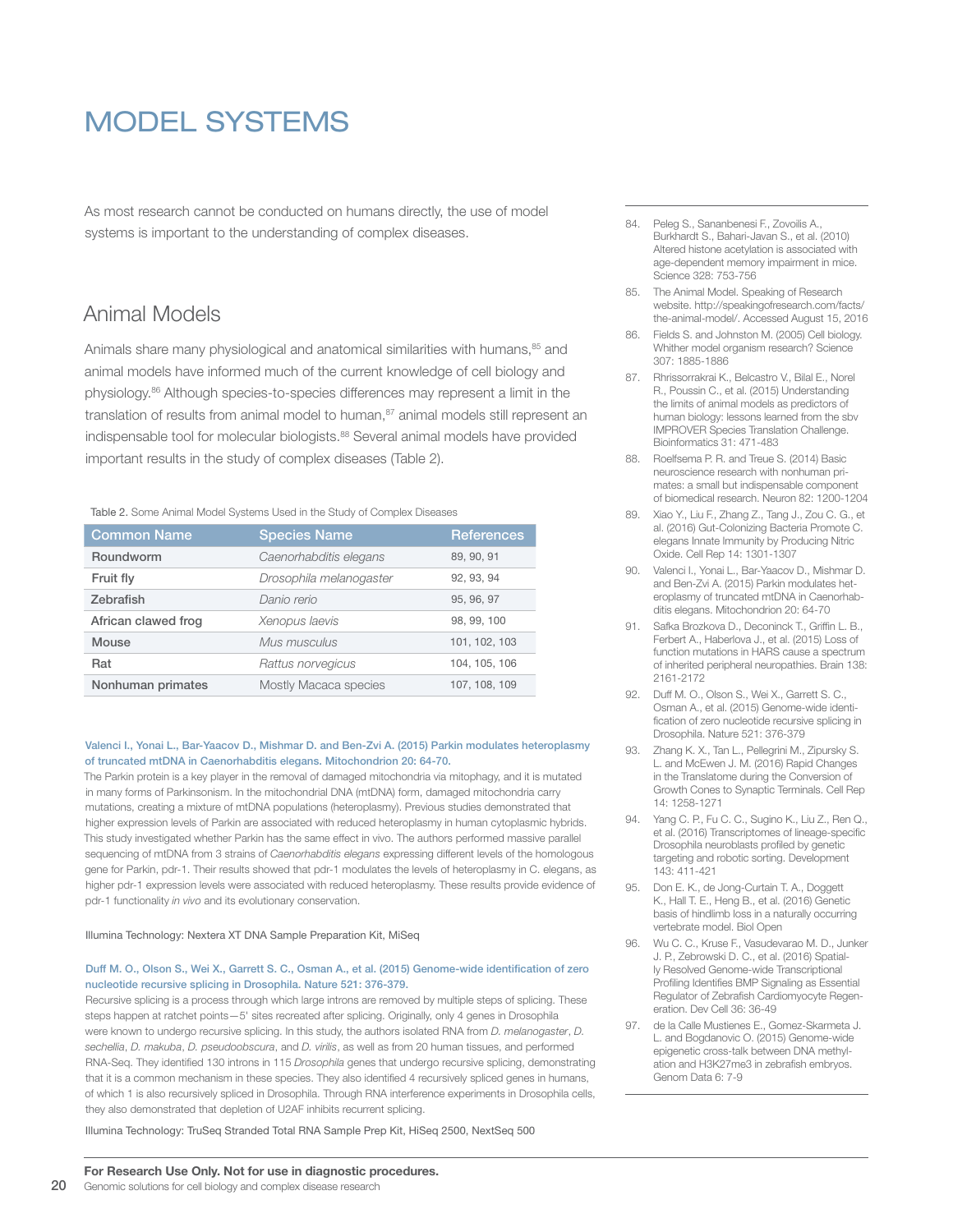Yang C. P., Fu C. C., Sugino K., Liu Z., Ren Q., et al. (2016) Transcriptomes of lineage-specific Drosophila neuroblasts profiled by genetic targeting and robotic sorting. Development 143: 411-421.

The brain consists of numerous distinct neurons that originate from a limited number of progenitors. These progenitors in *Drosophila* are called neuroblasts, and each of these produces a specific neuronal lineage. This study identified the transcriptional networks that underlie the development of distinct neuroblast lineages. The authors marked and isolated lineage-specific neuroblasts for RNA-Seq. Through the activation of a conditional neuroblast driver in specific lineages, they labeled particular neuroblasts throughout neurogenesis. The authors built a custom single-cell picking device, through which they recovered the targeted neurons. They performed RNA-Seq of mushroom body, antennal lobe, and type II neuroblasts compared with nonselective neuroblasts, neurons, and glia. The results revealed a vast repertoire of transcription factors expressed among neuroblasts in diverse patterns. Besides transcription factors that are likely to be pan-neuroblasts, there are many transcription factors that are selectively enriched or expressed in certain neuroblasts. The unique combinations of transcription factors present in different neuroblasts may govern different, lineage-specific neuron fates.

Illumina Technology: HiSeq 2500

### de la Calle Mustienes E., Gomez-Skarmeta J. L. and Bogdanovic O. (2015) Genome-wide epigenetic cross-talk between DNA methylation and H3K27me3 in zebrafish embryos. Genom Data 6: 7-9.

DNA methylation and histone modifications are epigenetic changes that play a role in the complex regulation of vertebrate embryogenesis. Various studies have described the interaction between methylation and the Polycomb-dependent H3K27me3 histone mark in different organisms, and both these marks are necessary for proper development. In this study, the authors collected data from zebrafish embryos at 3 different stages: blastula (dome), pharyngula (24 hpf), and hatching (48 hpf). They harvested 500 dome, 100 24-hpf, and 100 48-hpf samples for DNA affinity capture (MethylCap-Seq) and 10 times as many for each group for ChIP-Seq. They provided genome-wide DNA methylation and H3K27me3 maps for the 3 stages, observing a strong antagonism between the 2 epigenetic marks present in CpG islands and their compatibility throughout the bulk of the genome. These results are in accord with what has been observed previously in mammalian embryonic stem cell (ESC) lines.

Illumina Technology: HiSeq 2000

### Liu C., Lou C. H., Shah V., Ritter R., Talley J., et al. (2016) Identification of microRNAs and microRNA

targets in Xenopus gastrulae: The role of miR-26 in the regulation of Smad1. Dev Biol 409: 26-38. miRNAs play diverse roles in development. This study characterized miRNA–target mRNA relationships in embryonic development. The authors isolated RNA from 6 independent sets of *Xenopus laevis* samples from which they obtained small RNAs for sequencing. They identified 180 miRNAs, and located their precursor sequences in the *Xenopus* genome. Of these, 141 had been previously identified in *Xenopus tropicalis*, while 39 had not been previously described. Through a biochemical approach, they also isolated miRNAs associated with the RNA-induced silencing complex (RISC) in the early gastrula and demonstrated that some of these complexes may be under regulation by miRNAs. One of these is Smad1, for which target prediction algorithms predicted a miRNA binding site for miR-26. Disruption of Smad1-miR26 interactions through target protector morpholino oligonucleotide (TPMO) resulted in a 2-fold accumulation of Smad1 protein, an increase in its target genes, and a partially ventralized phenotype in 25% of the embryos. Overexpression of miR-26 resulted in a moderate decrease in Smad-1 dependent genes.

#### Illumina Technology: Illumina GA*IIx*

### Dichmann D. S., Walentek P. and Harland R. M. (2015) The alternative splicing regulator Tra2b is required for somitogenesis and regulates splicing of an inhibitory Wnt11b isoform. Cell Rep 10: 527-536.

Alternative mRNA splicing is a common mechanism in vertebrates. This study investigated the role of Transformer-2b (Tra2b), whose homolog promotes a cascade of alternative splicing events resulting in sex determination in Drosophila. The authors knocked down the *tra2b* gene in *Xenopus laevis* and *X. tropicalis* using morpholino-oligonucleotides. This resulted in embryos carrying multiple defects, including the failure to form somites. They used RNA-Seq to identify splice changes in transcripts from *tra2b* morphants. They identified 142 splice changes, mostly intron retention and exon skipping, of which 89% were not previously annotated—in particular, a previously unknown isoform of *wnt11b* that retains the last intron. The induction of the retention of this intron resulted in defective somitogenesis but not in the other defects observed in *tra2b* morphants.

Illumina Technology: TruSeq RNA Sample Preparation Kit, HiSeq 2000

- 98. Dichmann D. S., Walentek P. and Harland R. M. (2015) The alternative splicing regulator Tra2b is required for somitogenesis and regulates splicing of an inhibitory Wnt11b isoform. Cell Rep 10: 527-536
- 99. Liu C., Lou C. H., Shah V., Ritter R., Talley J., et al. (2016) Identification of microRNAs and microRNA targets in Xenopus gastrulae: The role of miR-26 in the regulation of Smad1. Dev Biol 409: 26-38
- 100. Tsujioka H., Kunieda T., Katou Y., Shirahige K. and Kubo T. (2015) Unique gene expression profile of the proliferating Xenopus tadpole tail blastema cells deciphered by RNA-sequencing analysis. PLoS One 10: e0111655
- 101. Angermueller C., Clark S. J., Lee H. J., Macaulay I. C., Teng M. J., et al. (2016) Parallel single-cell sequencing links transcriptional and epigenetic heterogeneity. Nat Methods
- 102. Castro-Mejia J., Jakesevic M., Krych L., Nielsen D. S., Hansen L. H., et al. (2016) Treatment with a Monoclonal Anti-IL-12p40 Antibody Induces Substantial Gut Microbiota Changes in an Experimental Colitis Model. Gastroenterol Res Pract 2016: 4953120
- 103. Kao C. Y., He Z., Zannas A. S., Hahn O., Kuhne C., et al. (2016) Fluoxetine treatment prevents the inflammatory response in a mouse model of posttraumatic stress disorder. J Psychiatr Res 76: 74-83
- 104. Lee Y. S., Lewis J. A., Ippolito D. L., Hussainzada N., Lein P. J., et al. (2016) Repeated exposure to neurotoxic levels of chlorpyrifos alters hippocampal expression of neurotrophins and neuropeptides. Toxicology 340: 53-62
- 105. Hannon E., Chand A. N., Evans M. D., Wong C. C., Grubb M. S., et al. (2015) A role for Ca1 and calcineurin signaling in depolarization-induced changes in neuronal DNA methylation. Neuroepigenetics 3: 1-6
- 106. Imperio C. G., McFalls A. J., Colechio E. M., Masser D. R., Vrana K. E., et al. (2015) Assessment of individual differences in the rat nucleus accumbens transcriptome following taste-heroin extended access. Brain Res Bull
- 107. Vermunt M. W., Tan S. C., Castelijns B., Geeven G., Reinink P., et al. (2016) Epigenomic annotation of gene regulatory alterations during evolution of the primate brain. Nat Neurosci 19: 494-503
- 108. Liu Z., Li X., Zhang J. T., Cai Y. J., Cheng T. L., et al. (2016) Autism-like behaviours and germline transmission in transgenic monkeys overexpressing MeCP2. Nature 530: 98-102
- 109. Lun M. P., Johnson M. B., Broadbelt K. G., Watanabe M., Kang Y. J., et al. (2015) Spatially heterogeneous choroid plexus transcriptomes encode positional identity and contribute to regional CSF production. J Neurosci 35: 4903-4916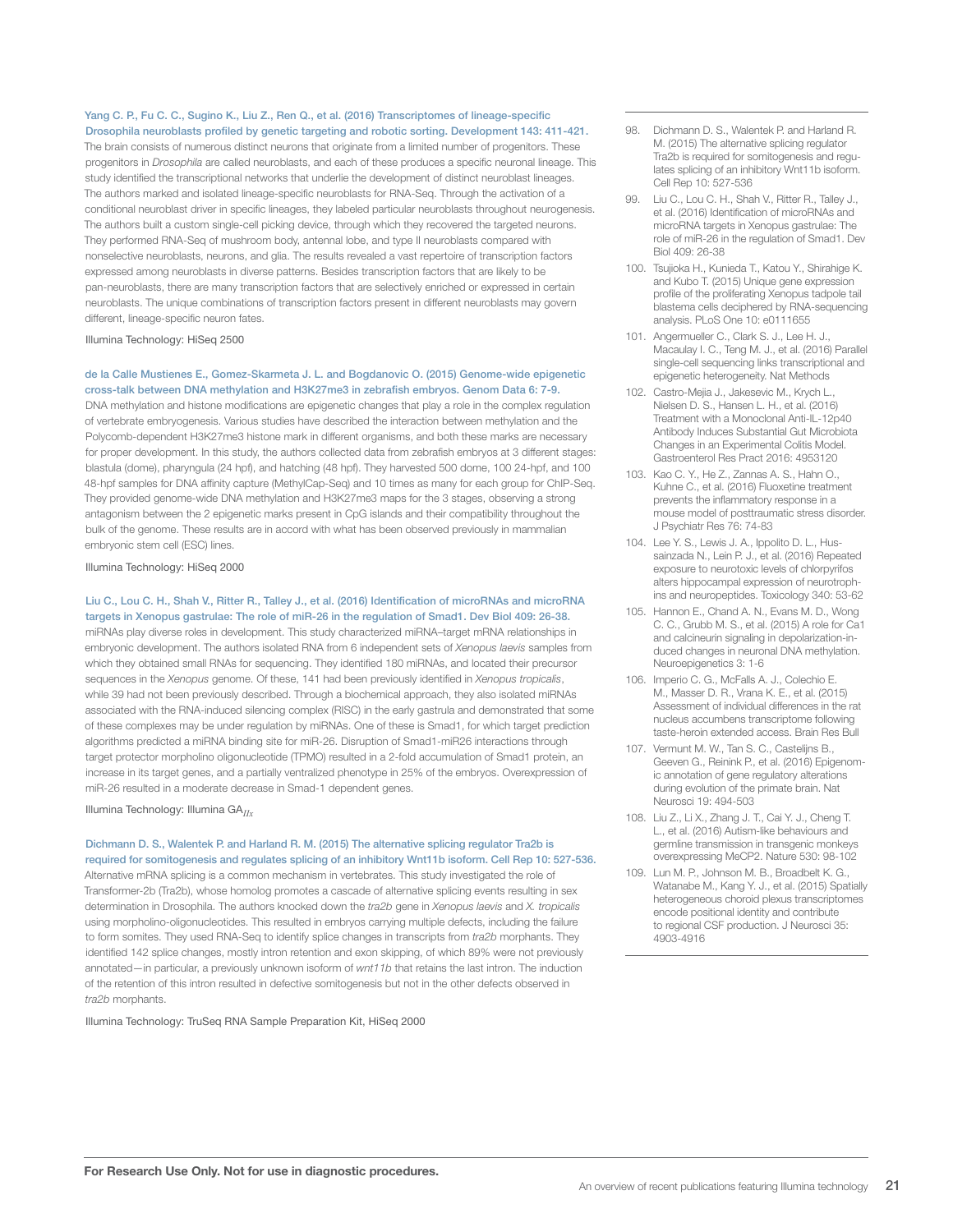Kao C. Y., He Z., Zannas A. S., Hahn O., Kuhne C., et al. (2016) Fluoxetine treatment prevents the inflammatory response in a mouse model of posttraumatic stress disorder. J Psychiatr Res 76: 74-83.

The molecular mechanisms that affect posttraumatic stress disorder (PTSD) are still elusive. In this study, the authors performed RNA-Seq on samples from prelimbic cortex, anterior cingulate cortex (ACC), basolateral amygdala, central nucleus of amygdala, nucleus accumbens (NAc), and the CA1 area of the dorsal hippocampus between a mouse model of PTSD (induced by foot shock) and controls. They identified differentially expressed genes that were then clustered for *in silico* pathway analysis; genes from 11 clusters included increased inflammatory response in ACC from shocked mice. Microglial activation was also higher in ACC of shocked mice. Chronic fluoxetine treatment initiated in the aftermath of the trauma prevented inflammatory gene expression alterations in ACC and mitigated PTSD-like symptoms. These results suggest a role for inflammation in PTSD pathobiology, as well as therapeutic applications for anti-inflammatory agents.

#### Illumina Technology: HiSeq 2000

### Angermueller C., Clark S. J., Lee H. J., Macaulay I. C., Teng M. J., et al. (2016) Parallel single-cell sequencing links transcriptional and epigenetic heterogeneity. Nat Methods Teng M. J., et al. (2016.

scM&T is a method for parallel genome-wide methylome and transcriptome sequencing. It allows for the discovery of associations between transcriptional and epigenetic variation. The authors cultured E14 mouse ESCs and collected single cells by flow cytometry. They used genome and transcriptome sequencing (G&T-Seq) to purify DNA in order to prepare single-cell bisulfite libraries (scBS-Seq), and prepared RNA-Seq libraries from the single-cell cDNA libraries using the Nextera XT kit. Multiplexed scBS-Seq and RNA-Seq libraries were then sequenced separately. Profiling of 61 mouse ESCs confirmed previously known links between DNA methylation and transcription. Additionally, it showed previously unrecognized associations between heterogeneously methylated distal regulatory elements and transcription of key pluripotency genes.

Illumina Technology: Nextera XT Sample Prep Kit, HiSeq 2000

### Castro-Mejia J., Jakesevic M., Krych L., Nielsen D. S., Hansen L. H., et al. (2016) Treatment with a Monoclonal Anti-IL-12p40 Antibody Induces Substantial Gut Microbiota Changes in an Experimental Colitis Model. Gastroenterol Res Pract 2016: 4953120.

Crohn's disease (CD) is associated with an imbalance in gut microbiota. The use of the anti-IL-12p40 monoclonal antibody (12p40-mAb) has therapeutic effects in patients with CD. This study investigated whether 12p40-mAb administration induces changes in the gut microbiome of mice with adoptive transfer colitis (AdTr-colitis). The authors treated AdTr-colitis mice with either 12p40-mAb, rat-IgG2a, or NaCl from days 21 to 47 from induction of colitis and monitored disease progression. The mice were sacrificed on day 47 and the gut microbiome was characterized by gel electrophoresis and 16S rRNA gene-amplicon highthroughput sequencing on DNA extracted from cecal, colonic, and fecal material. Treatment with 12p40-mAb reduced or eliminated most pathological parameters associated with colitis, and the gut microbiota had a higher Firmicutes/Bacteroides ratio compared to mice treated with rat-IgG2a. The authors also found significant correlations between 17 bacterial genera and biological markers.

Illumina Technology: Nextera Index Kit, MiSeq

### Imperio C. G., McFalls A. J., Colechio E. M., Masser D. R., Vrana K. E., et al. (2015) Assessment of individual differences in the rat nucleus accumbens transcriptome following taste-heroin extended access. Brain Res Bull.

The factors that distinguish heroin users who fall into addiction from those who do not are still unknown. In this study, the authors performed whole genome RNA-Seq in cells from the nucleus accumbens (NAc) of rats classified into 3 groups based on addiction-like behaviors. The results revealed a number of differentially expressed genes involved in immunity, neuronal activity, and behavior.

Illumina Technology: TruSeq Stranded HT Library Preparation Kit, HiSeq 2500

### Liu Z., Li X., Zhang J. T., Cai Y. J., Cheng T. L., et al. (2016) Autism-like behaviours and germline transmission in transgenic monkeys overexpressing MeCP2. Nature 530: 98-102.

Methyl-CpG binding protein 2 (MeCP2) is crucial in transcriptional regulation and miRNA processing. Mutations in its encoding gene, *MECP2*, are associated with autism-spectrum disorders. The mouse model of MeCP2 expression has met with challenges in identifying autistic behaviors. In this study, the authors used lentivirus-based transgenic cynomolgus monkeys (*Macaca fascicularis*) to study the effects of MeCP2 expression in the brain. They used Western blotting and immunostaining of brain tissues to verify transgenic *MECP2* expression, and deep sequencing to identify the genomic integration sites of the transgene. Intracytoplasmic sperm injection with sperm from  $\mathsf{F}_{{}_0}$  transgenic monkeys demonstrated germline transmission and Mendelian segregation of several *MECP2* transgenes in the F<sub>1</sub> progeny, where transgenic monkeys showed autistic-like behaviors compared to wild type (WT). These results established the utility of genetically engineered nonhuman primates in the study of brain disorders.

Illumina Technology: MiSeq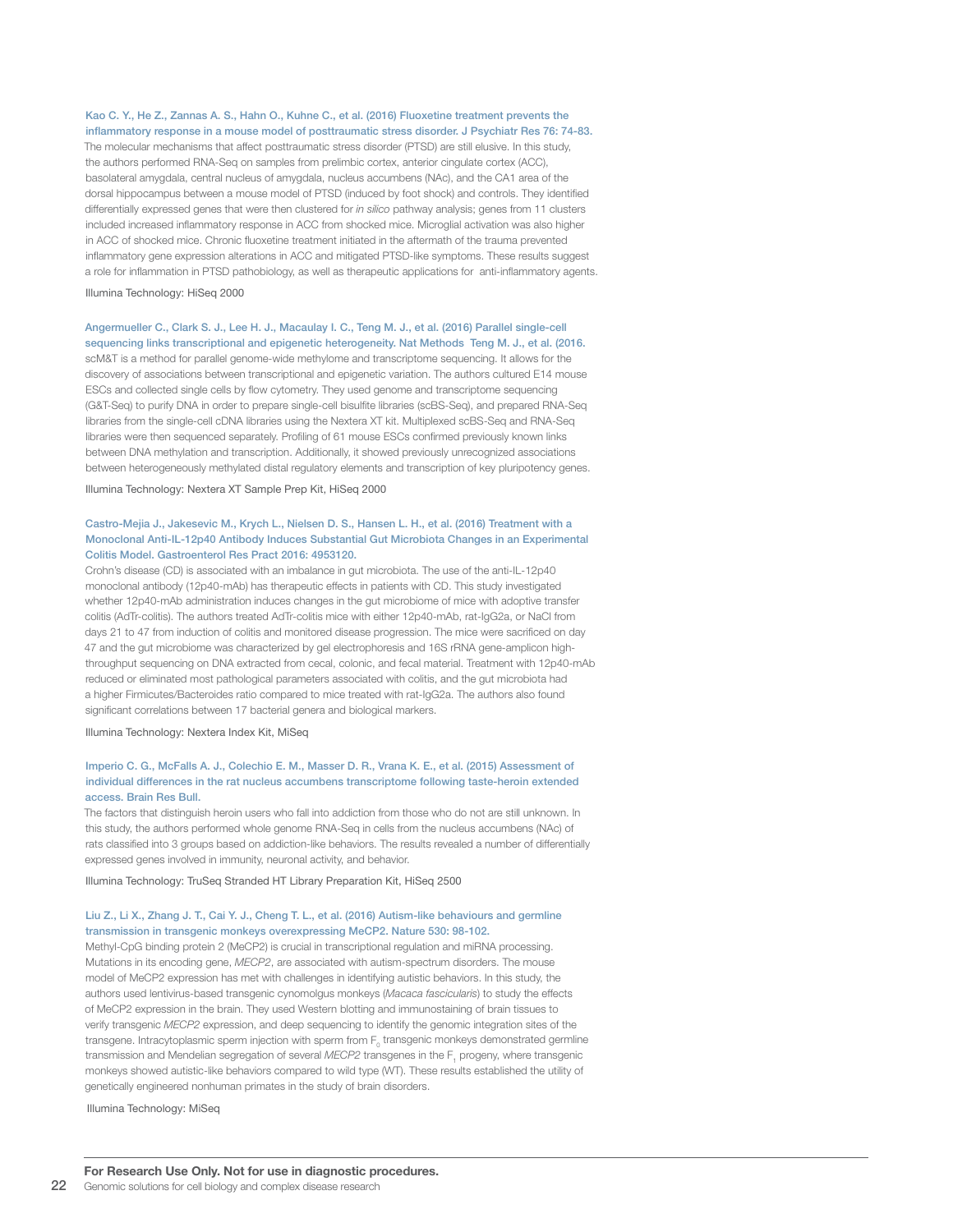### Camp J. G., Badsha F., Florio M., Kanton S., Gerber T., et al. (2015) Human cerebral organoids recapitulate gene expression programs of fetal neocortex development. Proc Natl Acad Sci U S A 112: 15672-15677.

Cerebral organoids are 3D cultures of human cerebral tissue developed from pluripotent stem cells. Although they are emerging as models of cortical development, the extent to which organoids recapitulate neural development *in vivo* is still unclear. To clarify this mechanism, the authors used single-cell RNA-Seq to dissect and compare cell composition and progenitor-to-neuron lineage relationships in human cerebral organoids and fetal neocortex. Covariation network analysis on the fetal neocortex data revealed several interactions among genes central to neuroprogenitor proliferation and neural differentiation, some of which were previously known. In the organoid, they identified diverse progenitors and differentiated cell types of neuronal and mesenchymal lineages, as well as cells that derived from regions resembling the fetal neocortex. The identified organoid cortical cells use gene expression programs significantly similar to those of fetal tissue to organize into cerebral cortex–like regions.

Illumina Technology: Nextera XT DNA Sample Preparation Kit, HiSeq 2500

### Xiao Y., Liu F., Zhang Z., Tang J., Zou C. G., et al. (2016) Gut-Colonizing Bacteria Promote *C. elegans*  Innate Immunity by Producing Nitric Oxide. Cell Rep 14: 1301-1307.

Several scientific results are demonstrating the importance of commensal gut bacteria to immunity and metabolism. The mechanisms through which these microorganisms influence the host's health, however, are unknown. The authors investigated bacterial diversity in the gut of *Caenorhabditis elegans*. They used culture-independent Illumina MiSeq sequencing of the bacterial 16S rRNA gene amplicons and demonstrated that the *C. elegans* gut microbiota is different from the biota in the soil. *Bacillus subtilis* is the most frequent species in the worm's gut. By producing nitric oxide (NO), this bacterium confers resistance to pathogenic bacteria such as *Pseudomonas aeruginosa*, *Salmonella enterica*, and *Enterococcus faecalis*. Deletion of the gene that produces NO synthetase, *nos*, reduces the protective effect promoting immune responses to *P. aeruginosa*.

### Illumina Technology: MiSeq

### Dooley J., Tian L., Schonefeldt S., Delghingaro-Augusto V., Garcia-Perez J. E., et al. (2016) Genetic predisposition for beta cell fragility underlies type 1 and type 2 diabetes. Nat Genet.

It is known that T1D and type 2 diabetes (T2D) share pathophysiological characteristics, yet links at the mechanistic level are still elusive. T1D is caused by autoimmunity against pancreatic beta cells, resulting in insulin deficiency, while T2D is initiated by gradual metabolic changes that render target tissues resistant to insulin. In this study, the authors used the properties of the insHEL transgene in nonobese diabetic (NOD) mice as a sensitizer for beta cell failure. They found that its diabetes-inducing properties result from unfolded protein stress, rather than immunological effects. Through genotyping, they identified genetic variation in *Xrcc4* and *Glis3* genes that altered the response of NOD beta cells to unfolded proteins and enhanced the apoptotic and senescent fates. RNA-Seq of isolated islets revealed that the same transcriptional relationship was observed in human islets, demonstrating the role of beta cell fragility in genetic predisposition to diabetes.

Illumina Technology: BeadChip, HiSeq 2000

### Stem Cells

Stem cells are undifferentiated cells that are able to divide and differentiate into specialized cells. Each stem cell chooses a specific lineage determined by its genetic code and response to the environment, giving rise to an array of unique, heterogeneous populations of cells.<sup>110</sup> Given their regenerative potential, stem cells are promising candidate treatments for certain diseases where tissue is lost, such as diabetes and heart disease.<sup>111</sup>

- 110. Voet T., Kumar P., Van Loo P., Cooke S. L., Marshall J., et al. (2013) Single-cell pairedend genome sequencing reveals structural variation per cell cycle. Nucleic Acids Res 41: 6119-6138
- 111. Stem Cell Basics Introduction. National Institutes of Health website. http://stemcells.nih. gov/info/basics/pages/basics1.aspx. Updated March 5, 2015. Accessed August 15, 2016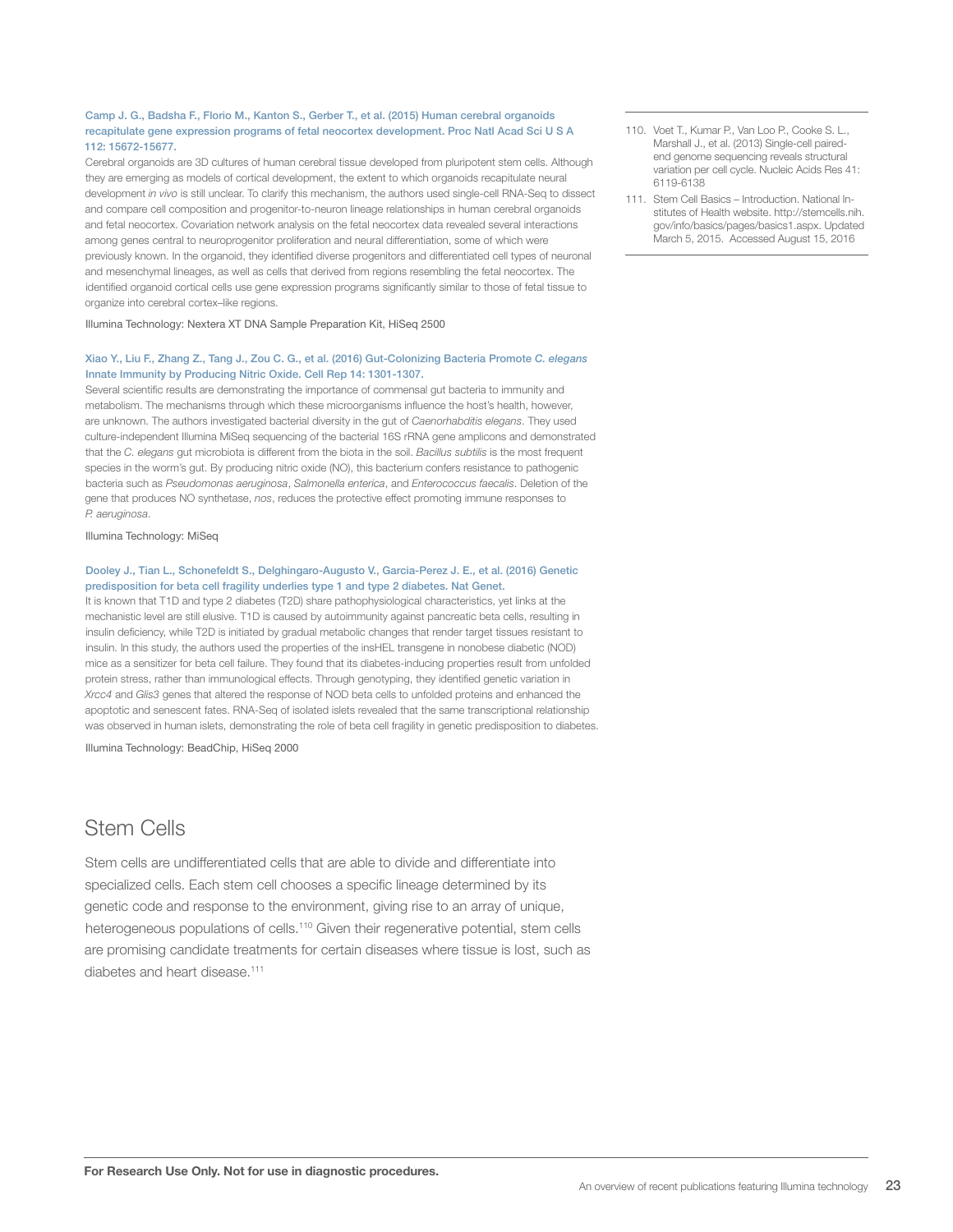ESCs are found in the inner mass of the blastocyst during embryonal development. ESCs are defined as pluripotent, as they can differentiate into any cell type, and they derive from eggs that have been fertilized *in vitro*<sup>112, 113, 114, 115</sup> (Figure 11). Adult stem cells are relatively undifferentiated cells found in certain tissues, such as adipose tissue, bone marrow, and blood.<sup>116, 117</sup> Here, they can divide and self-regenerate, and replace cells that are lost either physiologically or pathologically. Adult stem cells are multipotent, as they have the ability to differentiate into different cell types but are often limited to certain cell types.<sup>118</sup>

A cell's fate is not unidirectional, but the appropriate stimuli can reprogram a differentiated cell and induce it to regain pluripotency. Induced pluripotent stem cells (iPSCs) are adult cells that have been reprogrammed to an embryonic pluripotent stage through the use of an appropriate transcription factor cocktail.<sup>119</sup> Human iPSCs are capable of generating cells belonging to all 3 germ layers,<sup>120</sup> and they are currently used in drug development<sup>121, 122, 123, 124, 125</sup> and disease modeling.<sup>126, 127, 128, 129, 130</sup>

Although the use of stem cells in therapeutic applications holds great hope for the future, additional research is needed in this field. The National Institute of Health (NIH) has a stem cell unit for this purpose and provides resources such as stem cell libraries and projects,<sup>131</sup> and the NIH Human Embryonic Stem Cell Registry.<sup>132</sup> The Regenerative Medicine Program aims at accelerating the development of new medical applications for cell-based approaches.<sup>133</sup>



Figure 11. Stem cells and cell potency.

- 112. Thomson J. A., Itskovitz-Eldor J., Shapiro S. S., Waknitz M. A., Swiergiel J. J., et al. (1998) Embryonic stem cell lines derived from human blastocysts. Science 282: 1145-1147
- 113. De Coppi P., Bartsch G., Jr., Siddiqui M. M., Xu T., Santos C. C., et al. (2007) Isolation of amniotic stem cell lines with potential for therapy. Nat Biotechnol 25: 100-106
- 114. International Stem Cell I., Adewumi O., Aflatoonian B., Ahrlund-Richter L., Amit M., et al. (2007) Characterization of human embryonic stem cell lines by the International Stem Cell Initiative. Nat Biotechnol 25: 803-816
- 115. Boyer L. A., Lee T. I., Cole M. F., Johnstone S. E., Levine S. S., et al. (2005) Core transcriptional regulatory circuitry in human embryonic stem cells. Cell 122: 947-956
- 116. Becker A. J., Mc C. E. and Till J. E. (1963) Cytological demonstration of the clonal nature of spleen colonies derived from transplanted mouse marrow cells. Nature 197: 452-454
- 117. Jiang Y., Jahagirdar B. N., Reinhardt R. L., Schwartz R. E., Keene C. D., et al. (2002) Pluripotency of mesenchymal stem cells derived from adult marrow. Nature 418: 41-49
- 118. Adult Stem Cell. Science Daily website. http:// www.sciencedaily.com/terms/adult\_stem\_cell. htm. Accessed August 15, 2016
- 119. Takahashi K. and Yamanaka S. (2016) A decade of transcription factor-mediated reprogramming to pluripotency. Nat Rev Mol Cell Biol 17: 183-193
- 120. What are Induced Pluripotent Stem Cells? National Institutes of Health website. http:// stemcells.nih.gov/info/basics/pages/basics10. aspx. Updated March 4, 2015. Accessed August 15, 2016
- 121. Inoue H. and Yamanaka S. (2011) The use of induced pluripotent stem cells in drug development. Clin Pharmacol Ther 89: 655-661
- 122. Avior Y., Sagi I. and Benvenisty N. (2016) Pluripotent stem cells in disease modelling and drug discovery. Nat Rev Mol Cell Biol 17: 170-182
- 123. Ooi L., Sidhu K., Poljak A., Sutherland G., O'Connor M. D., et al. (2013) Induced pluripotent stem cells as tools for disease modelling and drug discovery in Alzheimer's disease. J Neural Transm (Vienna) 120: 103-111
- 124. Grskovic M., Javaherian A., Strulovici B. and Daley G. Q. (2011) Induced pluripotent stem cells--opportunities for disease modelling and drug discovery. Nat Rev Drug Discov 10: 915-929
- 125. Deng W. (2010) Induced pluripotent stem cells: paths to new medicines. A catalyst for disease modelling, drug discovery and regenerative therapy. EMBO Rep 11: 161-165
- 126. Ebert A. D., Liang P. and Wu J. C. (2012) Induced pluripotent stem cells as a disease modeling and drug screening platform. J Cardiovasc Pharmacol 60: 408-416
- 127. Soldner F. and Jaenisch R. (2012) Medicine. iPSC disease modeling. Science 338: 1155- 1156
- 128. Wu S. M. and Hochedlinger K. (2011) Harnessing the potential of induced pluripotent stem cells for regenerative medicine. Nat Cell Biol 13: 497-505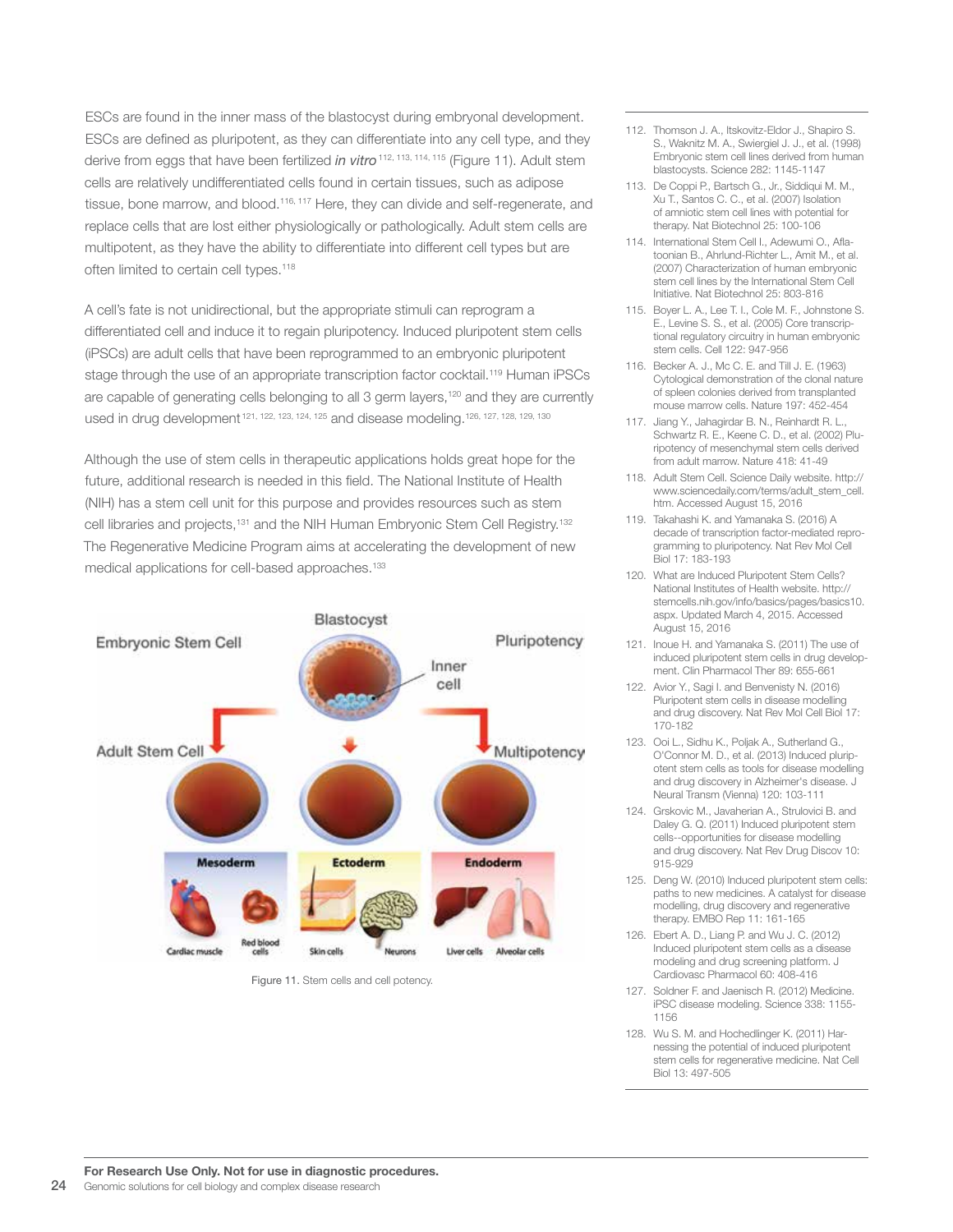### Dong X., Chen K., Cuevas-Diaz Duran R., You Y., Sloan S. A., et al. (2015) Comprehensive Identification of Long Non-coding RNAs in Purified Cell Types from the Brain Reveals Functional LncRNA in OPC Fate Determination. PLoS Genet 11: e1005669.

This study examined the functions of long noncoding RNAs (lncRNAs) in the development of the central nervous system. The authors cultured mouse neural stem cells (NSCs) and differentiated them into oligodendrocyte precursor cells (OPCs). After 3 days of differentiation, they extracted RNA and performed RNA Seq as well as ChIP-Seq. By integrating transcription factor–binding and cell-type-specific transcriptomic data with the results from this analysis, they constructed a novel framework, useful for systematically identifying lncRNAs regulated during the development of OPCs from NSCs. Through this framework, they identified several candidates, the first of which is lnc-OPC.

Illumina Technology: HiSeq2000

### Muraro P. A., Robins H., Malhotra S., Howell M., Phippard D., et al. (2014) T cell repertoire following autologous stem cell transplantation for multiple sclerosis. J Clin Invest 124: 1168-1172.

Autologous hematopoietic stem cell transplantation (HSCT) is a common application in cancer. In this study, the authors assessed the feasibility of this application in an autoimmune context by applying high-throughput deep sequencing of the T-cell receptor β chain (TCRβ) in a sample of 25 poor-prognosis multiple sclerosis patients. They found that HSCT has different effects in CD4+ and CD8+ T-cell repertoires. In the former, dominant TCRs present before treatment were undetectable after reconstitution. In contrast, dominant CD8+ clones were not efficiently removed, and the reconstituted repertoire originated from clonal expansion of cells that were present before the treatment. Importantly, TCR diversity was lower in patients that failed to respond to treatment.

Illumina Technology: MiSeq

### Huang K., Shen Y., Xue Z., Bibikova M., April C., et al. (2014) A panel of CpG methylation sites distinguishes human embryonic stem cells and induced pluripotent stem cells. Stem Cell Reports 2: 36-43.

Currently, there is debate about whether human iPSCs are epigenetically identical to human ESCs. To investigate this issue, the authors analyzed methylation patterns in 114 human iPSCs and compared them to the methylation patterns from 155 human ESCs. They found 82 CpG methylation sites that can distinguish iPSCs from ESCs. Of these, 12 were subject to hypermethylation, in part by the protein DNA (cytosine-5-) methyltransferase 3 beta, DNMT3B. The authors conclude that DNMT3B is involved in *de novo* methylation during reprogramming, partly contributing to the unique iPSC signature in human cells.

Illumina Technology: Infinium, BeadChip

Maza I., Caspi I., Zviran A., Chomsky E., Rais Y., et al. (2015) Transient acquisition of pluripotency during somatic cell transdifferentiation with iPSC reprogramming factors. Nat Biotechnol 33: 769-774. Recent publications suggest a transdifferentiation method to differentiate fibroblasts into various mature somatic cell types by brief expression of the iPSC reprogramming factors Oct4, Sox2, Klf4, and c-Myc (OSKM) and cell expansion in media that promotes differentiation. In this study, the authors tested this method using RNA-Seq and bisulfite sequencing on murine cells. They performed genetic lineage tracing for expression of endogenous Nanog and Oct4 and for chromosome X reactivation, as these events mark the acquisition of pluripotency. They found that the vast majority of reprogrammed NSCs or cardiomyocytes pass through a transient pluripotent state, and their derivation is coupled to iPSC formation mechanisms at the molecular level.

Illumina Technology: TruSeq RNA Sample Preparation Kit v2, HiSeq 1500

- 129. Sterneckert J. L., Reinhardt P. and Scholer H. R. (2014) Investigating human disease using stem cell models. Nat Rev Genet 15: 625-639
- 130. Kim C. (2014) Disease modeling and cell based therapy with iPSC: future therapeutic option with fast and safe application. Blood Res 49: 7-14
- 131. NIH Gene Libraries and Projects. National Institutes of Health website. http://stemcells. nih.gov/research/pages/genes.aspx. Updated April 3, 2015. Accessed August 15, 2016
- 132. NIH Human Embryonic Stem Cell Registry. National Institutes of Health website. http:// grants.nih.gov/stem\_cells/registry/current.htm. Accessed August 15, 2016
- 133. NIH Common Fund. National Institutes of Health website. http://commonfund.nih.gov/ stemcells/index. Updated July 12, 2016. Accessed August 15, 2016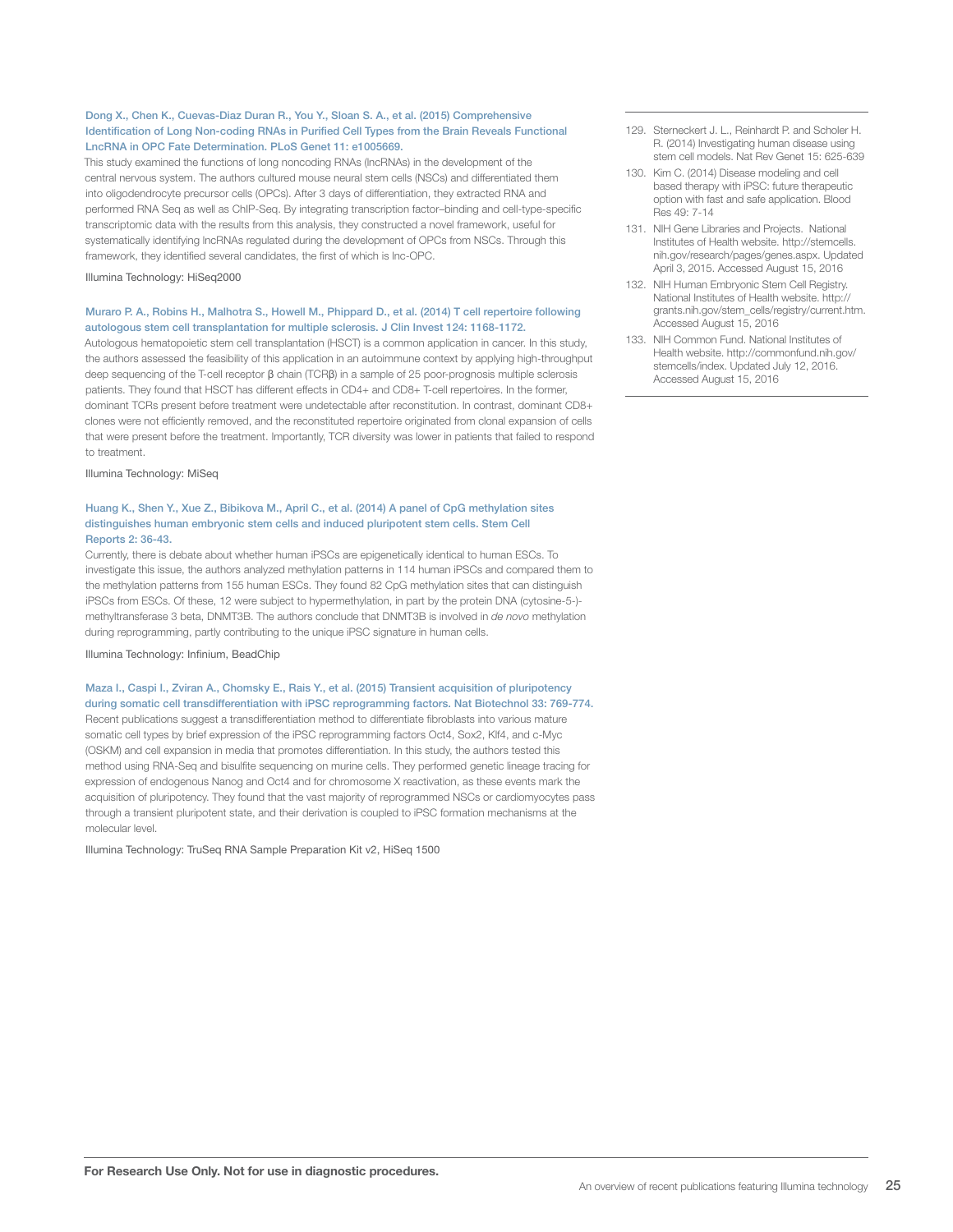### Single-Cell Sequencing

The existence of diverse cell types has been known from early studies on cell morphology.134 However, recent studies are revealing the remarkably high diversity of individual states, even within cells belonging to the same type.<sup>135</sup> Although individual cells of the same phenotype are commonly seen as identical functional units of a tissue or an organ, deep sequencing from single cells is uncovering a more complex heterogeneity of cell states.<sup>136</sup>

Single-cell technologies are instrumental in characterizing cell type and state,<sup>137</sup> detecting correlations between genetic traits and phenotype at the single-cell level, analyzing a cell's response to environmental stimuli, detecting underrepresented cell types in disease, and studying cellular interactions in the immune response.<sup>138</sup>

For example, studies on single stem cells in different phases of differentiation have helped in elucidating how a stem cell responds to its environment, and how it chooses a specific lineage.139, 140, 141, 142, 143 Also, as individual neurons have mosaic genomes that exhibit CNVs even between cells from the same region,<sup>144</sup> the analysis of single neurons is of interest not only to understand brain function but also neurological and psychological disorders.145, 146, 147, 148 Similarly, single-cell sequencing can be instrumental in studying the molecular mechanisms of immunity as well as in identifying disease correlates and immunological interventions.<sup>149</sup>

### Macosko E. Z., Basu A., Satija R., Nemesh J., Shekhar K., et al. (2015) Highly Parallel Genome-wide Expression Profiling of Individual Cells Using Nanoliter Droplets. Cell 161: 1202-1214.

Drop-Seq analyzes mRNA transcripts from droplets of individual cells in a highly parallel fashion. This single-cell sequencing method utilizes a microfluidic device to compartmentalize droplets containing a single cell, lysis buffer, and a micro-bead covered with barcoded primers. Each primer contains: 1) a 30 bp oligo(dT) sequence to bind mRNAs; 2) an 8 bp molecular index to identify each mRNA strand uniquely; 3) a 12 bp barcode unique to each cell; and 4) a universal sequence identical across all beads. Following compartmentalization, cells in the droplets are lysed and the released mRNA hybridize to the oligo(dT) tract of the primer beads. All droplets are then pooled and broken to release the beads. After the beads are isolated, they are reverse-transcribed with template-switching. This reaction generates the first cDNA strand with a PCR primer sequence in place of the universal sequence. cDNAs are PCR-amplified and sequencing adapters prepared using the Nextera XT Library Prep Kit. Barcoded mRNA samples are ready for sequencing.

Illumina Technology: HiSeq 2000

### Drop-Seq















CDNA Sequence synthesis and<br>amplification from droplets single cells

B

Figure 12. Overview of the Drop-Seq method.



141. Streets A. M., Zhang X., Cao C., Pang Y., Wu X., et al. (2014) Microfluidic single-cell whole-transcriptome sequencing. Proc Natl Acad Sci U S A 111: 7048-7053

134. Alberts B., Johnson A., Lewis J., Raff M., Roberts K., et al. (2015) Molecular Biology of

135. Eberwine J., Sul J. Y., Bartfai T. and Kim J. (2014) The promise of single-cell sequencing.

136. Dueck H., Eberwine J. and Kim J. (2016) Variation is function: Are single cell differences functionally important?: Testing the hypothesis that single cell variation is required for aggregate function. Bioessays 38: 172-180 137. Trapnell C. (2015) Defining cell types and states with single-cell genomics. Genome Res

138. Dura B., Dougan S. K., Barisa M., Hoehl M. M., Lo C. T., et al. (2015) Profiling lymphocyte interactions at the single-cell level by microfluidic cell pairing. Nat Commun 6: 5940 139. Macaulay I. C. and Voet T. (2014) Single cell genomics: advances and future perspectives.

PLoS Genet 10: e1004126 140. Treutlein B., Brownfield D. G., Wu A. R., Neff N. F., Mantalas G. L., et al. (2014) Recon-

Nat Methods 11: 25-27

25: 1491-1498

the Cell.

- 142. Guo H., Zhu P., Wu X., Li X., Wen L., et al. (2013) Single-cell methylome landscapes of mouse embryonic stem cells and early embryos analyzed using reduced representation bisulfite sequencing. Genome Res 23: 2126-2135
- 143. Xue Z., Huang K., Cai C., Cai L., Jiang C. Y., et al. (2013) Genetic programs in human and mouse early embryos revealed by single-cell RNA sequencing. Nature 500: 593-597
- 144. McConnell M. J., Lindberg M. R., Brennand K. J., Piper J. C., Voet T., et al. (2013) Mosaic copy number variation in human neurons. Science 342: 632-637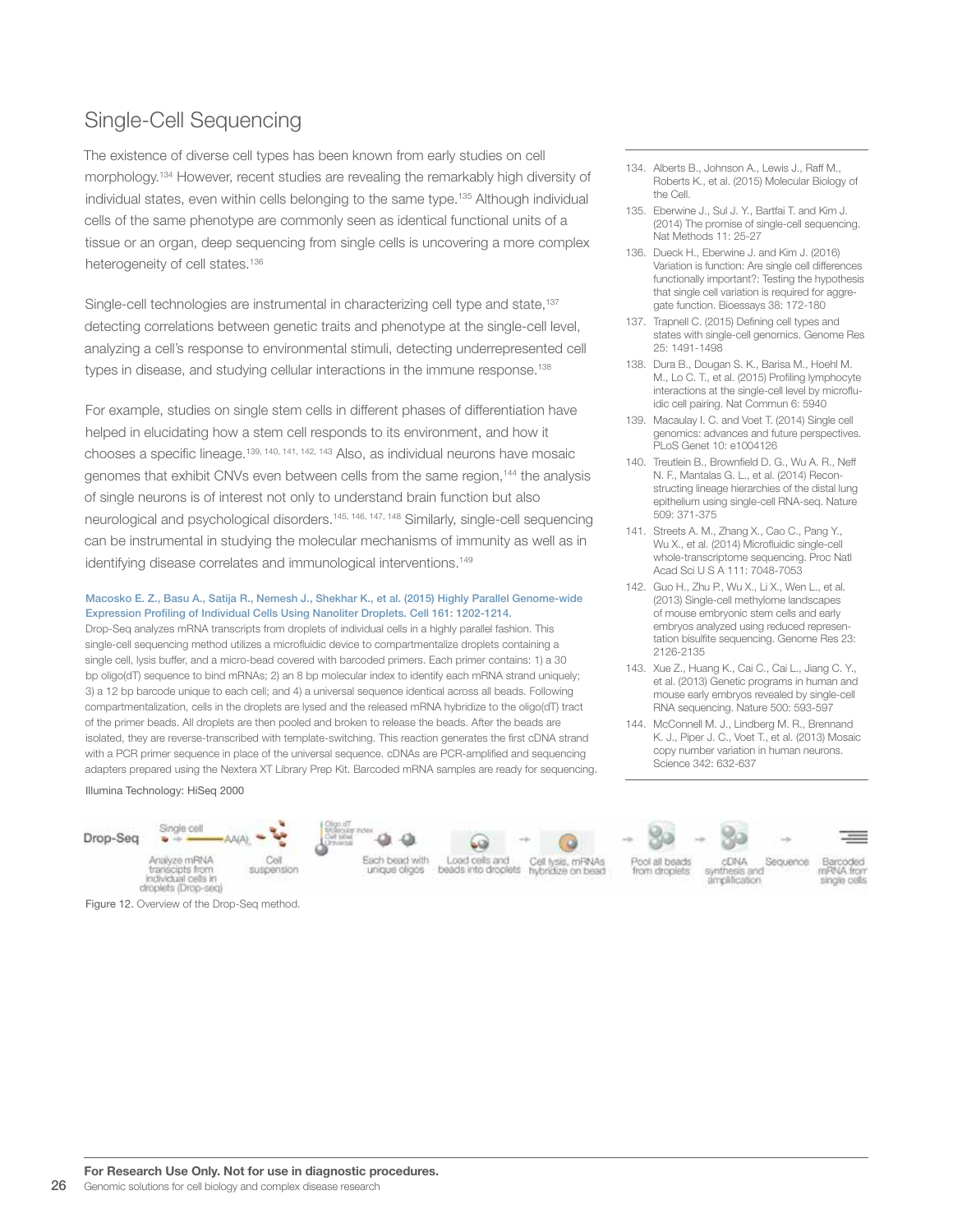### Bjorklund A. K., Forkel M., Picelli S., Konya V., Theorell J., et al. (2016) The heterogeneity of human CD127 innate lymphoid cells revealed by single-cell RNA sequencing. Nat Immunol.

Innate lymphoid cells (ILCs) are important participants in homeostasis and inflammation. Heterogeneity and inflammation are characteristics of ILCs. In this study, the authors performed RNA-Seq on hundreds of individual tonsil CD127+ and natural killer (NK) cells. Through unbiased transcriptional clustering, they identified 4 distinct populations: ILC1, ILC2, ILC3, and NK. Furthermore, the high resolution of single-cell transcriptome sequencing allowed them to identify 3 transcriptionally and functionally diverse subpopulations for the ILC3 group. These results provide new insights into ILC biology in homeostasis and also have implications for the dysregulation of the immune system.

#### Illumina Technology: HiSeq 2000

#### Brennecke P., Reyes A., Pinto S., Rattay K., Nguyen M., et al. (2015) Single-cell transcriptome analysis reveals coordinated ectopic gene-expression patterns in medullary thymic epithelial cells. Nat Immunol 16: 933-941.

Expression of tissue-restricted self-antigens (TRAs) in medullary thymic epithelial cells (mTECs) plays an important role in the induction of self-tolerance and in the prevention of autoimmunity. Each TRA is expressed in only a few mTECs; however, the regulation of this process in single cells and its coordination at the population level is poorly understood. To identify recurrent TRAs, the authors performed single-cell population sequencing in a cohort of C57BL/6 mice, from which they isolated medullary thymic epithelial cells and found multiple TRA coexpression patterns. They also demonstrated chromatin accessibility in coexpressed genes clustered in the genome with an assay for transposase-accessible chromatin (ATAC-Seq) on thymic tissue from children undergoing cardiac surgery. These results suggest that TRA expression in mTECs is a coordinated process, possibly involving chromatin remodeling.

Illumina Technology: HiSeq 2500

### Tipton C. M., Fucile C. F., Darce J., Chida A., Ichikawa T., et al. (2015) Diversity, cellular origin and autoreactivity of antibody-secreting cell population expansions in acute systemic lupus erythematosus. Nat Immunol 16: 755-765.

The pathogenesis of acute SLE is mediated by antibody-secreting cells (ASCs). However, the origin of ASCs, as well as their diversity and contribution to autoantibodies, remain unknown. The authors performed deep sequencing, proteomic profiling of autoantibodies, and single-cell analysis. The results demonstrated highly diversified ASCs, punctuated by clones expressing the variable heavy-chain regionVH4-34 that produced serum autoantibodies. A fraction of ASC clones contained autoantibodies without mutations, suggesting that the differentiation might happen outside of the germinal centers. A substantial ASC segment was derived from a distinct subset of newly activated naïve cells of considerable clonality that persisted in the circulation for several months. The authors conclude, from these results, that selection of SLE autoreactivities occurs during polyclonal activation, with prolonged recruitment of recently activated naïve B cells.

Illumina Technology: MiSeq, Nextera XT DNA Sample Prep Kit

### Stubbington M. J., Lonnberg T., Proserpio V., Clare S., Speak A. O., et al. (2016) T cell fate and clonality inference from single-cell transcriptomes. Nat Methods .

The authors developed a computational method that allows the reconstruction of full-length, paired TCR sequences from T lymphocyte single-cell RNA-Seq data. The analysis links T cell specificity with functional response by revealing clonal relationships among cells, along with their transcriptional profiles. The authors applied this method to a mouse Salmonella infection model and found that T cell clonotypes span early activated CD4+ T cells, as well as mature effector and memory cells.

Illumina Technology: Nextera XT DNA Sample Prep Kit, HiSeq 2500, MiSeq

### Lossius A., Johansen J. N., Vartdal F. and Holmoy T. (2016) High-throughput sequencing of immune repertoires in multiple sclerosis. Annals of CLinical and Translational Neurology .

T cells and B cells play crucial roles in the initiation and development of multiple sclerosis (MS). The activation of these cells is likely mediated through recognition of antigens by T- and B-cell receptors, which are highly polymorphic due to recombination and somatic mutation. In this review, the authors summarize studies that used earlier methods to explore T- and B-receptor repertoires. They describe how NGS has provided new knowledge of MS by analyzing these repertoires in higher detail and depth.

- 145. Iourov I. Y., Vorsanova S. G. and Yurov Y. B. (2012) Single cell genomics of the brain: focus on neuronal diversity and neuropsychiatric diseases. Curr Genomics 13: 477-488
- 146. Evrony G. D., Cai X., Lee E., Hills L. B., Elhosary P. C., et al. (2012) Single-neuron sequencing analysis of L1 retrotransposition and somatic mutation in the human brain. Cell 151: 483-496
- 147. Poduri A., Evrony G. D., Cai X. and Walsh C. A. (2013) Somatic mutation, genomic variation, and neurological disease. Science 341: 1237758
- 148. Eberwine J. and Bartfai T. (2011) Single cell transcriptomics of hypothalamic warm sensitive neurons that control core body temperature and fever response Signaling asymmetry and an extension of chemical neuroanatomy. Pharmacol Ther 129: 241-259
- 149. Chattopadhyay P. K., Gierahn T. M., Roederer M. and Love J. C. (2014) Single-cell technologies for monitoring immune systems. Nat Immunol 15: 128-135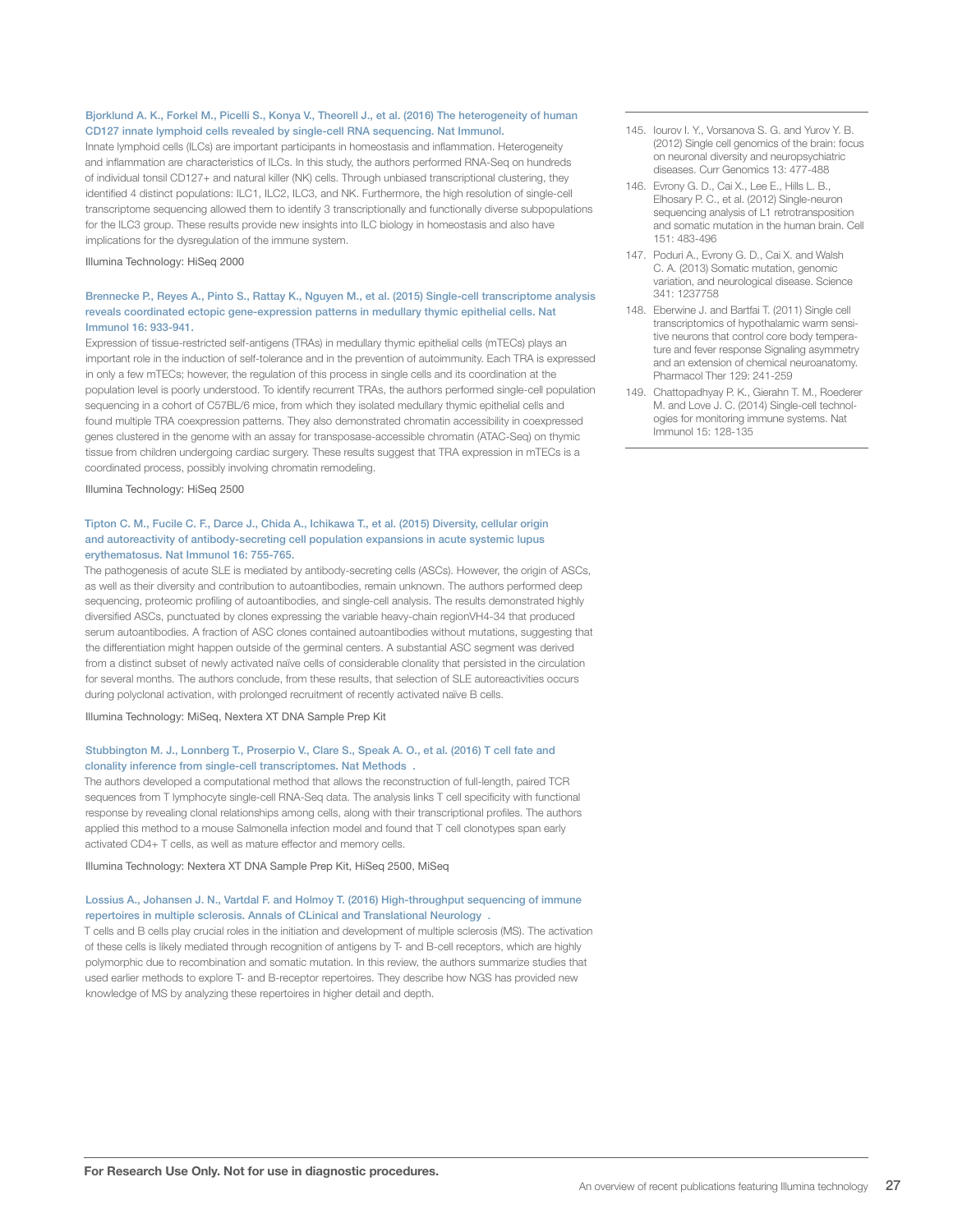### DeKosky B. J., Kojima T., Rodin A., Charab W., Ippolito G. C., et al. (2015) In-depth determination and analysis of the human paired heavy- and light-chain antibody repertoire. Nat Med 21: 86-91.

Immune repertoire sequencing is a critical step in understanding adaptive responses, with important applications in the fields of infectious and autoimmune diseases. However, the determination of native antibody variable heavy-light pairs (VH-VL) is a challenging task. In this study, the authors developed a low-cost, single-cell, emulsion-based technology for the sequencing of antibody VH-VL repertoires from > 2 × 106 B cells per experiment, with demonstrated pairing precision > 97%. The application of this analysis to 3 human volunteers provided new insights, including: 1) the identity, frequency, and pairing propensity of shared VL genes; 2) the detection of allelic inclusion in healthy individuals (an autoimmune mechanism); and 3) the occurrence of features associated with broadly neutralizing antibodies to rapidly evolving viruses.

Illumina Technology: MiSeq

### Eugster A., Lindner A., Catani M., Heninger A. K., Dahl A., et al. (2015) High diversity in the TCR

repertoire of GAD65 autoantigen-specific human CD4+ T cells. J Immunol 194: 2531-2538. This study offers insights into TCR diversity in T1D. The authors collected samples from 6 patients with T1D and 10 islet autoantibody–positive children to apply single-cell TCR α- and β-chain sequencing. For 1650 GAD65-specific CD4+ cells isolated from GAD65 proliferation assays and/or GAD 5571 tetramer staining, they identified 1003 TCRs, demonstrating a high diversity. There was a limited overlap (< 5%) between TCRs of GAD65- and GAD65 5571 tetramer+ and CD4+ T cells. Few TCRs were repeatedly found in GAD65 specific cells at different time points for an individual patient, and no TCR was observed in more than 1 patient. These results fail to provide strong support for TCR-targeted therapies in T1D.

Illumina Technology: MiSeq, HiSeq 2500

#### Hoh R. A., Joshi S. A., Liu Y., Wang C., Roskin K. M., et al. (2016) Single B-cell deconvolution of peanut-specific antibody responses in allergic patients. J Allergy Clin Immunol 137: 157-167.

The cellular bases of food allergies are not fully understood. Frequencies, cellular phenotypes, epitope specificity, and clonal diversity of allergen-specific B cells are of major pathogenic and therapeutic significance. In this study, the authors extracted B cells binding fluorescently labeled Ara h1 or Ara h2 allergens from 18 allergic patients at baseline, 13 patients undergoing therapy, and 9 healthy controls and isolated them with flow-cytometric sorting. They used deep sequencing of the B cell repertoires, as well as protein quantification techniques, to identify members of the allergen-specific clones from B cells. Median allergen-binding B-cell frequencies were 0.0097% (Ara h1) and 0.029% (Ara h2) for B cells in blood from baseline patients and were 3-fold higher during therapy. Five of 57 allergen-specific cells belonged to clones containing IgE-expressing members. Almost all allergen-specific antibodies were mutated, and binding to both conformational and linear allergen epitopes was detected. Increasing somatic mutations of IgG4 members of a clone was observed in immunotherapy, while IgE mutation levels in the clone did not increase. The authors conclude that most peanut allergen–binding B cells express mutated and isotype-switched antibodies. Further, immunotherapy increases their frequency in the blood, and even narrowly defined allergen epitopes are recognized by numerous distinct B cell clones in a patient. They also suggest that oral immunotherapy can stimulate somatic mutation of allergen-specific IgG4.

Illumina Technology: MiSeq

### Linnemann C., Heemskerk B., Kvistborg P., Kluin R. J., Bolotin D. A., et al. (2013) High-throughput identification of antigen-specific TCRs by TCR gene capture. Nat Med 19: 1534-1541.

TCR transfer into a patient's T cells is a promising therapy for both viral infections and cancer. In this study, the authors developed a high-throughput DNA-based strategy to identify TCR sequences by capturing and sequencing genomic DNA fragments encoding TCR genes. They tested this approach by assembling a large library of cancer germline tumor antigen–reactive TCRs. They also demonstrated the feasibility of identifying antigen-specific TCRs in oligoclonal T cell populations, in both human and TCR-humanized murine cells. Finally, they demonstrated the ability to identify tumor-reactive TCRs within intratumoral T cell subsets without knowledge of antigen specificities.

Illumina Technology: TruSeq Sample Preparation Kit, HiSeq 2000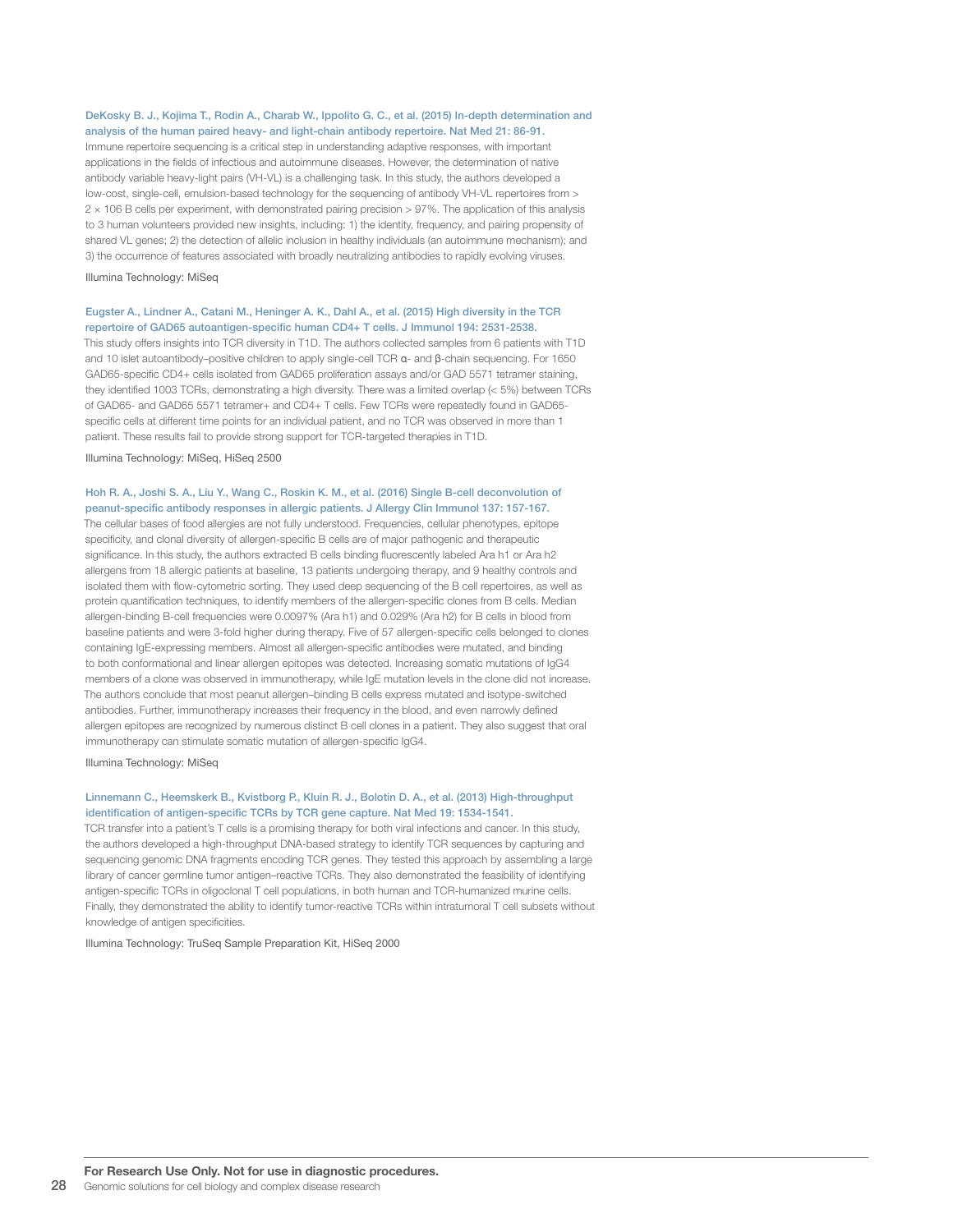### Evrony G. D., Lee E., Mehta B. K., Benjamini Y., Johnson R. M., et al. (2015) Cell lineage analysis in human brain using endogenous retroelements. Neuron 85: 49-59.

Somatic mutations in neural cells occur during brain development and are increasingly implicated as causes of neurogenetic diseases. This study examined spontaneous somatic mutations as clonal marks to track cell lineages in human brain. The authors used high-coverage whole-genome sequencing of postmortem single neurons collected from a healthy 17 year old individual. Somatic mutation analyses in more than 30 locations throughout the nervous system identified multiple lineages and sublineages of cells marked by different LINE-1 (L1) retrotransposition events and subsequent mutation of poly(A) microsatellites within L1. One clone contained thousands of cells limited to the left middle frontal gyrus, while a second clone contained millions of cells distributed over the entire left hemisphere. These patterns mirror those observed for somatic mutation disorders of brain development and suggest that focally distributed mutations are also prevalent in normal brains.

#### Illumina Technology: HiSeq 2000

#### Darmanis S., Sloan S. A., Zhang Y., Enge M., Caneda C., et al. (2015) A survey of human brain transcriptome diversity at the single cell level. Proc Natl Acad Sci U S A 112: 7285-7290.

The complexity of the human brain, in terms of comprised cell types, is vast. To explore it, the authors used single-cell RNA-Seq on 466 cells from adult and fetal brain. They extracted adult tissue from the temporal lobe of 8 patients undergoing epilepsy surgery and obtained fetal brain tissue during 4 elective abortions. Through RNA-Seq, the authors were able to classify single cells into the major neuronal, glial, and vascular cell types in the brain. They then classified neurons into individual communities and showed that these neurons preserve the categorization of interneuron subtypes typically observed with the use of classic markers. They applied RNA-Seq to fetal cortical neurons to compare gene expression profiles between adult and fetal neurons. Additionally, they identified those expression gradients that reflect the transition between replicating and quiescent neuronal populations. Finally, they observed the expression of MHC type I genes in a subset of adult neurons but not in fetal neurons.

Illumina Technology: Nextera XT DNA Sample Prep Kit, NextSeq

### Fuzik J., Zeisel A., Mate Z., Calvigioni D., Yanagawa Y., et al. (2016) Integration of electrophysiological recordings with single-cell RNA-seq data identifies neuronal subtypes. Nat Biotechnol 34: 175-183.

The relationship between a neuron's molecular phenotype and parameters such as location, morphology, connectivity, and excitability is still unexplored. The authors developed a method, called Patch-Seq, to obtain full transcriptome data from single neocortical pyramidal cells and interneurons after whole-cell patch-clamp recordings in brain slices obtained from a mouse model. Briefly, after a patch-clamp stimulus, the procedure includes the aspiration of the entire somatic compartment into a recording pipette, reverse transcription of RNA including addition of unique molecular identifiers, cDNA amplification, library preparation, and sequencing. The application of the method revealed a close link between electrophysiological characteristics, responses to acute chemical challenges, and RNA expression of neurotransmitter receptors and channels. Moreover, the authors were able to distinguish established neuronal subpopulations as well as undescribed neuronal subtypes.

### Illumina Technology: HiSeq 2000

### Lovatt D., Ruble B. K., Lee J., Dueck H., Kim T. K., et al. (2014) Transcriptome *in vivo* analysis (TIVA) of spatially defined single cells in live tissue. Nat Methods 11: 190-196.

Transcriptome *in vivo* analysis (TIVA) is a protocol that captures mRNA from live cells. In this method, a TIVA tag is loaded into cells. Photoactivation cleaves photocleavable linkers, allowing the tag to hybridize to mRNA. The biotin-bound mRNA is captured using streptavidin-coated magnetic beads, transcribed into cDNA, and sequenced. Sequencing the cDNA provides single-cell transcriptome analysis from complex tissues.

Illumina Technology: HiSeq 1000

### Usoskin D., Furlan A., Islam S., Abdo H., Lonnerberg P., et al. (2015) Unbiased classification of sensory neuron types by large-scale single-cell RNA sequencing. Nat Neurosci 18: 145-153.

The primary sensory system is composed of multiple cell types, and its full complexity is unclear. In this study, the authors used transcriptome analysis of 622 single neurons from 6 mice, and classified them in an unbiased manner. Their results revealed a total of 11 types, confirming previously anticipated neuronal subtypes and also providing markers for new, functionally distinct subtypes.

Illumina Technology: Illumina GA*IIx*, HiSeq 2000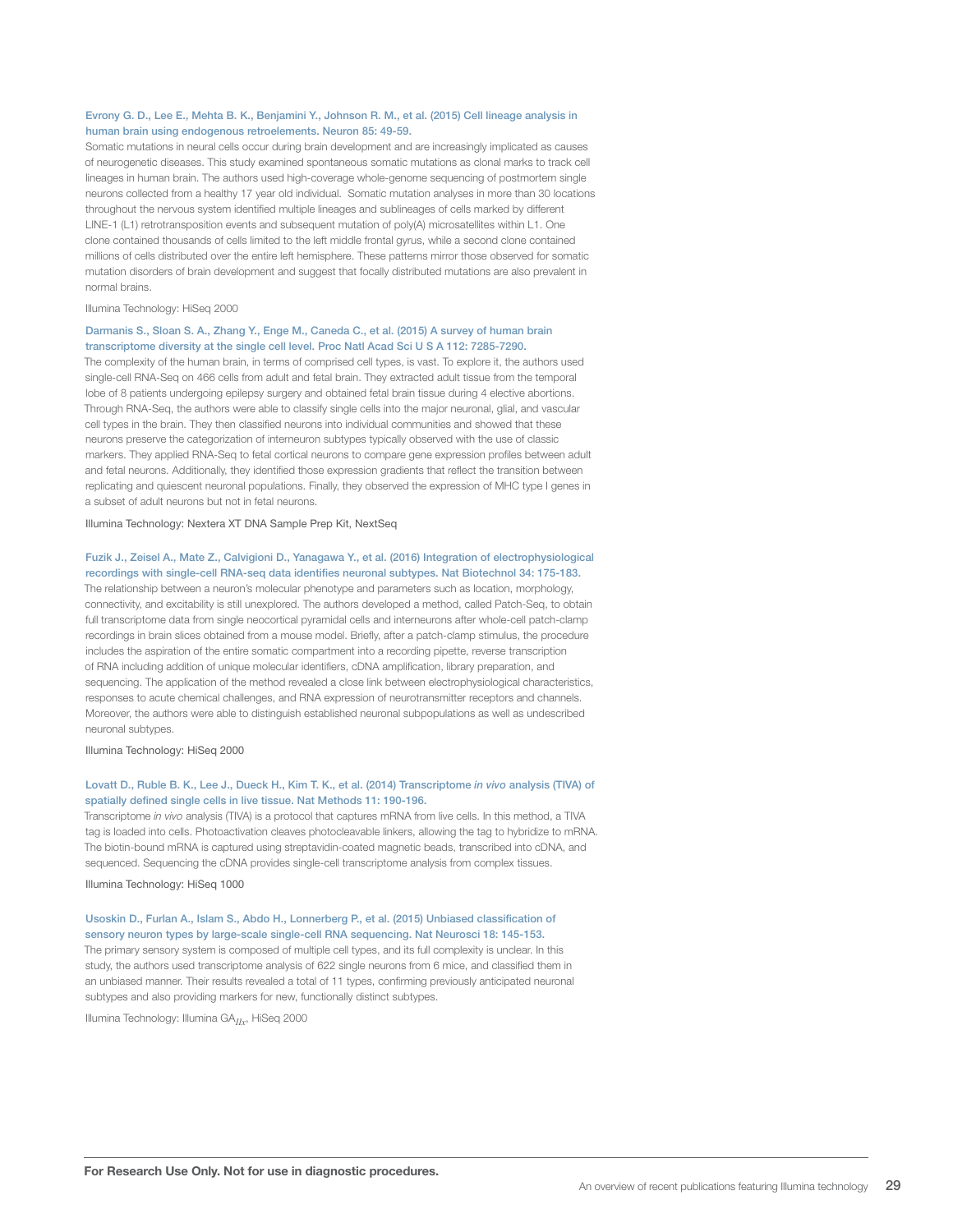### Macaulay I. C., Svensson V., Labalette C., Ferreira L., Hamey F., et al. (2016) Single-Cell RNA-Sequencing Reveals a Continuous Spectrum of Differentiation in Hematopoietic Cells. Cell Rep 14: 966-977.

The authors analyzed the continuous nature of hematopoietic cell differentiation by applying single-cell RNA-Seq to a population of hematopoietic cells in zebrafish, as they underwent thrombocyte lineage commitment. By a computational developmental chronology reconstruction, they were able to place each cell along a continuum from stem cell to mature cell, refining the traditional lineage tree. Overall, the total number of genes expressed, as well as the total mRNA content of cells, decreases as cells undergo lineage commitment.

Illumina Technology: Nextera XT DNA Library Prep Kit, HiSeq 2000

### Gaublomme J. T., Yosef N., Lee Y., Gertner R. S., Yang L. V., et al. (2015) Single-Cell Genomics Unveils Critical Regulators of Th17 Cell Pathogenicity. Cell 163: 1400-1412.

The authors studied the molecular mechanisms that govern heterogeneity and pathogenicity of Th17 cells isolated from the central nervous system (CNS) and lymph nodes (LN) at the peak of autoimmune encephalomyelitis (EAE), or differentiated *in vitro* under either pathogenic or nonpathogenic conditions. They performed single-cell RNA-Seq on murine Th17 cells. Through computational analysis, they relate a spectrum of cellular states *in vivo* to *in vitro* differentiated Th17 cells and unveil genes governing pathogenicity and disease susceptibility.

Illumina Technology: Nextera XT DNA Sample Prep Kit

### Hanchate N. K., Kondoh K., Lu Z., Kuang D., Ye X., et al. (2015) Single-cell transcriptomics reveals receptor transformations during olfactory neurogenesis. Science 350: 1251-1255.

Smell allows chemicals to be perceived as diverse scents. This study used single-neuron RNA-Seq on murine neurons to explore the developmental mechanisms that shape the ability to smell as nasal olfactory neurons mature. The authors found that most mature neurons expressed only 1 out of approximately 1000 odorant receptor genes (*Olfrs*) available, and at a high level. In contrast, several immature neurons expressed low levels of multiple *Olfrs*. The coexpression of Olfrs localized to overlapping zones of the nasal epithelium suggested regional biases but not to single genomic loci. A single immature neuron was able to express *Olfrs* from up to 7 different chromosomes. The mature state, in which expression of *Olfrs* genes is restricted to 1 per neuron, emerges over a developmental progression that appears to be independent of neuronal activity involving sensory transduction molecules.

### Klein A. M., Mazutis L., Akartuna I., Tallapragada N., Veres A., et al. (2015) Droplet barcoding for single-cell transcriptomics applied to embryonic stem cells. Cell 161: 1187-1201.

This study describes a newly developed high-throughput droplet-microfluidic approach for barcoding the RNA from thousands of single cells for subsequent NGS analysis. The authors report that the method has very low noise and can be adapted to different sequence-based assays. They applied it to mouse ESCs, revealing in detail the population structure and the heterogeneous onset of differentiation after withdrawal of leukemia inhibitory factor. The reproducibility of the high-throughput single-cell data enabled the authors to deconstruct cell populations and infer gene expression relationships.

Illumina Technology: MiSeq

### Paul F., Arkin Y., Giladi A., Jaitin D. A., Kenigsberg E., et al. (2015) Transcriptional Heterogeneity and Lineage Commitment in Myeloid Progenitors. Cell 163: 1663-1677.

Bone marrow stem cells differentiate and give rise to diverse blood cell types. This study comprehensively mapped myeloid progenitor subpopulations by transcriptional sorting of single cells from the bone marrow of a murine model. The authors described multiple progenitor subgroups, showing transcriptional priming toward 7 differentiation fates but no progenitors with a mixed state. Transcriptional differentiation correlated with combinations of known and previously undefined transcription factors, suggesting a tight regulation of the process.

Illumina Technology: HiSeq 1500, NextSeq 500

### Tasic B., Menon V., Nguyen T. N., Kim T. K., Jarsky T., et al. (2016) Adult mouse cortical cell taxonomy revealed by single cell transcriptomics. Nat Neurosci 19: 335-346.

The nervous system is composed of various cell types. To investigate the extent of such cell diversity, the authors performed single-cell RNA-Seq in mouse neurons, constructing a cellular taxonomy of the primary visual cortex. They identified 49 transcriptomic cell types, including 23 GABAergic, 19 glutamatergic, and 7 nonneuronal types. They also analyzed cell-specific mRNA processing. Finally, they found that some of their transcriptomic cell types displayed specific and differential electrophysiological and axon projection properties, providing evidence that single cell-transcriptomic signatures can be associated with specific cellular properties.

Illumina Technology: Nextera XT DNA Library Prep Kit, MiSeq, HiSeq 2000, HiSeq 2500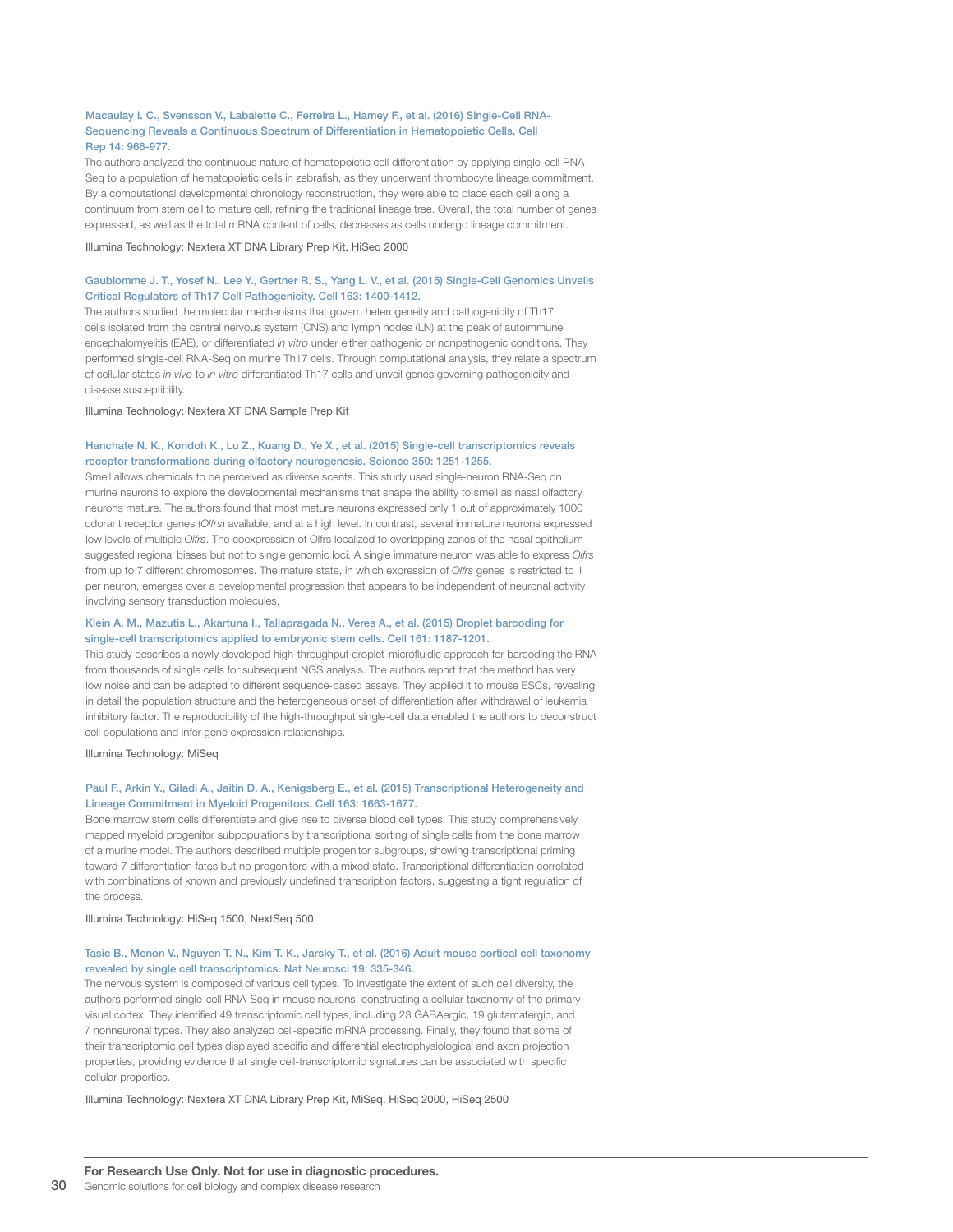### THE ROLE OF THE ENVIRONMENT

A major challenge in the field of complex diseases has always been quantifying how much genetic factors contribute to disease, compared to the environment.<sup>150</sup> The environment and genetics have been working side by side since the origin of life, and the organisms that are alive today are the result of interactions between environmental factors and genetics.151

In fact, environmental factors can be genetic factors themselves (as in the case of metagenomics),152, 153 or have a direct effect on genomics or epigenomics (as in the case of chemicals and stress).154 Other factors have shaped human genetics in the course of evolution (e.g., diet and metabolic genes, pathogens, and immunity-related genes).155, 156 For these reasons, NGS is a powerful tool in the study of environmental factors, as demonstrated by research in the fields of agrigenomics, metagenomics, and epigenomics.



Figure 13. The role of genetics in complex diseases is not limited only to human genetics and predisposition to disease. Genetics and the environment are a continuum, and they interact and influence each other at many different levels.

### Tran P. V., Kennedy B. C., Pisansky M. T., Won K. J., Gewirtz J. C., et al. (2016) Prenatal Choline Supplementation Diminishes Early-Life Iron Deficiency-Induced Reprogramming of Molecular Networks Associated with Behavioral Abnormalities in the Adult Rat Hippocampus. J Nutr 146: 484-493.

Early-life iron deficiency is associated with several neurological disorders. These deficits are recapitulated by the rat model of diet-induced fetal-neonatal iron deficiencies. In this study, the authors examined whether early-life iron deficiency permanently reprograms the hippocampal transcriptome and assessed the effects of maternal dietary choline supplementation. They provided pregnant and nursing dams an iron-deficient (ID) diet in order to obtain ID pups. Controls were obtained by dams that were provided an iron-sufficient (IS) diet. Choline was provided to half of the dams in each group between gestational days 11 and 18. Hippocampal transcriptomes were assayed by RNA-Seq at postnatal day 65 and data were processed with knowledge-based Ingenuity Pathway Analysis. They observed that ID rats had altered hippocampal expression of 619 genes, many of which mapped to molecular networks implicated in psychological disorders, including autism, AD, and schizophrenia.

#### Illumina Technology: TruSeq RNA Sample Preparation v2 Kit, HiSeq 2000

### Urak K. T., Shore S., Rockey W. M., Chen S. J., McCaffrey A. P., et al. (2016) In vitro RNA SELEX for the generation of chemically-optimized therapeutic RNA drugs. Methods.

Aptamers are single-stranded oligonucleotides that can bind with high affinity and specificity to target molecules. They are often referred as "nucleic acid antibodies" and are commonly obtained by a chemical process known as systematic evolution of ligands by exponential enrichment (SELEX). This method is a chemical equivalent of Darwinian evolution and was first described in 1990. Since then, it has yielded aptamers for a wide range of applications, including *in vitro* diagnostics, biomarker discovery, and therapeutics. In this study, the authors outline the key steps of the SELEX process, enabling the rapid identification of RNA aptamers for *in vivo* applications. They also discuss methods for performing NGS of the RNAs from each round of selection.

- 150. Polderman T. J., Benyamin B., de Leeuw C. A., Sullivan P. F., van Bochoven A., et al. (2015) Meta-analysis of the heritability of human traits based on fifty years of twin studies. Nat Genet 47: 702-709
- 151. Anderson J. T., Wagner M. R., Rushworth C. A., Prasad K. V. and Mitchell-Olds T. (2014) The evolution of quantitative traits in complex environments. Heredity (Edinb) 112: 4-12
- 152. Wang Z., Gerstein M. and Snyder M. (2009) RNA-Seq: a revolutionary tool for transcriptomics. Nat Rev Genet 10: 57-63
- 153. Moore-Connors J. M., Dunn K. A., Bielawski J. P. and Van Limbergen J. (2016) Novel Strategies for Applied Metagenomics. Inflamm Bowel Dis 22: 709-718
- 154. Stankiewicz A. M., Swiergiel A. H. and Lisowski P. (2013) Epigenetics of stress adaptations in the brain. Brain Res Bull 98: 76-92
- 155. Leonard W. R., Snodgrass J. J. and Robertson M. L. (2010) Fat Detection: Taste, Texture, and Post Ingestive Effects. Fat Detection: Taste, Texture, and Post Ingestive Effects.
- 156. Flajnik M. F. and Kasahara M. (2010) Origin and evolution of the adaptive immune system: genetic events and selective pressures. Nat Rev Genet 11: 47-59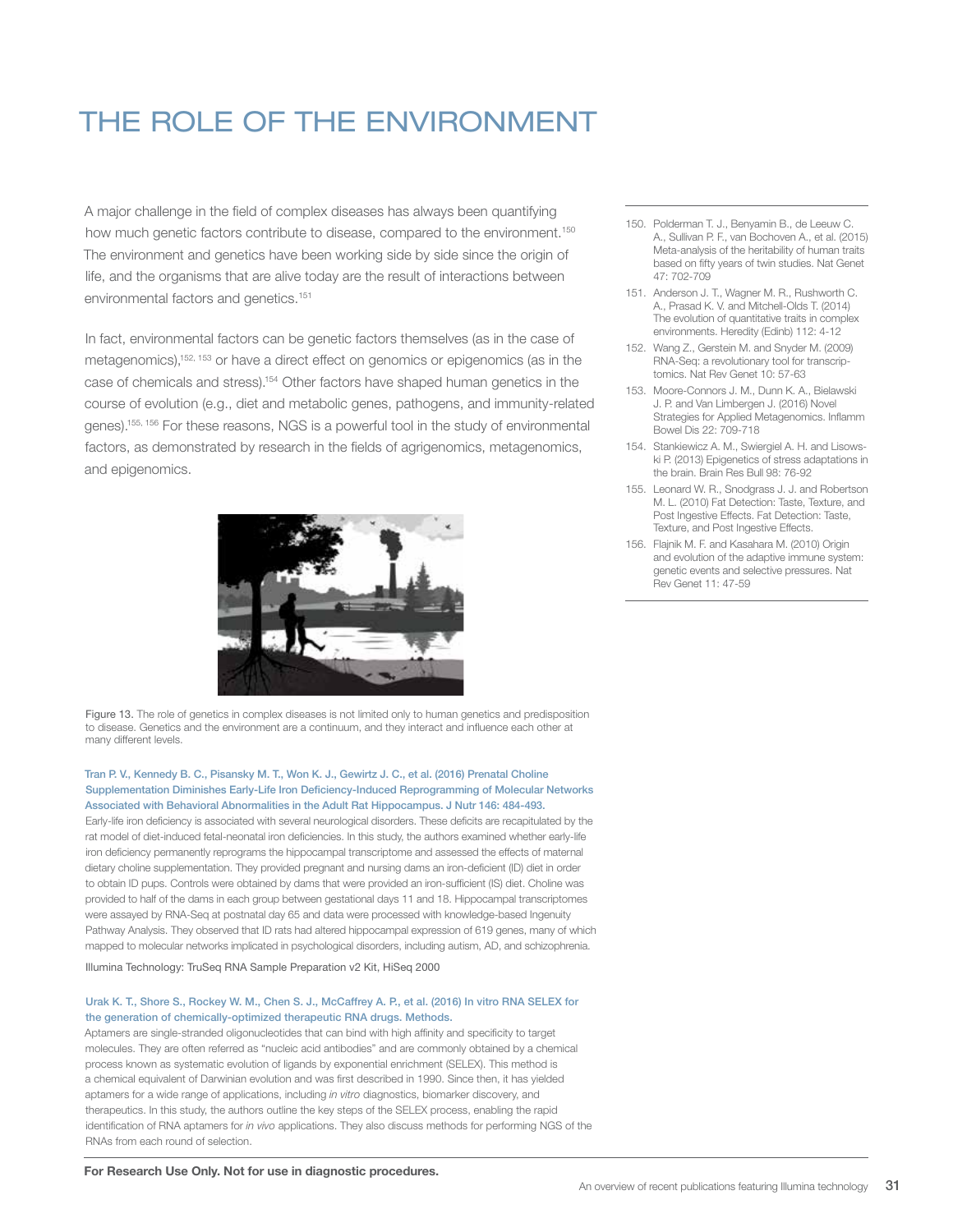### Wang W., Jovel J., Halloran B., Wine E., Patterson J., et al. (2015) Metagenomic analysis of microbiome in colon tissue from subjects with inflammatory bowel diseases reveals interplay of viruses and bacteria. Inflamm Bowel Dis 21: 1419-1427.

The current model for inflammatory bowel diseases (IBD) suggests that genetically susceptible patients develop intolerance to gut microflora and chronic inflammation develops as a result of environmental insults. To study the contribution of viral infection in the pathogenesis of IBD, the authors performed a metagenomics analysis to document the basic virome in RNA extracted from colonic biopsies from 10 IBD patients and 5 controls. They found differences in gut microflora and in the abundance of mammalian viruses and human endogenous retroviruses. Specifically, patients with Herpesviridae sequences in their colon demonstrated increased expression of human endogenous viral sequences and differences in the diversity of their microbiome.

#### Illumina Technology: HiSeq 2000

### He B., Nohara K., Ajami N. J., Michalek R. D., Tian X., et al. (2015) Transmissible microbial and metabolomic remodeling by soluble dietary fiber improves metabolic homeostasis. Sci Rep 5: 10604.

Dietary management can help improve metabolic diseases by promoting health benefits not yet totally characterized. Digestion-resistant plant-derived fibers, like maltodextrin (RM), improve glucose and lipid homeostasis and help reduce weight gain. The authors fed RM to obese mice models and tested its effects in glucose tolerance. They monitored gut microbiota changes by amplicon sequencing of the 16S V4 rRNA gene. RM improved glycemic control by decreasing fasting glucose levels and improved glucose control. RM induced beneficial gut microbiota remodeling by increasing abundance of beneficial bacteria (*Lactobacillus* and *Bifidobacterium*) and decreasing fat-associated bacteria (*Alistipes*). Fecal transplantation corroborated the positive effects of RM-remodeled gut microbiota, which was accompanied by metabolic changes, such as improved metabolism of cholesterol and glucose. The study sheds light on mechanisms underlying the beneficial effects of RM.

Illumina Technology: MiSeq, CASAVA® v1.8.3

### Jones-Hall Y. L., Kozik A. and Nakatsu C. (2015) Ablation of tumor necrosis factor is associated with decreased inflammation and alterations of the microbiota in a mouse model of inflammatory bowel disease. PLoS One 10: e0119441.

The chronic inflammation characteristic of IBD is closely related to prolonged secretion of tumor necrosis factor (TNF). The effects of TNF in colitis and gut microbiota are not fully characterized, which may explain why anti-TNF therapy is not always successful. The authors assessed microbial composition by 16S V3-V4 rRNA amplicon sequencing in WT and tnf-/- mice (acute colitis model) to elucidate TNF effects in colitis and gut microbiota. Inflammation caused significant differences in microbiota composition according to mouse genotype, whereas absence of TNF resulted in milder colitis and less microbial -diversity than in WT mice. The authors conclude that TNF-mediated inflammation modifies gut microbiota; therefore, combined therapies that inhibit TNF and alter microbial communities could be beneficial.

### Morgan X. C., Kabakchiev B., Waldron L., Tyler A. D., Tickle T. L., et al. (2015) Associations between host gene expression, the mucosal microbiome, and clinical outcome in the pelvic pouch of patients with inflammatory bowel disease. Genome Biol 16: 67.

Ileal pouch-anal anastomosis (IPAA) surgery for ulcerative colitis (UC) is often complicated by pouchitis associated with anatomical and microbiota changes that resemble a colon-like environment. How and why these changes take place, and their relation to UC and IBD, is not fully understood. The authors obtained paired-host microbiomes (by 16S V4 amplicons sequencing) and transcriptomes from a large cohort of IPAA patients to study the microbiome-host gene expression axis. Microbiomes were variable across individuals and influenced by clinical variables such as antibiotic therapy, whereas host epithelial transcription was influenced by tissue location. Associations between microbiome and host transcription patterns were related to the level of host tissue inflammation: the strongest microbe-host association pattern was enriched in complement system and cytokine IL-12 pathways inversely correlated with the abundance of *Bifidobacteria* and others. However, it was not possible to generate a pouchitis outcome model based on microbial composition and/or transcriptional activity, suggesting that the role of sectional changes in epithelial transcripts may not be critical for the host-microbiome interface during IPAA.

Illumina Technology: MiSeq

### Schaubeck M., Clavel T., Calasan J., Lagkouvardos I., Haange S. B., et al. (2015) Dysbiotic gut microbiota causes transmissible Crohn's disease-like ileitis independent of failure in antimicrobial defence.

Intestinal dysbiosis is associated with intestinal inflammatory disease (CD), although functional explanation of this frequent observation is still missing. In this study, the authors obtained temporal metaproteomic (by LC-MS) and metagenomic (by 16S rRNA gene sequencing) profiles of gut microbiota from TNF<sup>deltaARE</sup> mice, a model that resembles CD pathology. Disease severity and location were microbiota-dependent, as it is absent in germ-free TNF<sup>deltaARE</sup> mice and attenuated after antibiotic treatment. Several compositional and functional alterations were observed in microbiota communities in inflamed mice, features that were

### For Research Use Only. Not for use in diagnostic procedures.

32 Genomic solutions for cell biology and complex disease research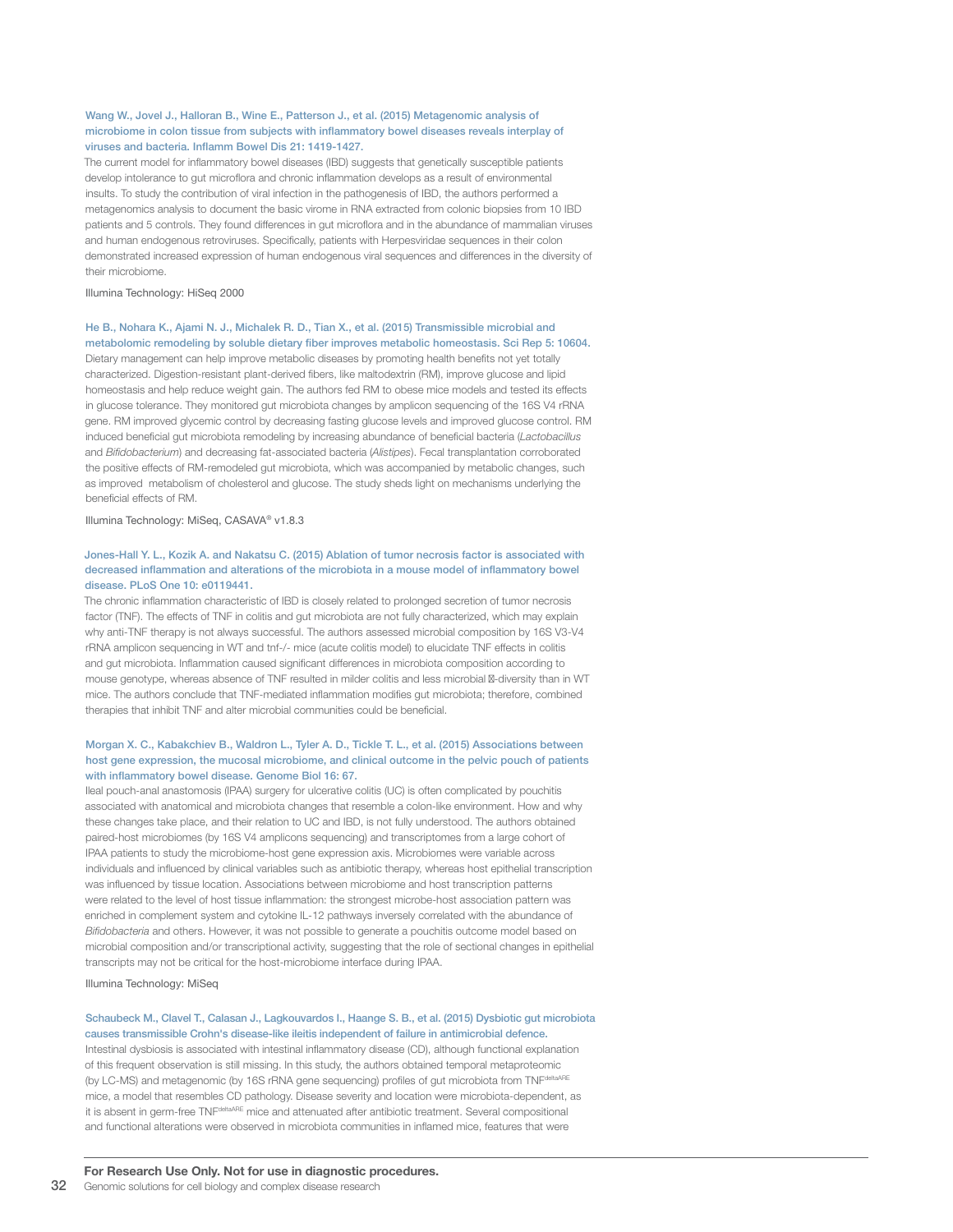reproducible through microbiome transplantation that resulted in CD-like ileitis accompanied by loss of Paneth cell function. The study provides evidence of causal role for gut dysbiosis in the development of chronic ileal inflammatory disease.

Illumina Technology: MiSeq

#### Chassaing B., Koren O., Goodrich J. K., Poole A. C., Srinivasan S., et al. (2015) Dietary emulsifiers impact the mouse gut microbiota promoting colitis and metabolic syndrome. Nature 519: 92-96.

Gut microbes are kept at a safe distance from the intestinal epithelium by layers of mucus. Emulsifiers disrupt this mucus layer *in vitro*, and their inclusion in processed foods may be a contributing factor for the increased incidence of metabolic diseases. The authors exposed gut tissue and microbiomes of mice to low concentrations of 2 common emulsifiers, carboxymethylcellulose (CMC) or polysorbate-80 (P80), and monitored them by 16S V4 rRNA sequencing. Both emulsifiers caused mild inflammation and obesity in WT mice, and colitis in a mouse sensitive model. Obesity was correlated with increased microbiota invasion of the epithelial layer, altered species composition, and increased proinflammatory potential. Fecal transplants into germ-free mice corroborated the role of this altered gut microbiota in the development of metabolic syndrome. The novel effects of common emulsifiers in the gut environment and their possible association with metabolic syndromes and inflammatory diseases need to be reconsidered in light of their increased incidence.

Illumina Technology: MiSeq 250

### Silva P. E., Costa P. S., Avila M. P., Suhadolnik M. L., Reis M. P., et al. (2015) Leprous lesion presents enrichment of opportunistic pathogenic bacteria. Springerplus 4: 187.

*M. leprae* causes leprosy, a chronic disease that affects skin. Changes in skin microbiota composition caused by the disease have not been characterized in the past, but now high-throughput sequencing can address this question. This study examined the skin microbiota of healthy skin (previously published) and leprous lesions by 16S V3-V4 rRNA gene NGS and Sanger sequencing. Profound shifts in skin microbiota taxa composition and abundance were associated with leprous lesions that favor overgrowth of potentially pathogenic bacteria not usually associated with normal skin (*Burkhordelia*, *Pseudomonas*, and *Bacillus*) at the expense of normal flora (*Propionibacterium*, *Staphylococcus*, and *Corynebacterium*). This shift suggests that potentially pathogenic bacteria may have gained a competitive advantage over normal resident microbes in the environment provided by leprous lesions.

Illumina Technology: MiSeq

### Watanabe Y., Arase S., Nagaoka N., Kawai M. and Matsumoto S. (2016) Chronic Psychological Stress Disrupted the Composition of the Murine Colonic Microbiota and Accelerated a Murine Model of Inflammatory Bowel Disease. PLoS One 11: e0150559.

Psychological stress has an effect on the gastrointestinal microbiota, and it might be associated with increased disease activity in IBD. This study investigated the relationship between psychological stress, gastrointestinal microbiota, and severity of colitis. The authors analyzed the impact of 12-week repeated water-avoidance stress on the microbiota of different strains of mice (TCRaKO on BALB/c background, TCRαKO on C57BL/6 background, and background controls) by NGS of bacterial 16S rRNA genes. They observed that, while the knockout of the TCRα gene caused a loss of gastrointestinal microbial diversity and stability in both strains, the chronic exposure to repeated water stress altered the composition of the colonic microbiota of C57BL/6 mice but not BALB/c mice. In C57BL/6 mice, species from the genus *Clostridium* were relatively abundant and weakly positively associated with colitis severity, an effect that was not seen in individuals with a relatively diverse microbiota. Exposure to stress also altered the concentration of free IgA in colonic contents, possibly affecting the loss of bacterial diversity in the colonic microbiota and the severity of the colitis exacerbation.

#### Illumina Technology: MiSeq

### Afshinnekoo E., Meydan C., Chowdhury S., Jaroudi D., Boyer C., et al. (2015) Geospatial Resolution of Human and Bacterial Diversity with City-Scale Metagenomics. Cell Syst 1: 72-87.

Identifying the urban microbiome of dense populated areas is critical to identify potentially harmful disturbances. The authors geotagged swabs from 466 subway stations along 5 NYC boroughs were geotagged and performed metagenomic sequencing to establish the urban microbiome baseline of the NYC transit system. They found that 48% of the DNA did not match any known organism and identified 1688 taxa—bacterial (47%), viral (mostly phages, 0.03%), archaeal (0.003%), and eukaryotic (0.8%)—mostly associated with skin. Human DNA mirrored geospatial demographics of census data, whereas DNA from potential pathogens (*B. anthracis*, *Y. pestis*) was found in several stations. Antibiotic-resistance genes were present and active in cultured samples, and an abandoned subway station flooded by Hurricane Sandy still resembled a cold marine environment. The authors conclude this highly integrative microbiome study can be applied to cities to enable adequate responses to system perturbations.

Illumina Technology: TruSeq Nano DNA Library Prep Kit, HiSeq 2500, MiSeq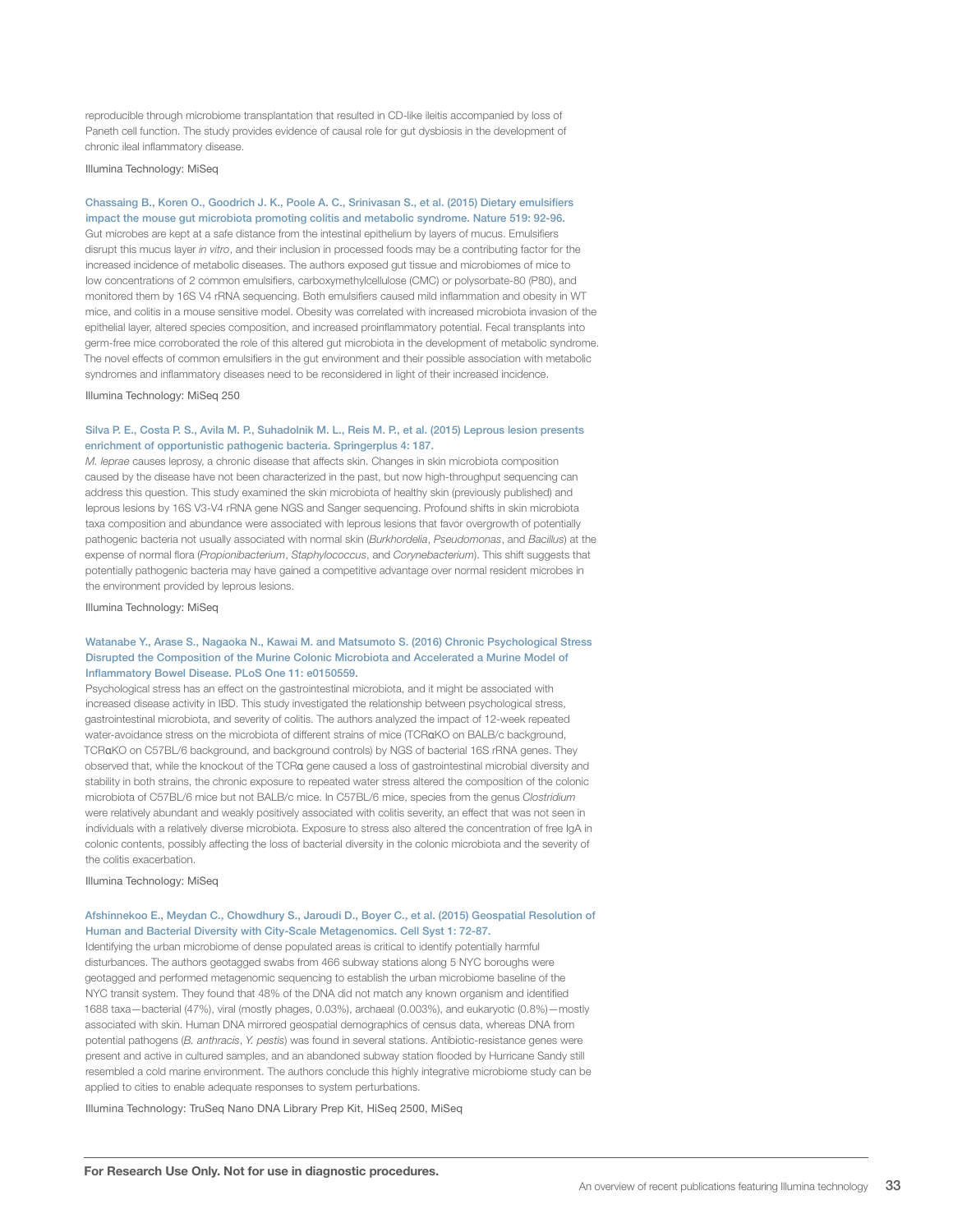### BIBLIOGRAPHY

Afshinnekoo E., Meydan C., Chowdhury S., Jaroudi D., Boyer C., et al. (2015) Geospatial Resolution of Human and Bacterial Diversity with City-Scale Metagenomics. Cell Syst 1: 72-87

Albert F. W. and Kruglyak L. (2015) The role of regulatory variation in complex traits and disease. Nat Rev Genet 16: 197-212

Alberts B., Johnson A., Lewis J., Raff M., Roberts K., et al. (2015) Molecular Biology of the Cell.

Anderson J. T., Wagner M. R., Rushworth C. A., Prasad K. V. and Mitchell-Olds T. (2014) The evolution of quantitative traits in complex environments. Heredity (Edinb) 112: 4-12

Angermueller C., Clark S. J., Lee H. J., Macaulay I. C., Teng M. J., et al. (2016) Parallel single-cell sequencing links transcriptional and epigenetic heterogeneity. Nat Methods

Avior Y., Sagi I. and Benvenisty N. (2016) Pluripotent stem cells in disease modelling and drug discovery. Nat Rev Mol Cell Biol 17: 170-182

Bakulski K. M., Dolinoy D. C., Sartor M. A., Paulson H. L., Konen J. R., et al. (2012) Genomewide DNA methylation differences between lateonset Alzheimer's disease and cognitively normal controls in human frontal cortex. J Alzheimers Dis 29: 571-588

Bates G. P. (2005) History of genetic disease: the molecular genetics of Huntington disease - a history. Nat Rev Genet 6: 766-773

Becker A. J., Mc C. E. and Till J. E. (1963) Cytological demonstration of the clonal nature of spleen colonies derived from transplanted mouse marrow cells. Nature 197: 452-454

Benfey P. N. and Mitchell-Olds T. (2008) From genotype to phenotype: systems biology meets natural variation. Science 320: 495-497

Bentham J., Morris D. L., Cunninghame Graham D. S., Pinder C. L., Tombleson P., et al. (2015) Genetic association analyses implicate aberrant regulation of innate and adaptive immunity genes in the pathogenesis of systemic lupus erythematosus. Nat Genet 47: 1457-1464

Bjorklund A. K., Forkel M., Picelli S., Konya V., Theorell J., et al. (2016) The heterogeneity of human CD127 innate lymphoid cells revealed by single-cell RNA sequencing. Nat Immunol

Bonomi R., Mukhopadhyay U., Shavrin A., Yeh H. H., Majhi A., et al. (2015) Novel Histone Deacetylase Class IIa Selective Substrate Radiotracers for PET Imaging of Epigenetic Regulation in the Brain. PLoS One 10: e0133512 Boyer L. A., Lee T. I., Cole M. F., Johnstone S. E., Levine S. S., et al. (2005) Core transcriptional regulatory circuitry in human embryonic stem cells. Cell 122: 947-956

Brennecke P., Reyes A., Pinto S., Rattay K., Nguyen M., et al. (2015) Single-cell transcriptome analysis reveals coordinated ectopic geneexpression patterns in medullary thymic epithelial cells. Nat Immunol 16: 933-941

Camp J. G., Badsha F., Florio M., Kanton S., Gerber T., et al. (2015) Human cerebral organoids recapitulate gene expression programs of fetal neocortex development. Proc Natl Acad Sci U S A 112: 15672-15677

Castro-Mejia J., Jakesevic M., Krych L., Nielsen D. S., Hansen L. H., et al. (2016) Treatment with a Monoclonal Anti-IL-12p40 Antibody Induces Substantial Gut Microbiota Changes in an Experimental Colitis Model. Gastroenterol Res Pract 2016: 4953120

Chassaing B., Koren O., Goodrich J. K., Poole A. C., Srinivasan S., et al. (2015) Dietary emulsifiers impact the mouse gut microbiota promoting colitis and metabolic syndrome. Nature 519: 92-96

Chattopadhyay P. K., Gierahn T. M., Roederer M. and Love J. C. (2014) Single-cell technologies for monitoring immune systems. Nat Immunol 15: 128-135

Cirulli E. T. and Goldstein D. B. (2010) Uncovering the roles of rare variants in common disease through whole-genome sequencing. Nat Rev Genet 11: 415-425

Civelek M. and Lusis A. J. (2014) Systems genetics approaches to understand complex traits. Nat Rev Genet 15: 34-48

consortium C. (2015) Sparse whole-genome sequencing identifies two loci for major depressive disorder. Nature 523: 588-591

Consortium U. K., Walter K., Min J. L., Huang J., Crooks L., et al. (2015) The UK10K project identifies rare variants in health and disease. Nature 526: 82-90

Cooper D. N., Krawczak M., Polychronakos C., Tyler-Smith C. and Kehrer-Sawatzki H. (2013) Where genotype is not predictive of phenotype: towards an understanding of the molecular basis of reduced penetrance in human inherited disease. Hum Genet 132: 1077-1130

Coppieters N., Dieriks B. V., Lill C., Faull R. L., Curtis M. A., et al. (2014) Global changes in DNA methylation and hydroxymethylation in Alzheimer's disease human brain. Neurobiol Aging 35: 1334-1344

Crick F. (1970) Central dogma of molecular biology. Nature 227: 561-563

Darmanis S., Sloan S. A., Zhang Y., Enge M., Caneda C., et al. (2015) A survey of human brain transcriptome diversity at the single cell level. Proc Natl Acad Sci U S A 112: 7285-7290

Davies G., Armstrong N., Bis J. C., Bressler J., Chouraki V., et al. (2015) Genetic contributions to variation in general cognitive function: a metaanalysis of genome-wide association studies in the CHARGE consortium (N=53949). Mol Psychiatry 20: 183-192

Davis H. P. and Squire L. R. (1984) Protein synthesis and memory: a review. Psychol Bull 96: 518-559

De Coppi P., Bartsch G., Jr., Siddiqui M. M., Xu T., Santos C. C., et al. (2007) Isolation of amniotic stem cell lines with potential for therapy. Nat Biotechnol 25: 100-106

de la Calle Mustienes E., Gomez-Skarmeta J. L. and Bogdanovic O. (2015) Genome-wide epigenetic cross-talk between DNA methylation and H3K27me3 in zebrafish embryos. Genom Data 6: 7-9

DeKosky B. J., Kojima T., Rodin A., Charab W., Ippolito G. C., et al. (2015) In-depth determination and analysis of the human paired heavy- and lightchain antibody repertoire. Nat Med 21: 86-91

Deng W. (2010) Induced pluripotent stem cells: paths to new medicines. A catalyst for disease modelling, drug discovery and regenerative therapy. EMBO Rep 11: 161-165

Dichmann D. S., Walentek P. and Harland R. M. (2015) The alternative splicing regulator Tra2b is required for somitogenesis and regulates splicing of an inhibitory Wnt11b isoform. Cell Rep 10: 527-536

Do C. B., Hinds D. A., Francke U. and Eriksson N. (2012) Comparison of family history and SNPs for predicting risk of complex disease. PLoS Genet 8: e1002973

Dolinoy D. C., Weidman J. R., Waterland R. A. and Jirtle R. L. (2006) Maternal genistein alters coat color and protects Avy mouse offspring from obesity by modifying the fetal epigenome. Environ Health Perspect 114: 567-572

Dolinoy D. C. (2008) The agouti mouse model: an epigenetic biosensor for nutritional and environmental alterations on the fetal epigenome. Nutr Rev 66 Suppl 1: S7-11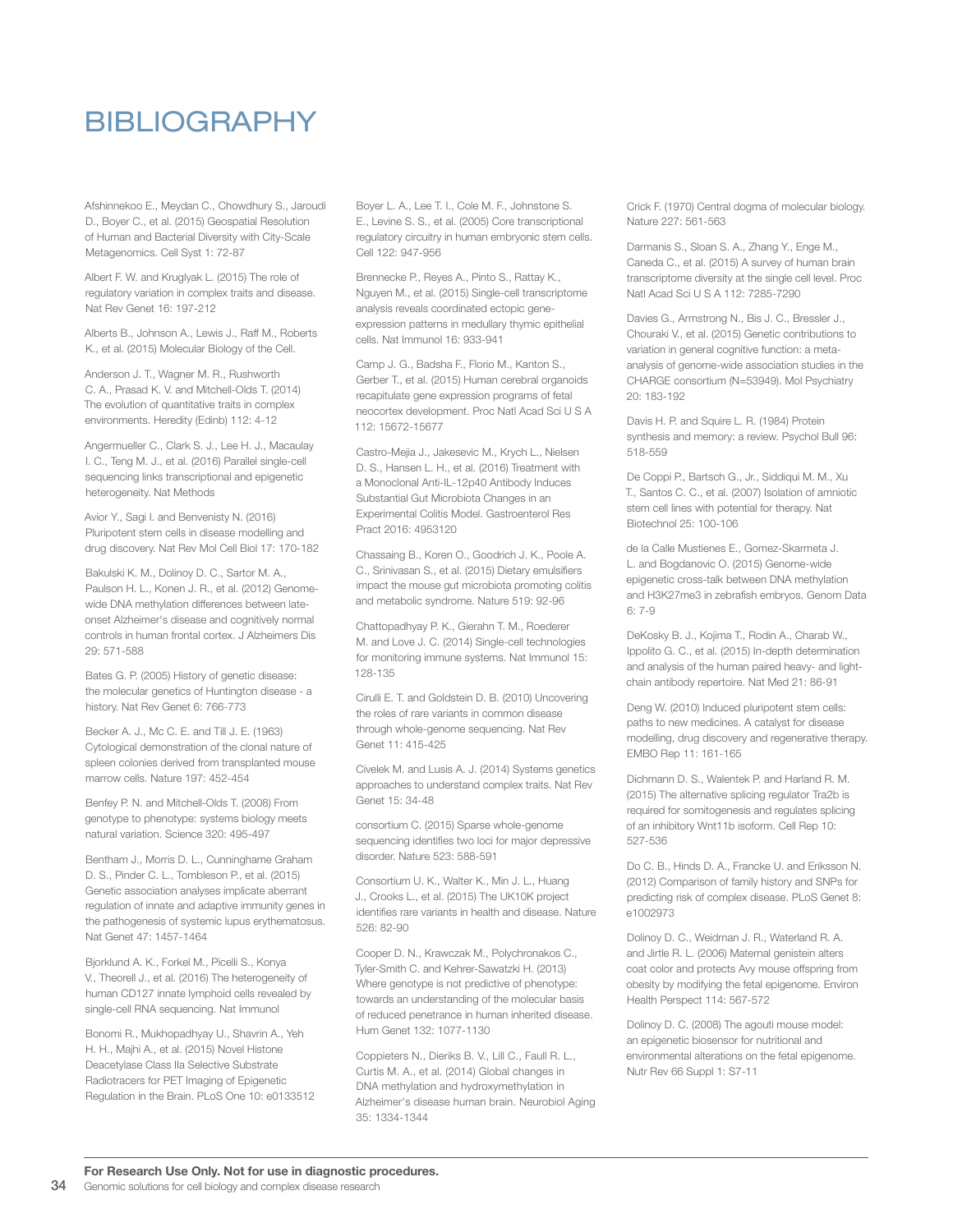Don E. K., de Jong-Curtain T. A., Doggett K., Hall T. E., Heng B., et al. (2016) Genetic basis of hindlimb loss in a naturally occurring vertebrate model. Biol Open

Dong X., Chen K., Cuevas-Diaz Duran R., You Y., Sloan S. A., et al. (2015) Comprehensive Identification of Long Non-coding RNAs in Purified Cell Types from the Brain Reveals Functional LncRNA in OPC Fate Determination. PLoS Genet 11: e1005669

Dooley J., Tian L., Schonefeldt S., Delghingaro-Augusto V., Garcia-Perez J. E., et al. (2016) Genetic predisposition for beta cell fragility underlies type 1 and type 2 diabetes. Nat Genet

Dowell R. D., Ryan O., Jansen A., Cheung D., Agarwala S., et al. (2010) Genotype to phenotype: a complex problem. Science 328: 469

Dueck H., Eberwine J. and Kim J. (2016) Variation is function: Are single cell differences functionally important?: Testing the hypothesis that single cell variation is required for aggregate function. Bioessays 38: 172-180

Duff M. O., Olson S., Wei X., Garrett S. C., Osman A., et al. (2015) Genome-wide identification of zero nucleotide recursive splicing in Drosophila. Nature 521: 376-379

Dura B., Dougan S. K., Barisa M., Hoehl M. M., Lo C. T., et al. (2015) Profiling lymphocyte interactions at the single-cell level by microfluidic cell pairing. Nat Commun 6: 5940

Ebert A. D., Liang P. and Wu J. C. (2012) Induced pluripotent stem cells as a disease modeling and drug screening platform. J Cardiovasc Pharmacol 60: 408-416

Eberwine J. and Bartfai T. (2011) Single cell transcriptomics of hypothalamic warm sensitive neurons that control core body temperature and fever response Signaling asymmetry and an extension of chemical neuroanatomy. Pharmacol Ther 129: 241-259

Eberwine J., Sul J. Y., Bartfai T. and Kim J. (2014) The promise of single-cell sequencing. Nat Methods 11: 25-27

Egger G., Liang G., Aparicio A. and Jones P. A. (2004) Epigenetics in human disease and prospects for epigenetic therapy. Nature 429: 457-463

Elboudwarej E., Cole M., Briggs F. B., Fouts A., Fain P. R., et al. (2016) Hypomethylation within gene promoter regions and type 1 diabetes in discordant monozygotic twins. J Autoimmun

Eugster A., Lindner A., Catani M., Heninger A. K., Dahl A., et al. (2015) High diversity in the TCR repertoire of GAD65 autoantigen-specific human CD4+ T cells. J Immunol 194: 2531-2538

Evrony G. D., Cai X., Lee E., Hills L. B., Elhosary P. C., et al. (2012) Single-neuron sequencing analysis of L1 retrotransposition and somatic mutation in the human brain. Cell 151: 483-496

Evrony G. D., Lee E., Mehta B. K., Benjamini Y., Johnson R. M., et al. (2015) Cell lineage analysis in human brain using endogenous retroelements. Neuron 85: 49-59

Fan R., Wang Y., Mills J. L., Wilson A. F., Bailey-Wilson J. E., et al. (2013) Functional linear models for association analysis of quantitative traits. Genet Epidemiol 37: 726-742

Fava V. M., Manry J., Cobat A., Orlova M., Van Thuc N., et al. (2016) A Missense LRRK2 Variant Is a Risk Factor for Excessive Inflammatory Responses in Leprosy. PLoS Negl Trop Dis 10: e0004412

Feng H., Qin Z. and Zhang X. (2013) Opportunities and methods for studying alternative splicing in cancer with RNA-Seq. Cancer Lett 340: 179-191

Fields S. and Johnston M. (2005) Cell biology. Whither model organism research? Science 307: 1885-1886

Flajnik M. F. and Kasahara M. (2010) Origin and evolution of the adaptive immune system: genetic events and selective pressures. Nat Rev Genet 11: 47-59

Franke B., Stein J. L., Ripke S., Anttila V., Hibar D. P., et al. (2016) Genetic influences on schizophrenia and subcortical brain volumes: large-scale proof of concept. Nat Neurosci

Fuzik J., Zeisel A., Mate Z., Calvigioni D., Yanagawa Y., et al. (2016) Integration of electrophysiological recordings with single-cell RNA-seq data identifies neuronal subtypes. Nat Biotechnol 34: 175-183

Gaublomme J. T., Yosef N., Lee Y., Gertner R. S., Yang L. V., et al. (2015) Single-Cell Genomics Unveils Critical Regulators of Th17 Cell Pathogenicity. Cell 163: 1400-1412

Girirajan S., Campbell C. D. and Eichler E. E. (2011) Human copy number variation and complex genetic disease. Annu Rev Genet 45: 203-226

Gjoneska E., Pfenning A. R., Mathys H., Quon G., Kundaje A., et al. (2015) Conserved epigenomic signals in mice and humans reveal immune basis of Alzheimer's disease. Nature 518: 365-369

Grskovic M., Javaherian A., Strulovici B. and Daley G. Q. (2011) Induced pluripotent stem cells--opportunities for disease modelling and drug discovery. Nat Rev Drug Discov 10: 915-929

Gudbjartsson D. F., Helgason H., Gudjonsson S. A., Zink F., Oddson A., et al. (2015) Large-scale wholegenome sequencing of the Icelandic population. Nat Genet 47: 435-444

Guo H., Zhu P., Wu X., Li X., Wen L., et al. (2013) Single-cell methylome landscapes of mouse embryonic stem cells and early embryos analyzed using reduced representation bisulfite sequencing. Genome Res 23: 2126-2135

Gusella J. F., Wexler N. S., Conneally P. M., Naylor S. L., Anderson M. A., et al. (1983) A polymorphic DNA marker genetically linked to Huntington's disease. Nature 306: 234-238

Hanchate N. K., Kondoh K., Lu Z., Kuang D., Ye X., et al. (2015) Single-cell transcriptomics reveals receptor transformations during olfactory neurogenesis. Science 350: 1251-1255

Hannon E., Chand A. N., Evans M. D., Wong C. C., Grubb M. S., et al. (2015) A role for Ca1 and calcineurin signaling in depolarizationinduced changes in neuronal DNA methylation. Neuroepigenetics 3: 1-6

He B., Nohara K., Ajami N. J., Michalek R. D., Tian X., et al. (2015) Transmissible microbial and metabolomic remodeling by soluble dietary fiber improves metabolic homeostasis. Sci Rep 5: 10604

Hibar D. P., Stein J. L., Renteria M. E., Arias-Vasquez A., Desrivieres S., et al. (2015) Common genetic variants influence human subcortical brain structures. Nature 520: 224-229

Hoh R. A., Joshi S. A., Liu Y., Wang C., Roskin K. M., et al. (2016) Single B-cell deconvolution of peanut-specific antibody responses in allergic patients. J Allergy Clin Immunol 137: 157-167

Holliday R. (2006) Epigenetics: a historical overview. Epigenetics 1: 76-80

Holoch D. and Moazed D. (2015) RNA-mediated epigenetic regulation of gene expression. Nat Rev Genet 16: 71-84

Holt C. E. and Schuman E. M. (2013) The central dogma decentralized: new perspectives on RNA function and local translation in neurons. Neuron 80: 648-657

Hrdlickova B., Westra H. J., Franke L. and Wijmenga C. (2011) Celiac disease: moving from genetic associations to causal variants. Clin Genet 80: 203-313

Hu Y., Shmygelska A., Tran D., Eriksson N., Tung J. Y., et al. (2016) GWAS of 89,283 individuals identifies genetic variants associated with selfreporting of being a morning person. Nat Commun 7: 10448

Huang K., Shen Y., Xue Z., Bibikova M., April C., et al. (2014) A panel of CpG methylation sites distinguishes human embryonic stem cells and induced pluripotent stem cells. Stem Cell Reports 2: 36-43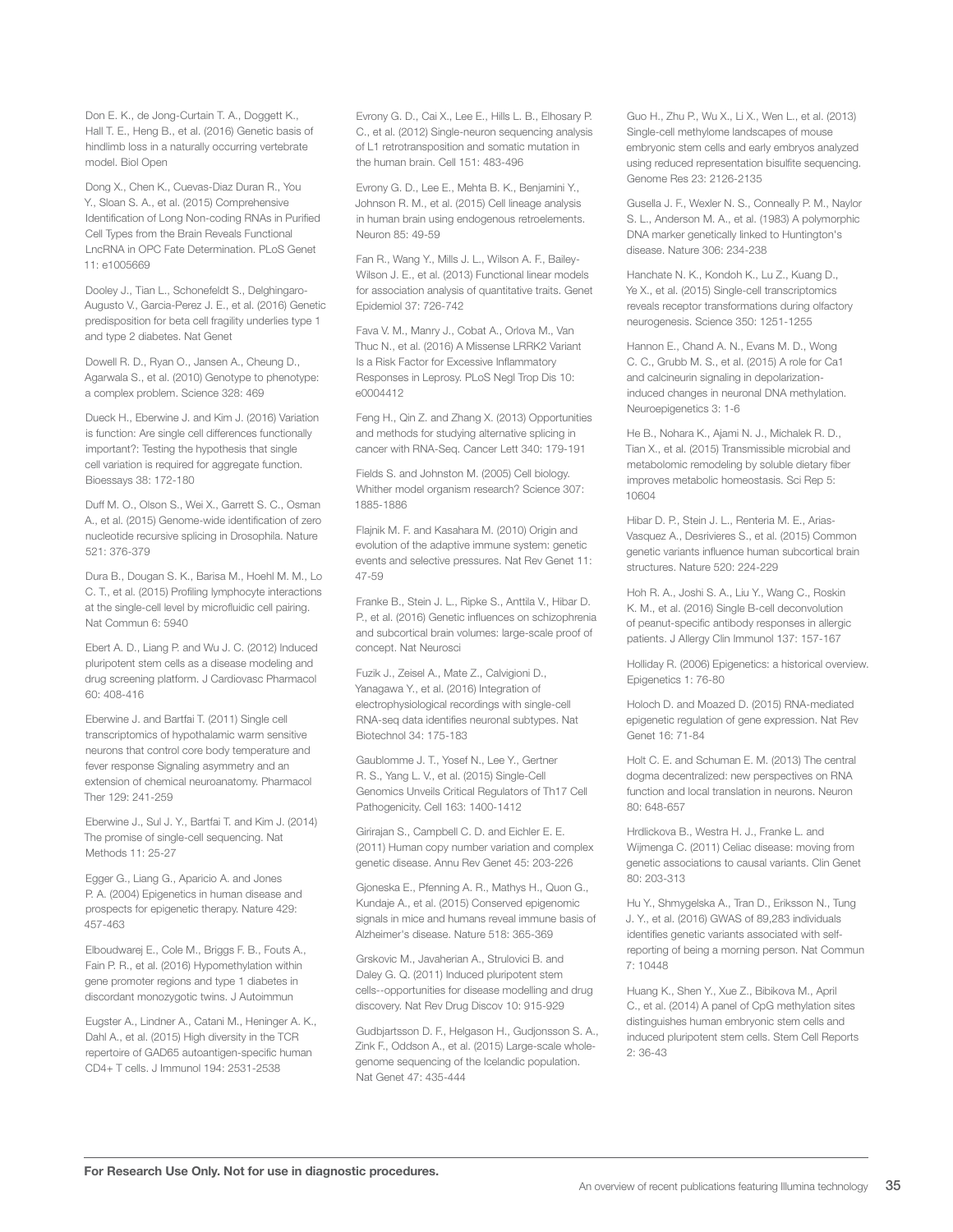Imperio C. G., McFalls A. J., Colechio E. M., Masser D. R., Vrana K. E., et al. (2015) Assessment of individual differences in the rat nucleus accumbens transcriptome following taste-heroin extended access. Brain Res Bull

Ingolia N. T., Ghaemmaghami S., Newman J. R. and Weissman J. S. (2009) Genome-wide analysis *in vivo* of translation with nucleotide resolution using ribosome profiling. Science 324: 218-223

Inoue H. and Yamanaka S. (2011) The use of induced pluripotent stem cells in drug development. Clin Pharmacol Ther 89: 655-661

International HapMap C. (2003) The International HapMap Project. Nature 426: 789-796

International Stem Cell I., Adewumi O., Aflatoonian B., Ahrlund-Richter L., Amit M., et al. (2007) Characterization of human embryonic stem cell lines by the International Stem Cell Initiative. Nat Biotechnol 25: 803-816

Iourov I. Y., Vorsanova S. G. and Yurov Y. B. (2012) Single cell genomics of the brain: focus on neuronal diversity and neuropsychiatric diseases. Curr Genomics 13: 477-488

Jiang Y., Jahagirdar B. N., Reinhardt R. L., Schwartz R. E., Keene C. D., et al. (2002) Pluripotency of mesenchymal stem cells derived from adult marrow. Nature 418: 41-49

Johnson A. D. and O'Donnell C. J. (2009) An open access database of genome-wide association results. BMC Med Genet 10: 6

Johnson M. R., Shkura K., Langley S. R., Delahaye-Duriez A., Srivastava P., et al. (2016) Systems genetics identifies a convergent gene network for cognition and neurodevelopmental disease. Nat Neurosci 19: 223-232

Jones-Hall Y. L., Kozik A. and Nakatsu C. (2015) Ablation of tumor necrosis factor is associated with decreased inflammation and alterations of the microbiota in a mouse model of inflammatory bowel disease. PLoS One 10: e0119441

Kahrstrom C. T. (2013) Epigenetics: Legionella makes its mark on histones. Nat Rev Genet 14: 370

Kao C. Y., He Z., Zannas A. S., Hahn O., Kuhne C., et al. (2016) Fluoxetine treatment prevents the inflammatory response in a mouse model of posttraumatic stress disorder. J Psychiatr Res 76: 74-83

Karve T. M. and Cheema A. K. (2011) Small changes huge impact: the role of protein posttranslational modifications in cellular homeostasis and disease. J Amino Acids 2011: 207691

Kashi K., Henderson L., Bonetti A. and Carninci P. (2016) Discovery and functional analysis of lncRNAs: Methodologies to investigate an uncharacterized transcriptome. Biochim Biophys Acta 1859: 3-15

Kaut O., Ramirez A., Pieper H., Schmitt I., Jessen F., et al. (2014) DNA methylation of the TNF-alpha promoter region in peripheral blood monocytes and the cortex of human Alzheimer's disease patients. Dement Geriatr Cogn Disord 38: 10-15

Kendler K. S. (2015) A joint history of the nature of genetic variation and the nature of schizophrenia. Mol Psychiatry 20: 77-83

Kim C. (2014) Disease modeling and cell based therapy with iPSC: future therapeutic option with fast and safe application. Blood Res 49: 7-14

Kim S., Becker J., Bechheim M., Kaiser V., Noursadeghi M., et al. (2014) Characterizing the genetic basis of innate immune response in TLR4 activated human monocytes. Nat Commun 5: 5236

Kimura M. (1991) The neutral theory of molecular evolution: a review of recent evidence. Jpn J Genet 66: 367-386

Klein A. M., Mazutis L., Akartuna I., Tallapragada N., Veres A., et al. (2015) Droplet barcoding for single-cell transcriptomics applied to embryonic stem cells. Cell 161: 1187-1201

Kloosterman W. P. and Plasterk R. H. (2006) The diverse functions of microRNAs in animal development and disease. Dev Cell 11: 441-450

Kraiczy J., Nayak K., Ross A., Raine T., Mak T. N., et al. (2015) Assessing DNA methylation in the developing human intestinal epithelium: potential link to inflammatory bowel disease. Mucosal Immunol

Lander E. S. and Schork N. J. (1994) Genetic dissection of complex traits. Science 265: 2037- 2048

Lee Y. S., Lewis J. A., Ippolito D. L., Hussainzada N., Lein P. J., et al. (2016) Repeated exposure to neurotoxic levels of chlorpyrifos alters hippocampal expression of neurotrophins and neuropeptides. Toxicology 340: 53-62

Leonard W. R., Snodgrass J. J. and Robertson M. L. (2010) Fat Detection: Taste, Texture, and Post Ingestive Effects. Fat Detection: Taste, Texture, and Post Ingestive Effects.

Linnemann C., Heemskerk B., Kvistborg P., Kluin R. J., Bolotin D. A., et al. (2013) High-throughput identification of antigen-specific TCRs by TCR gene capture. Nat Med 19: 1534-1541

Liu C., Lou C. H., Shah V., Ritter R., Talley J., et al. (2016) Identification of microRNAs and microRNA targets in Xenopus gastrulae: The role of miR-26 in the regulation of Smad1. Dev Biol 409: 26-38

Liu Z., Li X., Zhang J. T., Cai Y. J., Cheng T. L., et al. (2016) Autism-like behaviours and germline transmission in transgenic monkeys overexpressing MeCP2. Nature 530: 98-102

Lockett G. A., Patil V. K., Soto-Ramirez N., Ziyab A. H., Holloway J. W., et al. (2013) Epigenomics and allergic disease. Epigenomics 5: 685-699

Lossius A., Johansen J. N., Vartdal F. and Holmoy T. (2016) High-throughput sequencing of immune repertoires in multiple sclerosis. Annals of CLinical and Translational Neurology

Lovatt D., Ruble B. K., Lee J., Dueck H., Kim T. K., et al. (2014) Transcriptome *in vivo* analysis (TIVA) of spatially defined single cells in live tissue. Nat Methods 11: 190-196

Lun M. P., Johnson M. B., Broadbelt K. G., Watanabe M., Kang Y. J., et al. (2015) Spatially heterogeneous choroid plexus transcriptomes encode positional identity and contribute to regional CSF production. J Neurosci 35: 4903- 4916

Macaulay I. C. and Voet T. (2014) Single cell genomics: advances and future perspectives. PLoS Genet 10: e1004126

Macaulay I. C., Svensson V., Labalette C., Ferreira L., Hamey F., et al. (2016) Single-Cell RNA-Sequencing Reveals a Continuous Spectrum of Differentiation in Hematopoietic Cells. Cell Rep 14: 966-977

Macosko E. Z., Basu A., Satija R., Nemesh J., Shekhar K., et al. (2015) Highly Parallel Genomewide Expression Profiling of Individual Cells Using Nanoliter Droplets. Cell 161: 1202-1214

Malecova B. and Morris K. V. (2010) Transcriptional gene silencing through epigenetic changes mediated by non-coding RNAs. Curr Opin Mol Ther 12: 214-222

Manolio T. A., Collins F. S., Cox N. J., Goldstein D. B., Hindorff L. A., et al. (2009) Finding the missing heritability of complex diseases. Nature 461: 747-753

Marre M. L., James E. A. and Piganelli J. D. (2015) beta cell ER stress and the implications for immunogenicity in type 1 diabetes. Front Cell Dev Biol 3: 67

Marwick J. A., Kirkham P. A., Stevenson C. S., Danahay H., Giddings J., et al. (2004) Cigarette smoke alters chromatin remodeling and induces proinflammatory genes in rat lungs. Am J Respir Cell Mol Biol 31: 633-642

Mattson M. P. (2010) Acetylation unleashes protein demons of dementia. Neuron 67: 900-902

Maza I., Caspi I., Zviran A., Chomsky E., Rais Y., et al. (2015) Transient acquisition of pluripotency during somatic cell transdifferentiation with iPSC reprogramming factors. Nat Biotechnol 33: 769- 774

McCarroll S. A. and Altshuler D. M. (2007) Copynumber variation and association studies of human disease. Nat Genet 39: S37-42

McCarthy M. I., Abecasis G. R., Cardon L. R., Goldstein D. B., Little J., et al. (2008) Genomewide association studies for complex traits: consensus, uncertainty and challenges. Nat Rev Genet 9: 356-369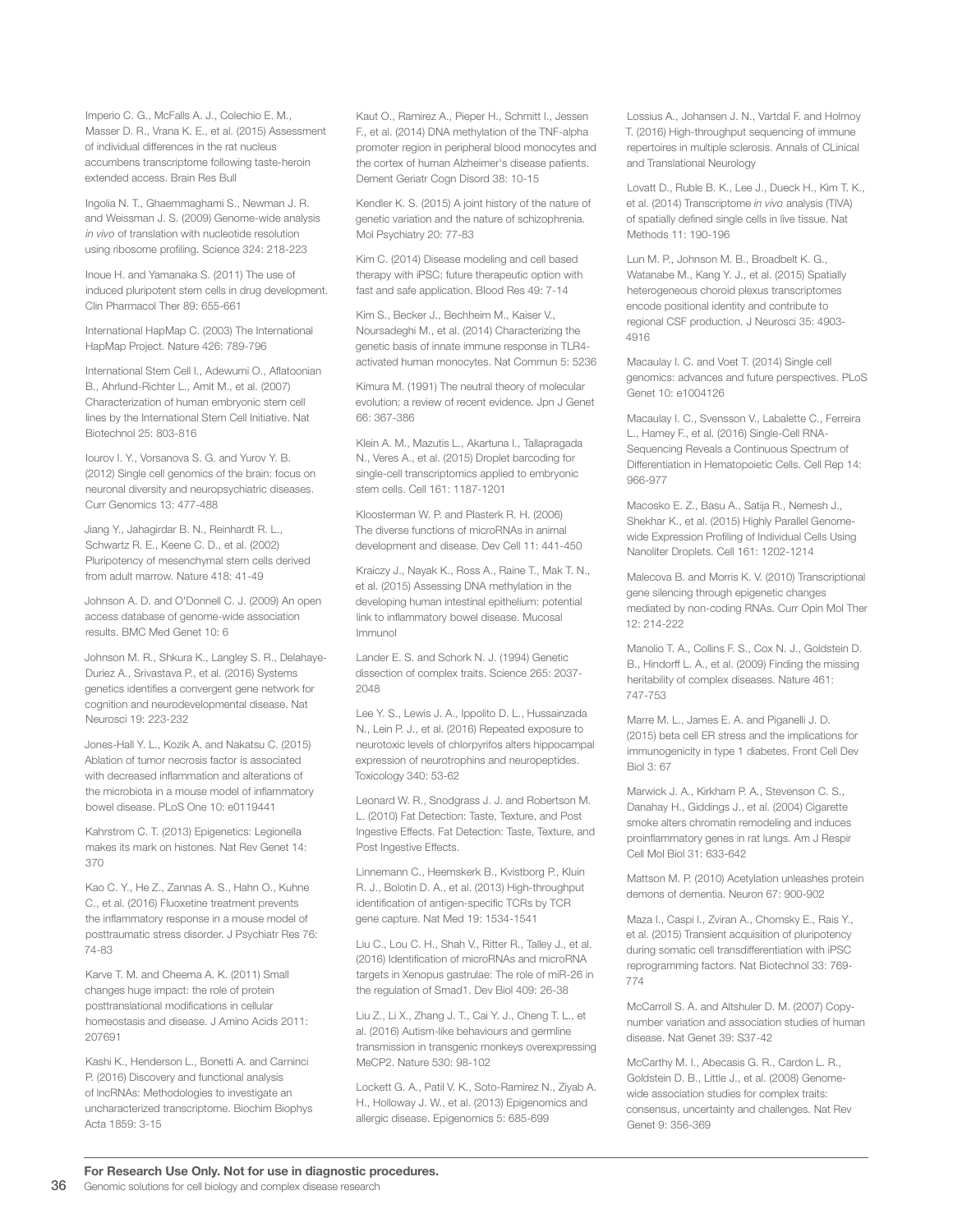McConnell M. J., Lindberg M. R., Brennand K. J., Piper J. C., Voet T., et al. (2013) Mosaic copy number variation in human neurons. Science 342: 632-637

McGettigan P. A. (2013) Transcriptomics in the RNA-seq era. Curr Opin Chem Biol 17: 4-11

Mistry V., Bockett N. A., Levine A. P., Mirza M. M., Hunt K. A., et al. (2015) Exome sequencing of 75 individuals from multiply affected coeliac families and large scale resequencing follow up. PLoS One 10: e0116845

Mittal A., Pachter L., Nelson J. L., Kjaergaard H., Smed M. K., et al. (2015) Pregnancy-Induced Changes in Systemic Gene Expression among Healthy Women and Women with Rheumatoid Arthritis. PLoS One 10: e0145204

Moore-Connors J. M., Dunn K. A., Bielawski J. P. and Van Limbergen J. (2016) Novel Strategies for Applied Metagenomics. Inflamm Bowel Dis 22: 709-718

Morgan X. C., Kabakchiev B., Waldron L., Tyler A. D., Tickle T. L., et al. (2015) Associations between host gene expression, the mucosal microbiome, and clinical outcome in the pelvic pouch of patients with inflammatory bowel disease. Genome Biol 16: 67

Muraro P. A., Robins H., Malhotra S., Howell M., Phippard D., et al. (2014) T cell repertoire following autologous stem cell transplantation for multiple sclerosis. J Clin Invest 124: 1168-1172

Neale B. M. (2010) Introduction to linkage disequilibrium, the HapMap, and imputation. Cold Spring Harb Protoc 2010: pdb top74

Need A. C., Ge D., Weale M. E., Maia J., Feng S., et al. (2009) A genome-wide investigation of SNPs and CNVs in schizophrenia. PLoS Genet 5: e1000373

Ooi L., Sidhu K., Poljak A., Sutherland G., O'Connor M. D., et al. (2013) Induced pluripotent stem cells as tools for disease modelling and drug discovery in Alzheimer's disease. J Neural Transm (Vienna) 120: 103-111

Paul F., Arkin Y., Giladi A., Jaitin D. A., Kenigsberg E., et al. (2015) Transcriptional Heterogeneity and Lineage Commitment in Myeloid Progenitors. Cell 163: 1663-1677

Peleg S., Sananbenesi F., Zovoilis A., Burkhardt S., Bahari-Javan S., et al. (2010) Altered histone acetylation is associated with age-dependent memory impairment in mice. Science 328: 753-756

Pfeifer G. P., Kadam S. and Jin S. G. (2013) 5-hydroxymethylcytosine and its potential roles in development and cancer. Epigenetics Chromatin 6: 10

Pinello L., Xu J., Orkin S. H. and Yuan G. C. (2014) Analysis of chromatin-state plasticity identifies cell-type-specific regulators of H3K27me3 patterns. Proc Natl Acad Sci U S A 111: E344-353

Plomin R., Haworth C. M. and Davis O. S. (2009). Common disorders are quantitative traits. Nat Rev Genet 10: 872-878

Poduri A., Evrony G. D., Cai X. and Walsh C. A. (2013) Somatic mutation, genomic variation, and neurological disease. Science 341: 1237758

Polderman T. J., Benyamin B., de Leeuw C. A., Sullivan P. F., van Bochoven A., et al. (2015) Metaanalysis of the heritability of human traits based on fifty years of twin studies. Nat Genet 47: 702-709

Qureshi I. A. and Mehler M. F. (2014) Epigenetic mechanisms underlying the pathogenesis of neurogenetic diseases. Neurotherapeutics 11: 708-720

Revill P. (2007) Genomics of common diseases. Drug News Perspect 20: 475-479

Rhrissorrakrai K., Belcastro V., Bilal E., Norel R., Poussin C., et al. (2015) Understanding the limits of animal models as predictors of human biology: lessons learned from the sbv IMPROVER Species Translation Challenge. Bioinformatics 31: 471-483

Rivera C. M. and Ren B. (2013) Mapping human epigenomes. Cell 155: 39-55

Roelfsema P. R. and Treue S. (2014) Basic neuroscience research with nonhuman primates: a small but indispensable component of biomedical research. Neuron 82: 1200-1204

Ryu S., Atzmon G., Barzilai N., Raghavachari N. and Suh Y. (2016) Genetic landscape of APOE in human longevity revealed by high-throughput sequencing. Mech Ageing Dev

Safka Brozkova D., Deconinck T., Griffin L. B., Ferbert A., Haberlova J., et al. (2015) Loss of function mutations in HARS cause a spectrum of inherited peripheral neuropathies. Brain 138: 2161-2172

Sanchez-Mut J. V., Aso E., Panayotis N., Lott I., Dierssen M., et al. (2013) DNA methylation map of mouse and human brain identifies target genes in Alzheimer's disease. Brain 136: 3018-3027

Sareddy G. R., Zhang Q., Wang R., Scott E., Zou Y., et al. (2015) Proline-, glutamic acid-, and leucine-rich protein 1 mediates estrogen rapid signaling and neuroprotection in the brain. Proc Natl Acad Sci U S A 112: E6673-6682

Schafer S., Adami E., Heinig M., Rodrigues K. E., Kreuchwig F., et al. (2015) Translational regulation shapes the molecular landscape of complex disease phenotypes. Nat Commun 6: 7200

Schaubeck M., Clavel T., Calasan J., Lagkouvardos I., Haange S. B., et al. (2015) Dysbiotic gut microbiota causes transmissible Crohn's diseaselike ileitis independent of failure in antimicrobial defence. Gut

Schizophrenia Psychiatric Genome-Wide Association Study C. (2011) Genome-wide association study identifies five new schizophrenia loci. Nat Genet 43: 969-976

Schizophrenia Working Group of the Psychiatric Genomics C. (2014) Biological insights from 108 schizophrenia-associated genetic loci. Nature 511: 421-427

Scobie K. N., Damez-Werno D., Sun H., Shao N., Gancarz A., et al. (2014) Essential role of poly(ADPribosyl)ation in cocaine action. Proc Natl Acad Sci U S A 111: 2005-2010

Sekar A., Bialas A. R., de Rivera H., Davis A., Hammond T. R., et al. (2016) Schizophrenia risk from complex variation of complement component 4. Nature

Shi L., Zhang X., Golhar R., Otieno F. G., He M., et al. (2013) Whole-genome sequencing in an autism multiplex family. Mol Autism 4: 8

Silva P. E., Costa P. S., Avila M. P., Suhadolnik M. L., Reis M. P., et al. (2015) Leprous lesion presents enrichment of opportunistic pathogenic bacteria. Springerplus 4: 187

Simchovitz A., Soreq L. and Soreq H. (2016) Transcriptome profiling in Parkinson's leukocytes: from early diagnostics to neuroimmune therapeutic prospects. Curr Opin Pharmacol 26: 102-109

Soldner F. and Jaenisch R. (2012) Medicine. iPSC disease modeling. Science 338: 1155-1156

Stamnaes J. and Sollid L. M. (2015) Celiac disease: Autoimmunity in response to food antigen. Semin Immunol 27: 343-352

Stankiewicz A. M., Swiergiel A. H. and Lisowski P. (2013) Epigenetics of stress adaptations in the brain. Brain Res Bull 98: 76-92

Steinberg S., Stefansson H., Jonsson T., Johannsdottir H., Ingason A., et al. (2015) Loss-of-function variants in ABCA7 confer risk of Alzheimer's disease. Nat Genet 47: 445-447

Sterneckert J. L., Reinhardt P. and Scholer H. R. (2014) Investigating human disease using stem cell models. Nat Rev Genet 15: 625-639

Streets A. M., Zhang X., Cao C., Pang Y., Wu X., et al. (2014) Microfluidic single-cell wholetranscriptome sequencing. Proc Natl Acad Sci U S A 111: 7048-7053

Stubbington M. J., Lonnberg T., Proserpio V., Clare S., Speak A. O., et al. (2016) T cell fate and clonality inference from single-cell transcriptomes. Nat Methods

Takahashi K. and Yamanaka S. (2016) A decade of transcription factor-mediated reprogramming to pluripotency. Nat Rev Mol Cell Biol 17: 183-193

Tanaka T. (2005) [International HapMap project]. Nihon Rinsho 63 Suppl 12: 29-34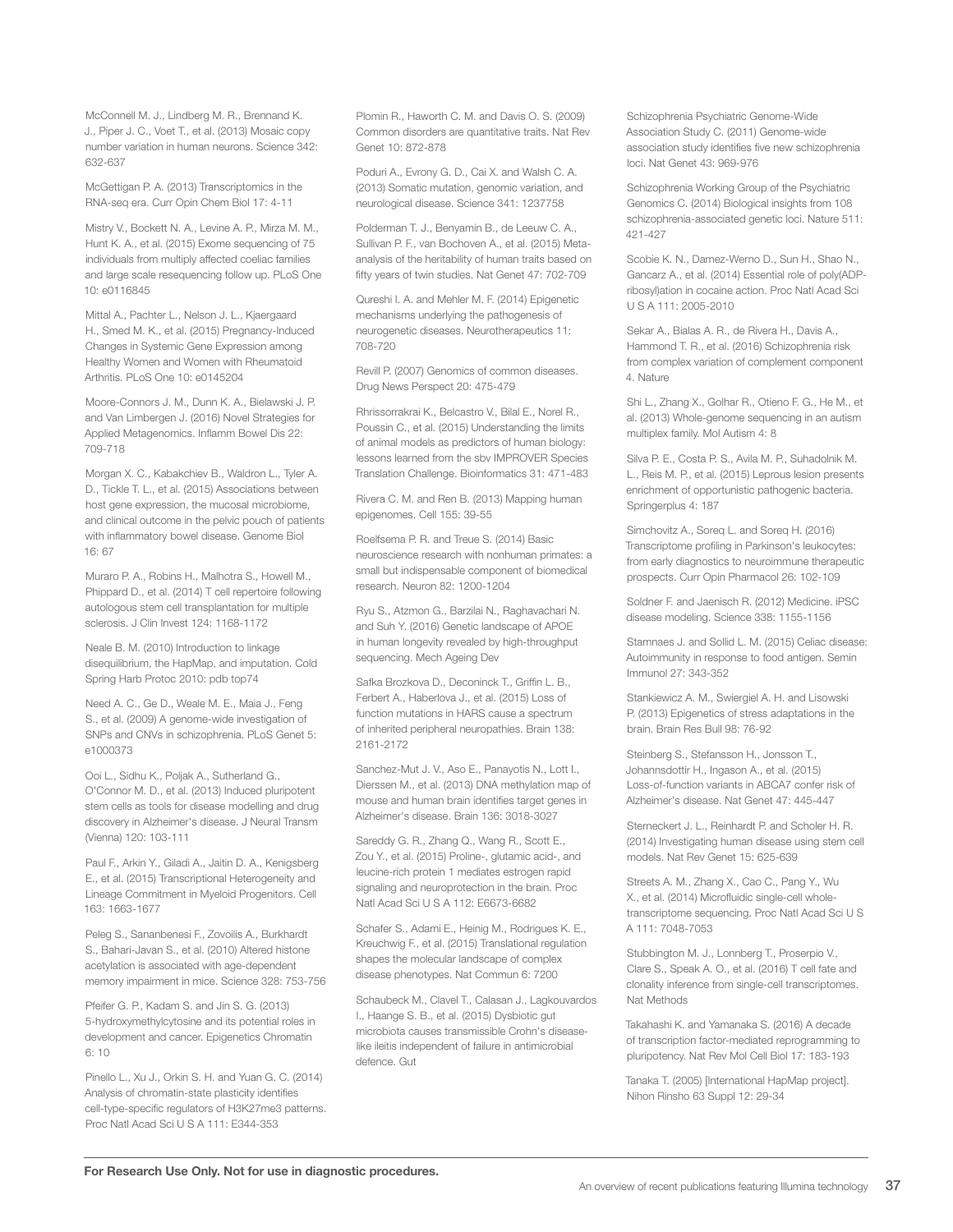Tasan M., Musso G., Hao T., Vidal M., MacRae C. A., et al. (2015) Selecting causal genes from genome-wide association studies via functionally coherent subnetworks. Nat Methods 12: 154-159

Tasic B., Menon V., Nguyen T. N., Kim T. K., Jarsky T., et al. (2016) Adult mouse cortical cell taxonomy revealed by single cell transcriptomics. Nat Neurosci 19: 335-346

Thomas D. C. (2009) Genome-wide association studies for discrete traits. Genet Epidemiol 33 Suppl 1: S8-12

Thomson J. A., Itskovitz-Eldor J., Shapiro S. S., Waknitz M. A., Swiergiel J. J., et al. (1998) Embryonic stem cell lines derived from human blastocysts. Science 282: 1145-1147

Thomson J. P., Lempiainen H., Hackett J. A., Nestor C. E., Muller A., et al. (2012) Non-genotoxic carcinogen exposure induces defined changes in the 5-hydroxymethylome. Genome Biol 13: R93

Tipton C. M., Fucile C. F., Darce J., Chida A., Ichikawa T., et al. (2015) Diversity, cellular origin and autoreactivity of antibody-secreting cell population expansions in acute systemic lupus erythematosus. Nat Immunol 16: 755-765

Tran P. V., Kennedy B. C., Pisansky M. T., Won K. J., Gewirtz J. C., et al. (2016) Prenatal Choline Supplementation Diminishes Early-Life Iron Deficiency-Induced Reprogramming of Molecular Networks Associated with Behavioral Abnormalities in the Adult Rat Hippocampus. J Nutr 146: 484- 493

Trapnell C. (2015) Defining cell types and states with single-cell genomics. Genome Res 25: 1491- 1498

Treutlein B., Brownfield D. G., Wu A. R., Neff N. F., Mantalas G. L., et al. (2014) Reconstructing lineage hierarchies of the distal lung epithelium using single-cell RNA-seq. Nature 509: 371-375

Tsujioka H., Kunieda T., Katou Y., Shirahige K. and Kubo T. (2015) Unique gene expression profile of the proliferating Xenopus tadpole tail blastema cells deciphered by RNA-sequencing analysis. PLoS One 10: e0111655

Urak K. T., Shore S., Rockey W. M., Chen S. J., McCaffrey A. P., et al. (2016) In vitro RNA SELEX for the generation of chemically-optimized therapeutic RNA drugs. Methods

Usoskin D., Furlan A., Islam S., Abdo H., Lonnerberg P., et al. (2015) Unbiased classification of sensory neuron types by large-scale single-cell RNA sequencing. Nat Neurosci 18: 145-153

Valenci I., Yonai L., Bar-Yaacov D., Mishmar D. and Ben-Zvi A. (2015) Parkin modulates heteroplasmy of truncated mtDNA in Caenorhabditis elegans. Mitochondrion 20: 64-70

van der Sijde M. R., Ng A. and Fu J. (2014) Systems genetics: From GWAS to disease pathways. Biochim Biophys Acta 1842: 1903-1909 Vermunt M. W., Tan S. C., Castellins B., Geeven G. Reinink P., et al. (2016) Epigenomic annotation of gene regulatory alterations during evolution of the primate brain. Nat Neurosci 19: 494-503

Voet T., Kumar P., Van Loo P., Cooke S. L., Marshall J., et al. (2013) Single-cell paired-end genome sequencing reveals structural variation per cell cycle. Nucleic Acids Res 41: 6119-6138

Waddington C. H. (2012) The epigenotype. 1942. Int J Epidemiol 41: 10-13

Wang W., Jovel J., Halloran B., Wine E., Patterson J., et al. (2015) Metagenomic analysis of microbiome in colon tissue from subjects with inflammatory bowel diseases reveals interplay of viruses and bacteria. Inflamm Bowel Dis 21: 1419-1427

Wang Z., Gerstein M. and Snyder M. (2009) RNA-Seq: a revolutionary tool for transcriptomics. Nat Rev Genet 10: 57-63

Warnault V. and Ron D. (2013) Chromatin remodeling: a new landscape to treat harmful alcohol-use disorders. Future Med Chem 5: 2011- 2013

Watanabe Y., Arase S., Nagaoka N., Kawai M. and Matsumoto S. (2016) Chronic Psychological Stress Disrupted the Composition of the Murine Colonic Microbiota and Accelerated a Murine Model of Inflammatory Bowel Disease. PLoS One 11: e0150559

Wellcome Trust Case Control C. (2007) Genomewide association study of 14,000 cases of seven common diseases and 3,000 shared controls. Nature 447: 661-678

Wu C. C., Kruse F., Vasudevarao M. D., Junker J. P., Zebrowski D. C., et al. (2016) Spatially Resolved Genome-wide Transcriptional Profiling Identifies BMP Signaling as Essential Regulator of Zebrafish Cardiomyocyte Regeneration. Dev Cell 36: 36-49

Wu S. M. and Hochedlinger K. (2011) Harnessing the potential of induced pluripotent stem cells for regenerative medicine. Nat Cell Biol 13: 497-505

Xiao Y., Liu F., Zhang Z., Tang J., Zou C. G., et al. (2016) Gut-Colonizing Bacteria Promote *C. elegans*  Innate Immunity by Producing Nitric Oxide. Cell Rep 14: 1301-1307

Xue Z., Huang K., Cai C., Cai L., Jiang C. Y., et al. (2013) Genetic programs in human and mouse early embryos revealed by single-cell RNA sequencing. Nature 500: 593-597

Yang C. P., Fu C. C., Sugino K., Liu Z., Ren Q., et al. (2016) Transcriptomes of lineage-specific Drosophila neuroblasts profiled by genetic targeting and robotic sorting. Development 143: 411-421

Yuen R. K., Thiruvahindrapuram B., Merico D., Walker S., Tammimies K., et al. (2015) Wholegenome sequencing of quartet families with autism spectrum disorder. Nat Med 21: 185-191

Zaratiegui M., Irvine D. V. and Martienssen R. A. (2007) Noncoding RNAs and gene silencing. Cell 128: 763-776

Zhang J., Yuan L., Zhang X., Hamblin M. H., Zhu T., et al. (2016) Altered long non-coding RNA transcriptomic profiles in brain microvascular endothelium after cerebral ischemia. Exp Neurol 277: 162-170

Zhang K. X., Tan L., Pellegrini M., Zipursky S. L. and McEwen J. M. (2016) Rapid Changes in the Translatome during the Conversion of Growth Cones to Synaptic Terminals. Cell Rep 14: 1258- 1271